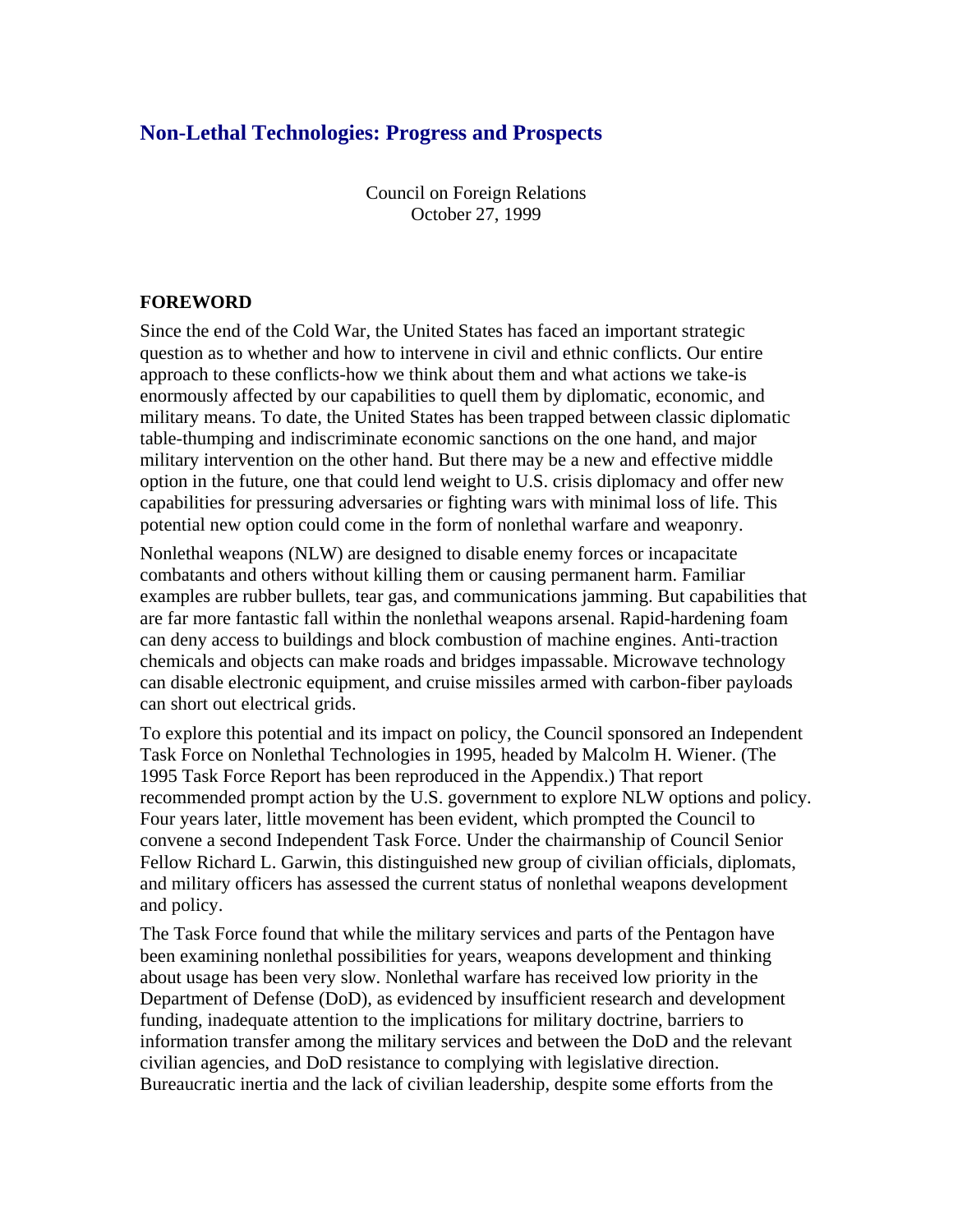National Security Council staff, have compounded the problem, according to the Task Force Report.

The Task Force recommends that the Clinton administration take three urgent steps: first, set clear guidelines for working through the pros and cons of when and how these weapons might be employed; second, provide substantial new funds for research and development so that the military services will take these tasks seriously; and third, ensure better leadership and coordination of this process within and among the military services. Until the administration pushes ahead on these fronts, and the DoD engages in a much more serious and systematic evaluation process, the Task Force judges that policymakers will be in no position to determine how useful nonlethal weapons might be and to set policy accordingly.

Nonlethal weapons might turn out to be largely fantasyland concoctions, or they might be an important new tool for dealing with conflicts in the post-Cold War world. While the Task Force recognizes that nonlethal weapons will never be a panacea, and that any new capability presents problems as well as opportunities, the Task Force concludes that it is very important to determine whether these weapons represent a viable new and useful option for U.S. national security.

Leslie H. Gelb, President, Council on Foreign Relations

# **ACKNOWLEDGMENTS**

The Task Force Chairman and Project Director acknowledge with gratitude the many contributions of the participants in the work of the Independent Task Force. The detailed critical comments on various drafts of the report were particularly helpful. We are also grateful for the cooperation of the leaders of the Joint Nonlethal Weapons Directorate. Special thanks go to Council Research Associate Greg Loyd for his help in Task Force administration and preparation of the report.

# **EXECUTIVE SUMMARY**

### Introduction

The 1999 Independent Task Force on Nonlethal Weapons (NLW) was sponsored by the Council on Foreign Relations to assess the current status of nonlethal weapons development and availability within the Department of Defense (DoD), in light of their potential to support U.S. military operations and foreign policy.

The Task Force found that the DoD has made only limited progress developing and deploying nonlethal weapons since 1995, when a previous Council Task Force studied the issue. This shortfall results from a continued lack of appreciation for NLW among civilian and military policymakers. It will take stronger leadership to overcome the traditional reluctance of individual military services to share information with each other and create a truly joint program in nonlethal weapons and technology. Until this happens, the administration will continue to lose key diplomatic and military opportunities.

In situations in which the decision has not yet been made to use lethal force, nonlethal weapons could give policymakers a more potent weapon than economic sanctions, which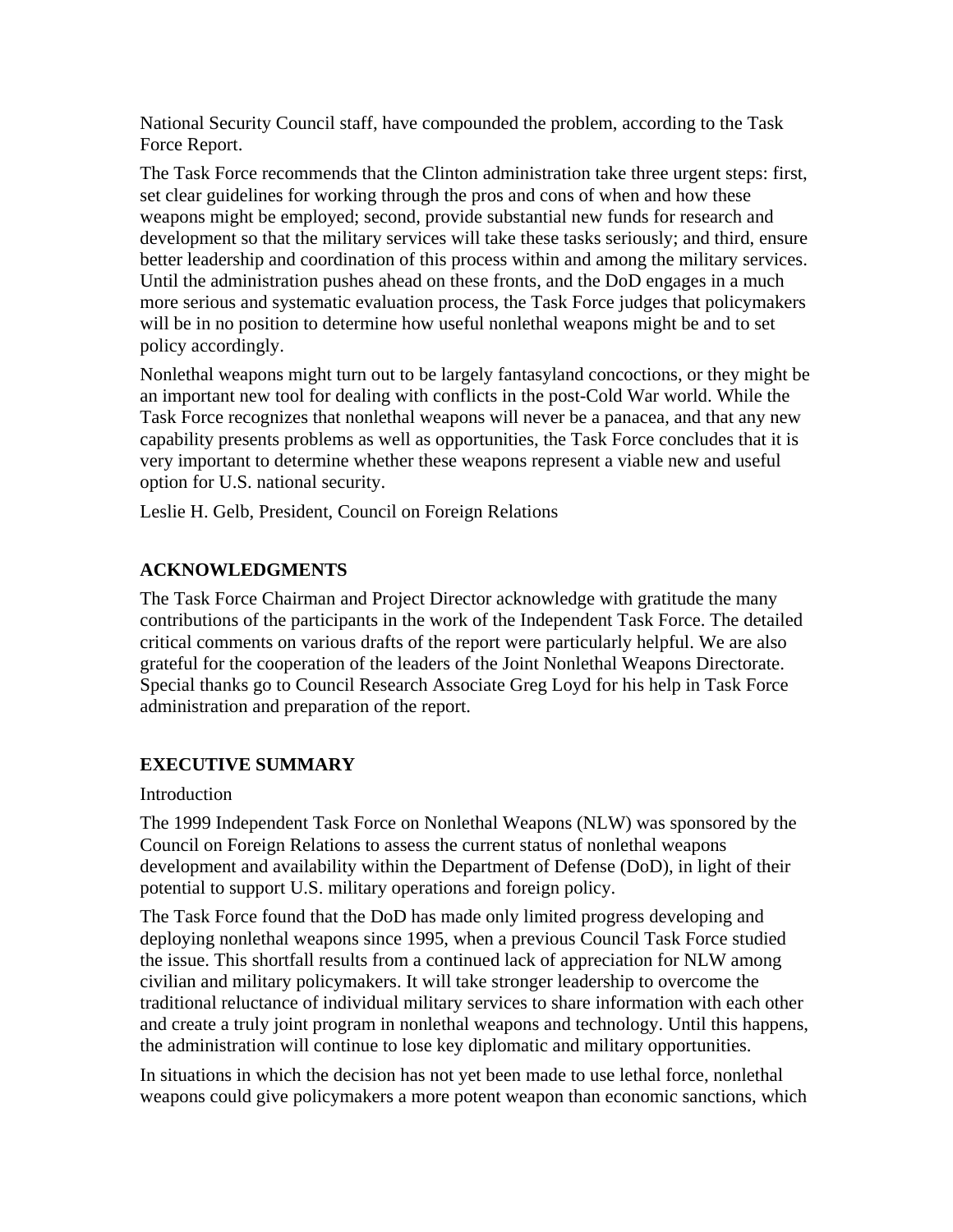tend to be both indiscriminate and ineffective. Used alone, NLW could penalize civilian economies without high civilian casualties. NLW could also add weight and credibility when used in conjunction with economic sanctions, thus strengthening America's diplomatic hand.

A new emphasis on nonlethal weapons would reinforce current American information warfare and psychological warfare capabilities. It would also enhance the tactical ability of U.S. forces to control crowds and focus firepower on troops or paramilitary, rather than on noncombatant civilians.

Senior civilian and military leaders should make NLW development a priority. Once developed, these weapons must be deployed coherently, in synergistic coordination with information/psychological warfare technologies and conventional weaponry. Finally, various NLW programs dispersed throughout the individual services should be coordinated by the existing Joint Nonlethal Weapons Directorate (JNLWD).

NLW and the Kosovo Crisis

Recent Balkan history illustrates the pressing need for a new range of nonlethal weapons. Despite weeks of bombing in the spring of 1999, NATO failed to prevent the expulsion of nearly one million Kosovar Albanians. The Task Force does not suggest that nonlethal weapons by themselves could have prevented this tragedy. But consider how nonlethal capabilities could have been used in the early stages of the conflict, as Serbian troops and paramilitary forces began the grisly work of ethnically cleansing Kosovo:

• NATO could have jammed Serbian TV broadcasts, replacing them with respected independent news sources such as the BBC. In this way, the Serbian public would have been informed about atrocities against Kosovar Albanians. NATO could also have used this channel to air statements designed to mitigate Serbian feelings of victimhood.

• At the same time, NATO could have used nonexplosive means to turn off the electricity in Belgrade and keep it off, with occasional respites to allow reception of NATO television.

• NATO could also have issued unobtrusive film or video cameras to Kosovars and NATO agents for recording war crimes in Kosovo, along with appropriate means for transmission out of Kosovo. The images could have been used in the information campaign and in war-crime prosecutions.

• Electromagnetic pulse and radio frequency weapons could have disabled Serbian air-defense and other military electronic systems.

• Serbian military headquarters and other sensitive buildings might have been rendered temporarily unusable by the precise delivery of revolting smells.

• Instead of bombing key bridges, thereby blocking commercial shipping on the Danube, NATO could have blocked military traffic over the bridges via repeated, precision deliveries of "stick'em" and "slick'em."

• Meanwhile, NATO blockade efforts could have been enhanced by using superstrong cords to entangle ship propellers.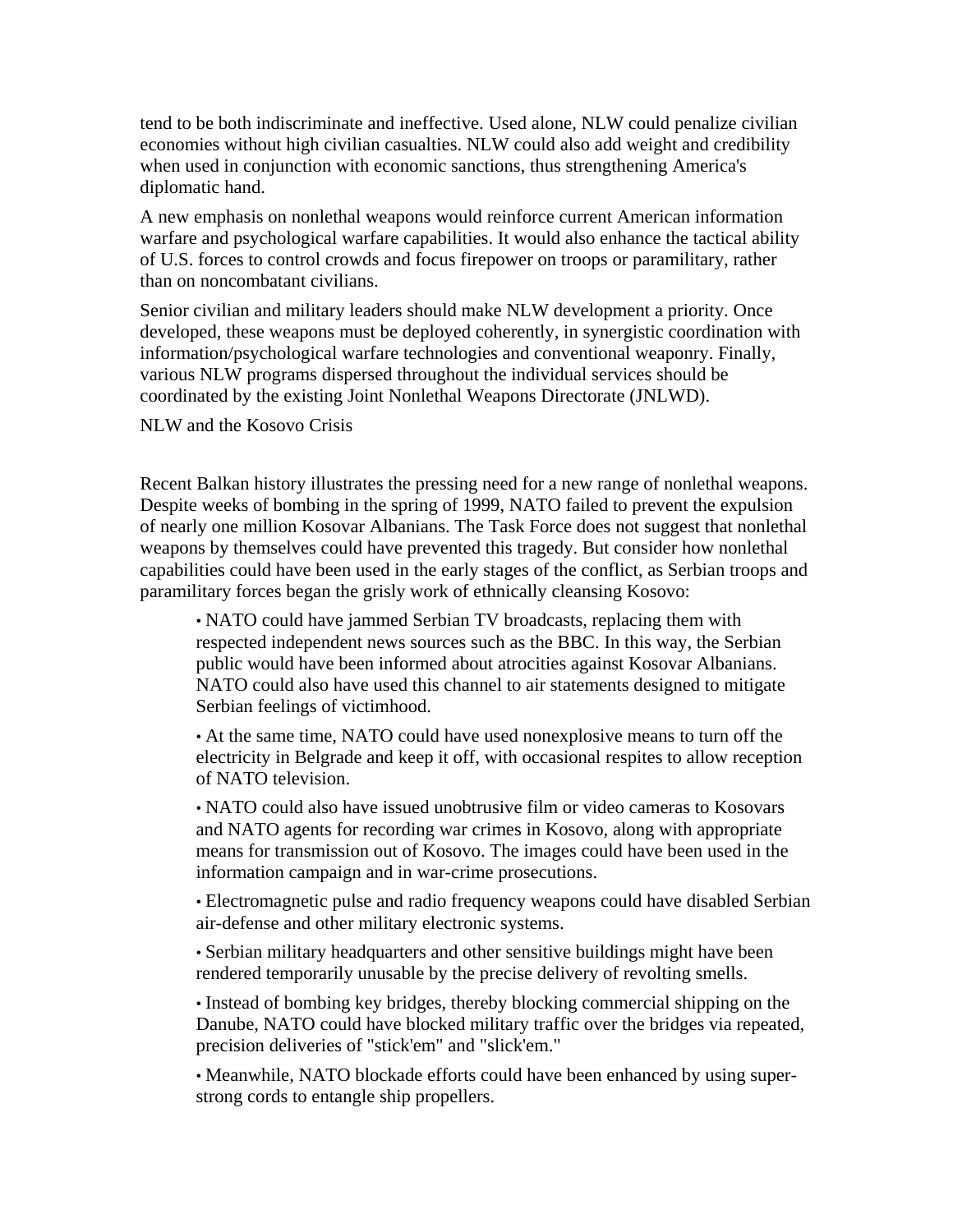• In the event that ground troops had been introduced or major destructive measures taken in consonance with a largely nonlethal campaign, NATO could have launched an extensive campaign of deception, propaganda, and communications warfare.

Combined with precision delivery of explosives such as laser-guided bombs, or Global Positioning System-guided bombs and cruise missiles (which have done a remarkable job in destroying identified targets with minimal civilian casualties), nonlethal weapons could have allowed earlier and potentially more effective intervention.

During the Kosovo conflict there was graphic television coverage of the few civilians killed by NATO bombs. But there were virtually no television images of Serb atrocities against Kosovar Albanians. This contrast helped rally Serbs to support Slobodan Milosevic, and it threatened the cohesion of the NATO alliance. With heavy emphasis on nonlethal weapons and well-executed communications warfare, NATO might have avoided this propaganda debacle.

What Are Nonlethal Weapons?

The Department of Defense defines nonlethal weapons as "discriminate weapons that are explicitly designed and employed to incapacitate personnel or material, while minimizing fatalities and undesired damage to property and the environment."

Nonlethal technologies also include communication, information, and psychological warfare. Communication warfare can involve jamming, interrupting, or destroying enemy communications, and transmitting desired radio and television programs. Information warfare generally refers to destroying or interfering with computer systems, including financial and credit facilities. Psychological warfare is the use of propaganda and other psychological actions to influence the opinions, emotions, and behavior of hostile populations in support of national objectives.

Examples of NLW include:

• Blunt projectiles designed to incapacitate individuals temporarily. The JNLWD is currently developing a command-detonated Claymore mine that projects hundreds of blunt-impact rubber balls.

• Traction modifiers to impede vehicle or foot traffic. In addition, four-pronged spikes (caltrops) can be used to puncture tires.

• Nets or rapid-hardening rigid foam for denying entry to buildings or preventing use of machines.

• Radio frequency or microwave technologies to stop vehicles or disable electronics.

• Highly obnoxious smells capable of inducing immediate flight.

• Acoustic and directed-energy technology designed to interfere with local communications, to disorient, to set up buffer zones, to deny access, or to repel mobs.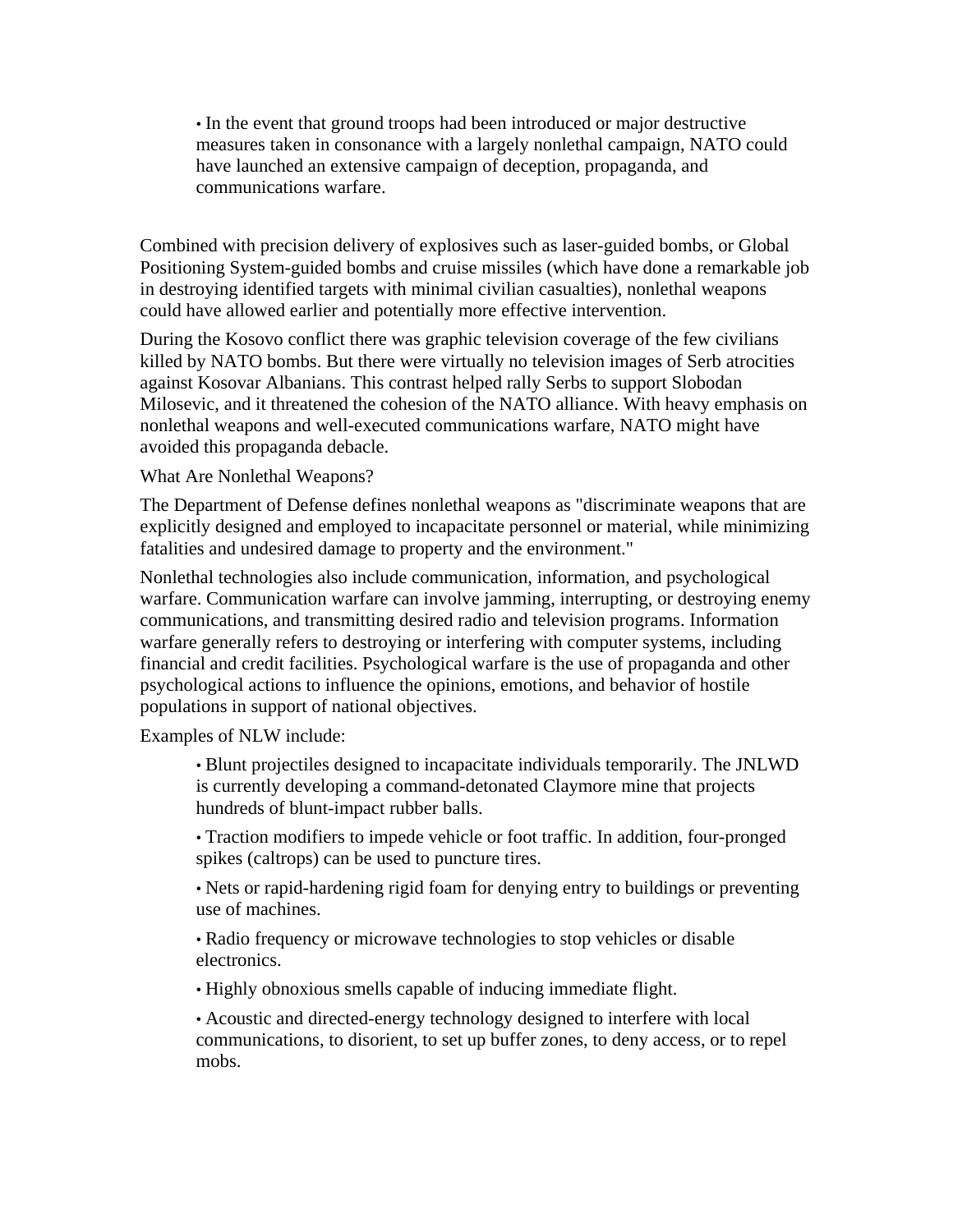These weapons can be used to support peacekeeping, peace enforcement, and combat at the tactical level. Nonlethal weapons can also be deployed at the theater or strategic level. In general, strategic NLW would target the enemy's political leadership or military capability as a whole, far beyond the tactical area of operations. The term also covers the long-range delivery of NLW to the region of confrontation or combat.

Examples of the strategic use of NLW include large radio-frequency or microwave generators on aircraft or powered by explosives, which might disable military communications over a large area; and the use of carbon fiber delivered by missile or aircraft to disable aboveground electrical transmission and distribution systems.

It is not the primary purpose of nonlethal weapons to prevent death or major injury to opposing troops. Instead, they are intended to increase the lethality of force used against combatants, while reducing death and injury among noncombatant civilians. For example, NLW can prevent a crowd from approaching closely enough to be a serious threat to U.S. forces. They can also unmask snipers or other combatants in a crowd of civilians, opening a field for U.S. lethal fire. In short, NLW are important because they permit military engagement at a lower level of violence. And in political terms, less violence equals more acceptability.

The Task Force does not suggest that nonlethal weapons guarantee bloodless battles. Nor do NLW preclude the use of lethal force. To avoid conflicting and false expectations, it is essential that military commanders, policymakers, and the American public understand the real capabilities and limitations of nonlethal technologies in the hands of real troops. To this end, responsible officials in the Nonlethal Weapons Directorate, in the services, and in the Department of Defense should pay much greater attention to integrating nonlethal technologies with lethal technologies. This must be worked out in emerging doctrine, in exercises, and in combat plans.

#### NLW since 1997

Responding to direction in the National Defense Authorization Act for fiscal year 1997, the DoD designated the commandant of the Marine Corps as executive agent "for joint service research, development, test, and evaluation of nonlethal weapons and nonlethal technologies."

The executive agent was placed in charge of the new Joint Nonlethal Weapons Directorate, his action office for day-to-day activities. Since 1997, DoD and the services have interpreted the congressional mandate to require that the JNLWD handle only jointservice nonlethal weapon programs. They have excluded from its responsibility nonlethal weapon programs within a single service, along with joint-service nonlethal technologies programs other than weapons.

This rather tortured interpretation of congressional direction has contributed directly to the current fragmentation of capabilities and to the inability of the executive agent and the entire government to assess, balance, and advocate the full range of effective nonlethal technologies.

The JNLWD has a staff of 15 and a budget that is currently set at about \$25 million per year for the next 5 years. In its first two years of activity, the directorate made progress in developing close-range nonlethal weapons to support U.S. military forces in situations ranging from peacekeeping to open conflict. Procurement of these tactical nonlethal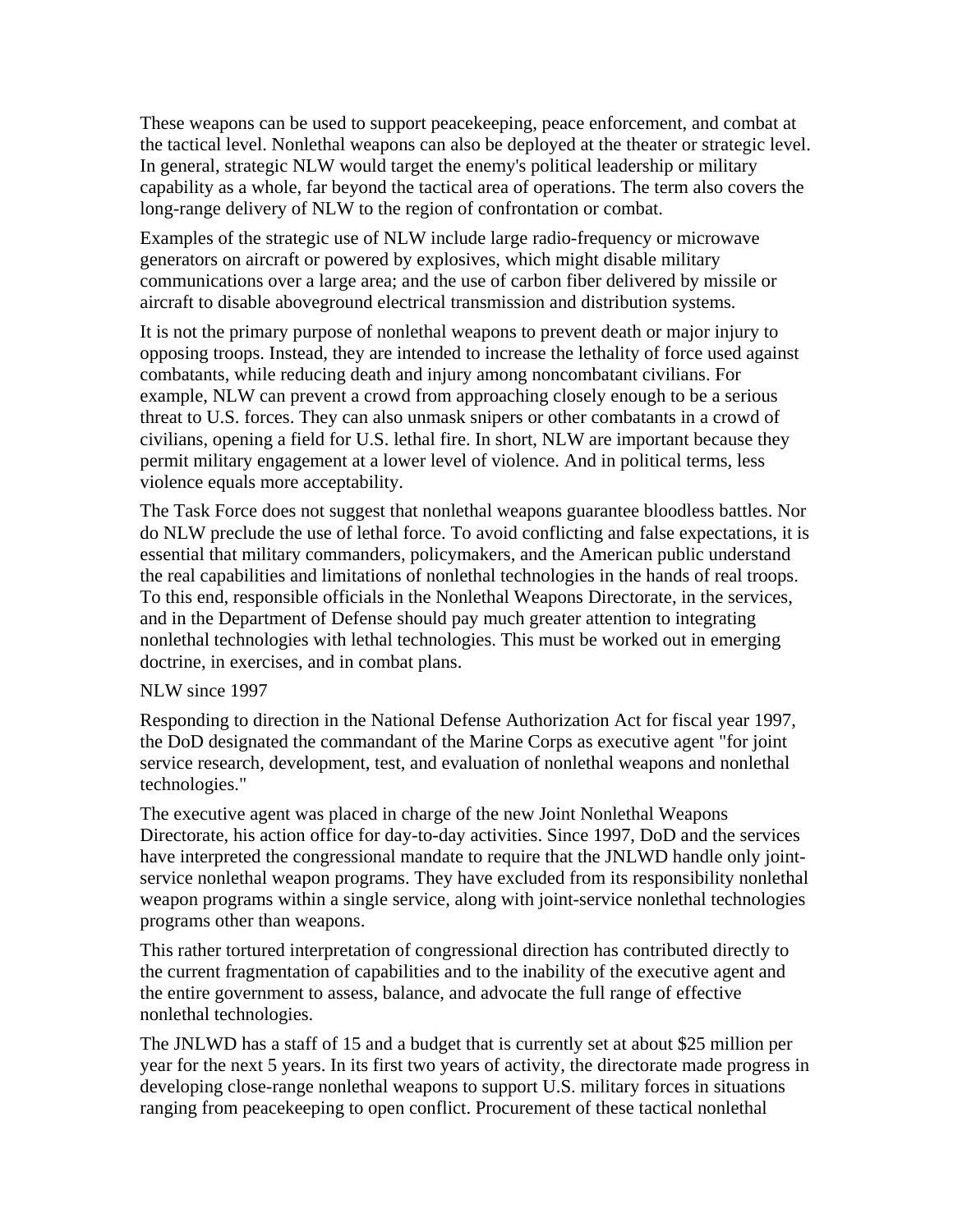weapons is just beginning, averaging about \$5 million per year each for the Army and for the Marine Corps.

So far, the directorate has had no authority or responsibility for large-scale (operational or strategic) applications of nonlethal weaponry. And until January 1999, the directorate essentially had no access to joint programs in information warfare or psychological warfare. Nor did its brief extend to Air Force and Navy programs in nonlethal weapons.

To reduce barriers between the Joint Nonlethal Weapons Directorate and what are said to be "large programs" in psychological warfare, information warfare, and nonlethal weapons with strategic potential, a so-called insight program was established. As a result, a few individuals in the directorate now have an overview of these programs. This initiative by no means places the "large programs" under the directorate's control. But if implemented at a substantially increased level of funding and staff, the insight program should foster better information sharing. Improved mutual understanding, in turn, would enhance NLW development and coordination.

Existing legislation clearly extends the role of the directorate to all DoD and service programs in nonlethal weapons and nonlethal technologies: "that all nonlethal weapons technology research and development be consolidated into a single program element, with management and oversight of the program conducted by the Marine Corps, as Executive Agent." In a Memorandum of Agreement (MOA) adopted June 23, 1999, the services agreed to "coordinate and integrate the development of all nonlethal weapon programs and activities through the DoD nonlethal weapons Executive Agent." While this seems to be progress, the new MOA codifies restrictions-e.g., "insight, not financial oversight"-and limits access-e.g., "monitor status of service-unique programs through annual status briefings from the responsible service." This is neither responsive to congressional direction nor adequate to the task.

#### Recommendations

The Task Force concludes that there is a high probability of major benefit from a large, urgent investment in nonlethal weapons and technologies, carried out under the commandant of the Marine Corps as the executive agent of the Department of Defense.

The executive agent should also coordinate additional NLW programs within the services.To jump-start the development and acquisition of nonlethal weapons and technologies, the Clinton administration must provide forceful and continuing leadership to ensure that these capabilities are understood and fully exploited. Three key actions are urgently needed:

1. The Office of the Secretary of Defense, together with the armed services, must ensure that the Joint Nonlethal Weapons Directorate becomes the single focal point for all NLW activity. While the directorate has existed since 1997, it has not been permitted to live up to its mandate.

2. The Department of Defense must seek and the Congress must provide substantial additional funds for research and development. The armed services and the technologists should not sacrifice specific existing procurement or development programs to fund what promises to be a highly effective investment in nonlethal weapons and technologies.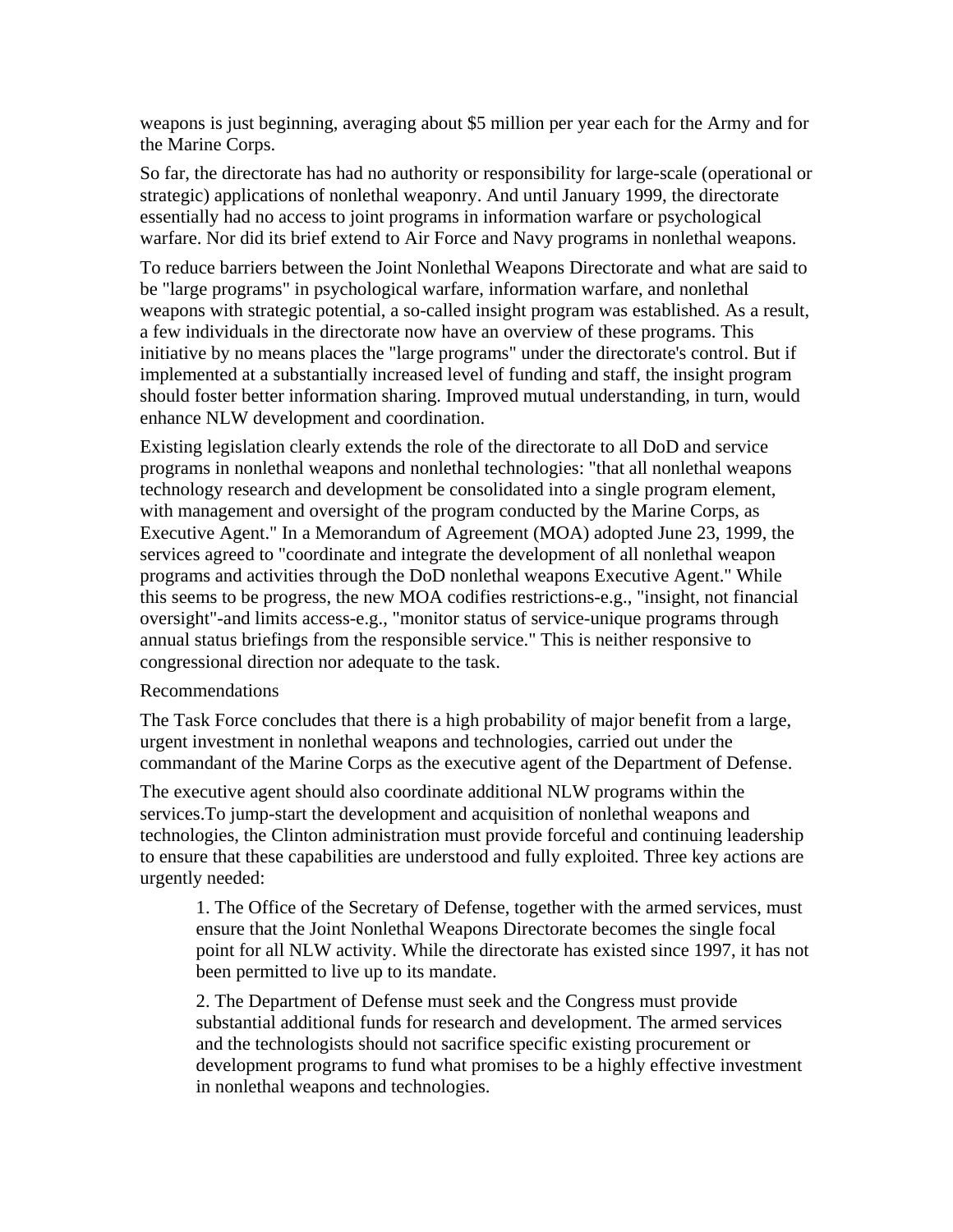3. The development and procurement community and the regional military force commanders in chief (CINCs) must consult with one another via the Joint Nonlethal Weapons Directorate to determine how future nonlethal technologies will be employed.

Without consultation, development will be seen as creating tools for which there are no customers. But without research and development, there will be no tools to deploy.

These actions should be taken by the Secretary of Defense. Alternatively, they could be initiated jointly by the members of the National Security Council (NSC): the president, the vice president, the secretaries of defense and state, and appropriate others. In either case, they should be authorized by a Presidential Decision Directive or its equivalent, with a mechanism for monitoring its implementation.

A representative of the executive agent should be posted to the Office of the Deputy Secretary of Defense for one year, to ensure that current NLW programs in the DoD and military services are either merged with the existing joint nonlethal weapons program within six months or properly coordinated according to the executive agent's best judgment.

DoD should pay more attention to synergies between nonlethal weapons and information/psychological warfare, along with counterterrorism applications. Where these are not the direct responsibility of the Joint Nonlethal Weapons Directorate and the executive agent for nonlethal technologies, special measures should be taken within the Department of Defense to ensure close coordination of these programs. Management and technical staff from the directorate need full access in order to begin coordination and collaboration. This means full access-not annual, or even quarterly, briefings.

The NSC should ensure that the Department of Defense responds fully and promptly to legislative requirements. Each month, the executive agent should brief the NSC, the president, the vice president, the secretaries of state and defense, and their deputies on the goals and status of the nonlethal weapons and technology program.

The NSC should further ensure that the interagency process (which includes the Departments of State, Justice, and Defense) supports the development and fielding of nonlethal weapons, and that planning for effective action goes forward. In appropriate situations, finally, NATO allies should understand these capabilities and should contribute to their acquisition.

The Task Force emphasizes the urgency and likely benefits to U.S. foreign policy goals of making the commitment and investments required for rapid acquisition and employment of nonlethal weapons and technologies.

# **REPORT**

### **INTRODUCTION**

The end of the Cold War has brought no end to conflicts involving the United States, although it has fundamentally changed the nature of those conflicts. On the one hand, U.S. forces have acquired highly accurate and discriminating cruise missiles and guided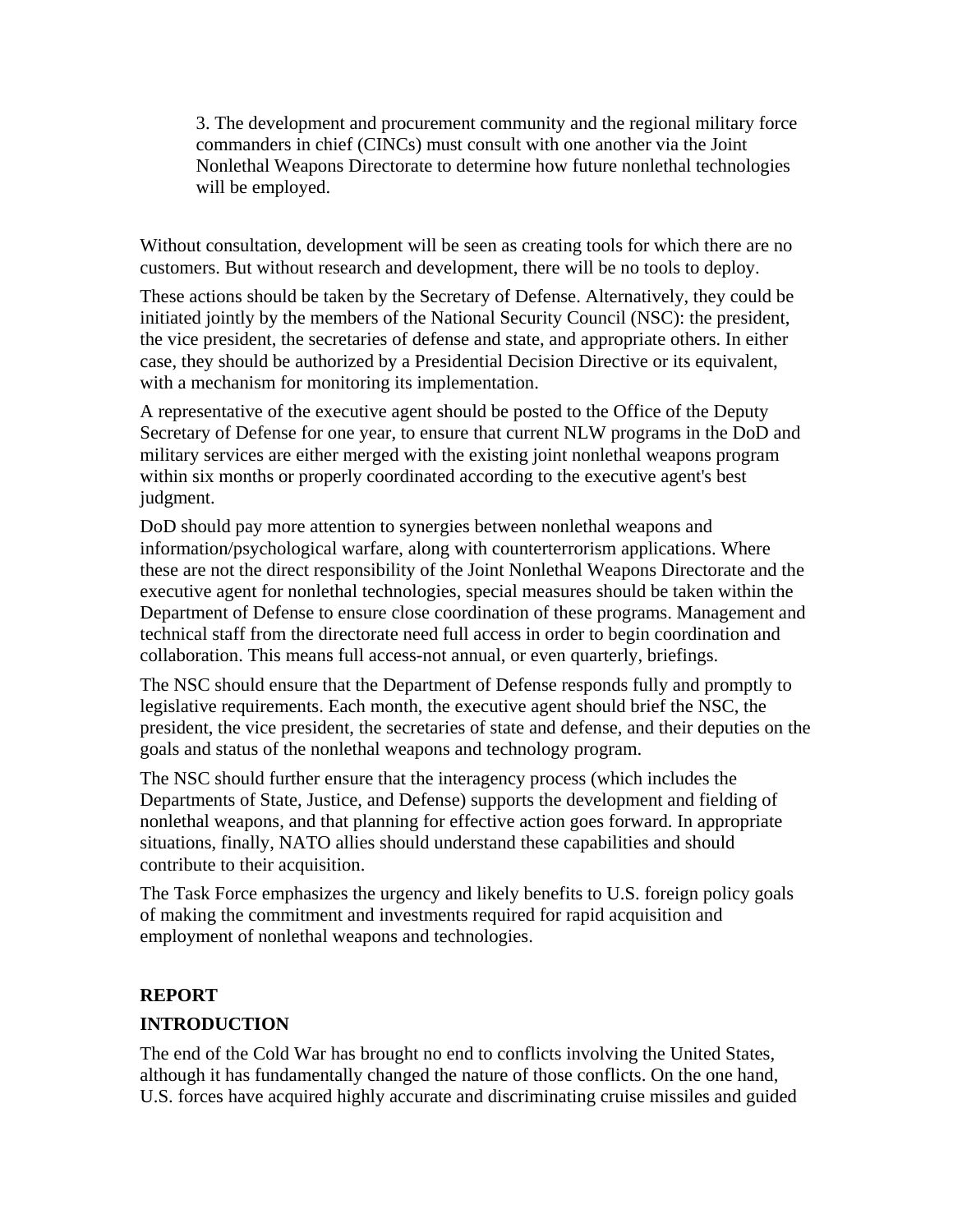bombs that have greatly improved their ability to selectively destroy buildings and installations that can be located, and these weapons are improving apace. First launched from combat aircraft over Kosovo in March 1999, multiple bombs, independently guided to their targets by enhanced Global Positioning System (GPS) signals, provided increased capability for precision engagement. Primarily nonlethal weapons turned off power in Kosovo and Serbia at a critical moment in this conflict. Nonlethal payloads and suitable delivery systems offer the promise of additional means of destroying or denying use of enemy warmaking material, with few noncombatant casualties and little damage to civil infrastructure.

In contrast to the great strides realized in precision strikes, U.S. ground forces involved in peacekeeping operations and as monitors have remained directly at risk from forces adverse to their mission in Somalia, Haiti, and Bosnia, and perhaps soon again in Kosovo. In support of such operations, nonlethal weapons (NLW) offer the possibility to provide a more effective response than exclusive use of traditional weaponry. This applies over the entire range of needs, from relatively passive crowd control to responding to riots and attacks on U.S. personnel, and to deterring or countering terrorist attacks on U.S. territory. In addition, nonlethal weaponry may provide the local commander the option of acting sooner or more effectively than would be the case if lethal force alone were the only option. Importantly, nonlethal weapons and lethal force can be combined to create a powerful synergy to further enhance U.S. troops' ability to safely complete their mission. As an example of this synergy between nonlethal weapons and lethal force, nonlethal weapons can disperse crowds used as shields or to mask snipers or paramilitary, thus deterring some threats while allowing more effective force protection against those that are not deterred.

Nonlethal technologies can also be useful in enhancing U.S. capability to defeat and destroy the enemy in conventional warfare; for this purpose they would be used because of their contribution to mission accomplishment and not because of their lack of lethality. Even so, the ability to minimize collateral damage and civilian noncombatant casualties is highly desirable.

Today we face new challenges to our security and our humanity. To many of these, neither conventional economic sanctions on the one hand nor a Gulf War-type response on the other provides an appropriate answer. The recent examples of Bosnia, Somalia, Haiti, and Rwanda, as well as the threat of state-supported terrorism, show the need for new options and credible deterrents. Scientific and technical advances in non-lethal technologies, which cover an array of capabilities from crowd and point control to the disabling of a society's communications, mobility, and power, address this need.

Thus began the report of the 1995 Independent Task Force sponsored by the Council on Foreign Relations, Non-Lethal Technologies: Military Options and Implications. In view of the urgency of developing and deploying capabilities to achieve these goals, the Council has again sponsored an Independent Task Force on Nonlethal Weapons to update the 1995 report.

The present Task Force began with a review of:

• The report of the 1995 Independent Task Force on Nonlethal Weapons;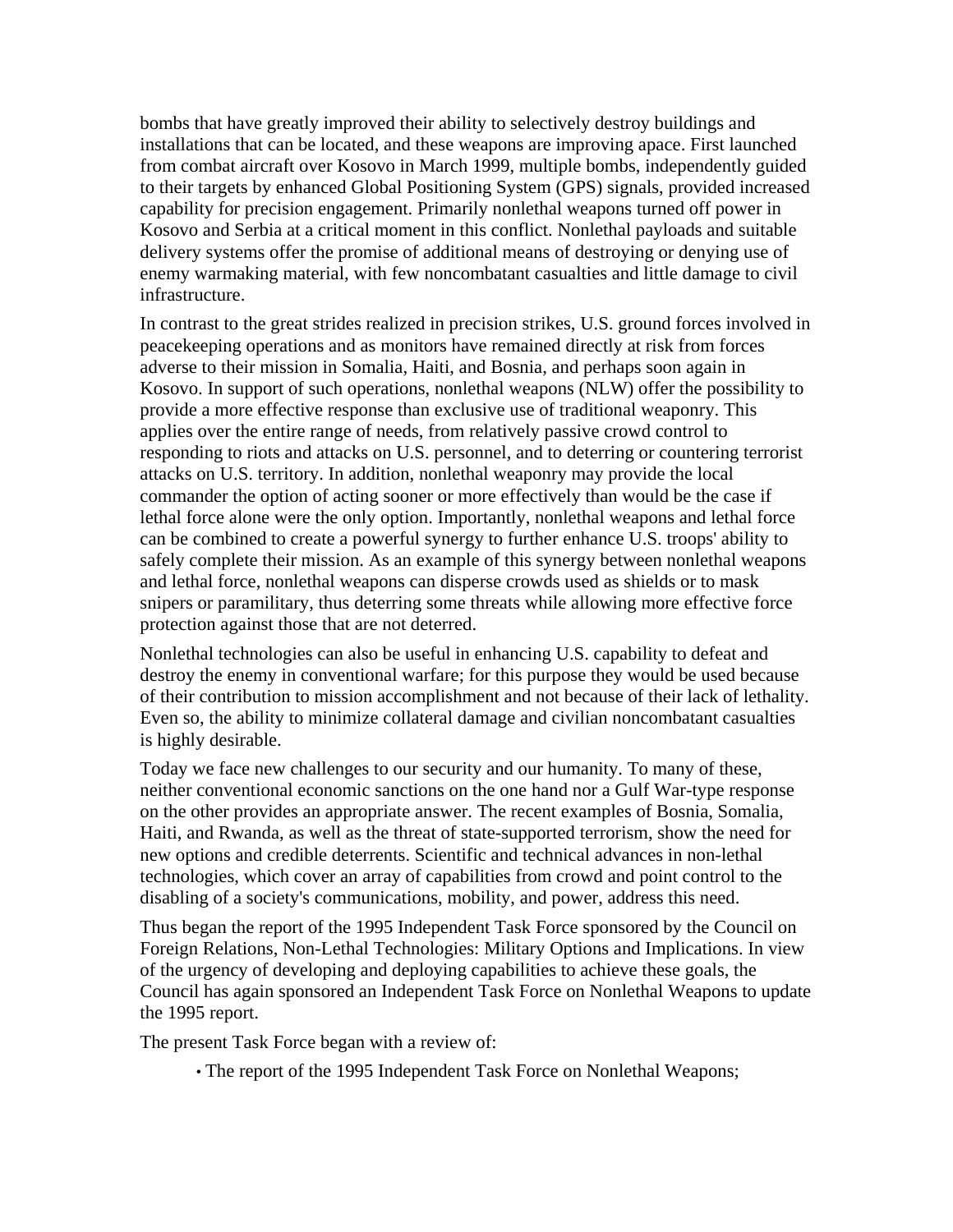• Progress and problems in the U.S. government in developing and integrating nonlethal weapons into the military forces; and

• Relevant studies and analyses of the role of nonlethal weaponry in U.S. diplomacy and in U.S. military and coalition operations ranging from peacekeeping to large-scale theater combat.

The Task Force had the cooperation and participation of the Joint Nonlethal Weapons Directorate (JNLWD) of the Department of Defense. It benefited also from a Nonlethal Weapons Policy Study requested by the National Security Council and spon-sored by the Department of Defense, which produced a final briefing on January 28, 1999; the mandate of that study was to examine the need for a national policy on nonlethal weapons.

Based on these primary inputs, this Chairman's Report represents the collective judgment of the Task Force on the status and prospects of the field of nonlethal technologies in support of U.S. military and foreign policy goals.

Nonlethal technologies include, but are not limited to:

• Blunt projectiles designed to strike individuals-with the goal of temporary incapacitation or distraction, rather than lethality;

- Traction modifiers to impede vehicle or foot traffic;
- Movement-inhibiting foams and nets;
- Acoustic and directed-energy technology to interfere with communications, to disorient, or to set up buffer zones to deny access or to repel mobs;
- Highly obnoxious smells capable of inducing immediate flight;

• Radio frequency (RF) or microwave technologies to stop vehicles, deny electrical power, or disable electronics; and

• Means for stopping vehicles and vessels mechanically or by disabling their engines.

Despite the current dichotomy in the Department of Defense that has largely isolated "pure" nonlethal weapons from psychological, communications, and information warfare, it is evident that there is military benefit in nonlethal technologies that permit disabling or controlling the computers of the other side-whether to stop a truck or a ship, or to reset warning criteria or recognition levels.

Communication Warfare, such as the jamming or destruction of communications, and the transmission of television and radio programs of one's choice (potentially useful for reducing inflammatory or genocidal messages, or for isolating murderous rulers from armed forces and populace) and Information Warfare (such as the destruction of or interference with computer systems, including financial and credit facilities) are important nonlethal activities related to nonlethal weapons, but not categorized as such by the Department of Defense.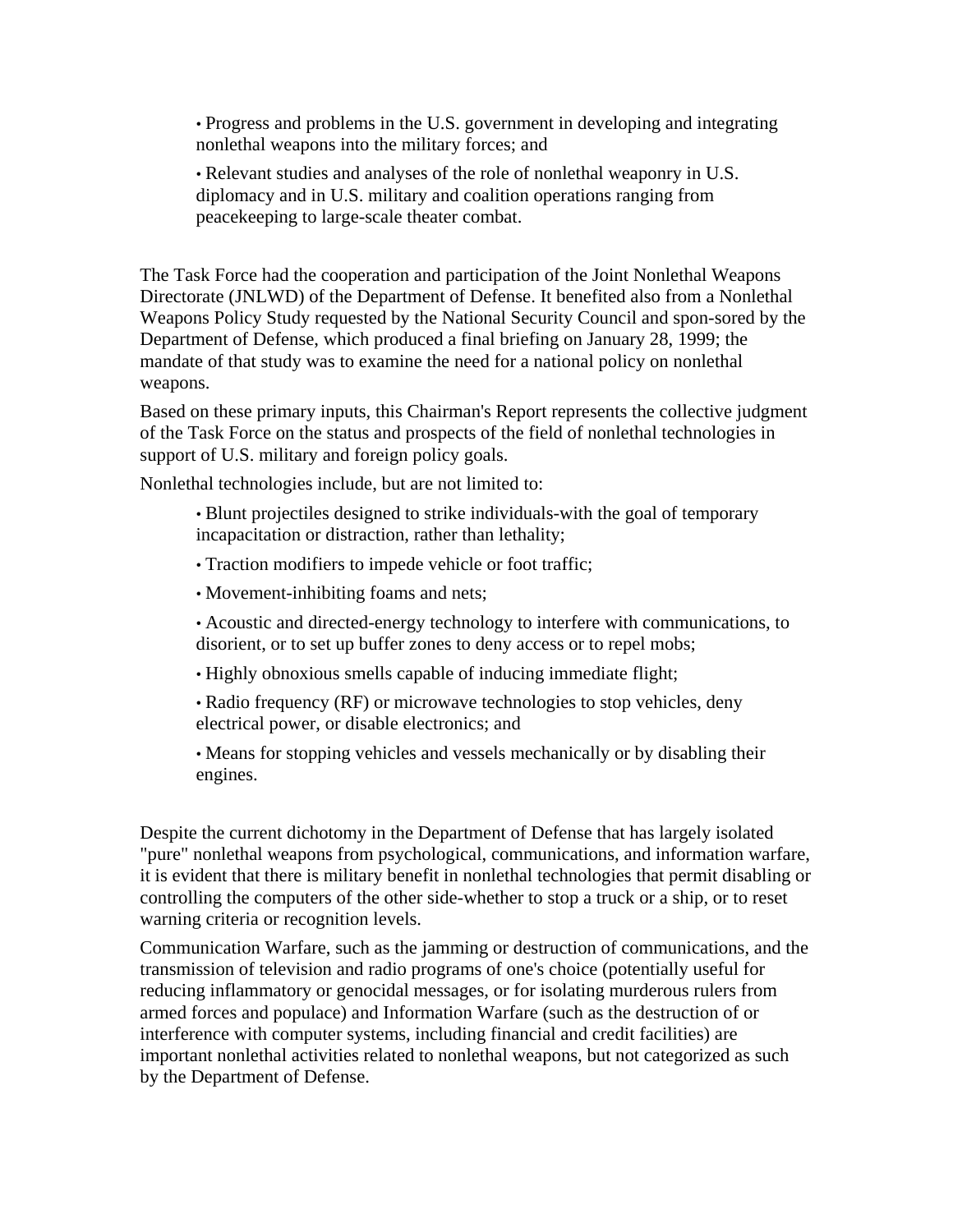There is a strong potential synergy and support from Psychological Warfare (psychological "operations" in current parlance) that would enhance the effectiveness of each of these measures.

Operations involving nonlethal weapons must draw on conventional logistics and on novel capabilities, such as unmanned vehicles capable of video and real-time radar surveillance, and accurate delivery of supplies (e.g., communications equipment, forged currency) to allies or agents.

The Task Force reviewed the potential applicability of nonlethal weapons to recent conflicts:

• In Somalia, the use of foamed barriers and flight-inducing smells and sounds might have offered significant alternatives and assistance in achieving political goals, by substituting for or augmenting deadly fire from helicopter gunships.

• In Rwanda, a U.N. or ad hoc coalition could have authorized communications interdiction and augmentation. This might have nullified radio broadcasts urging genocide. Moreover, the ability to deny access to buildings and bases could have made intervention effective, thus permitting a reasoned decision to intervene.

• In Bosnia, the capability to interdict movement on roads as well as communication warfare aimed at isolating the leadership from the people could have permitted an early intervention, thus reducing hostilities. In Macedonia, malodorous and dyed foam could have helped to identify those who did violence to the U.S. embassy; nonlethal personnel-capturing nets could have impeded access.

• In Kosovo, persistent riot-control agents could have inhibited paramilitary and partisan forces' access to the towns they had purged of their inhabitants. Also, earlier and better information to the Serbian public would have done much to legitimize the NATO operations in Kosovo and Serbia, avoiding some of the adverse reaction there and in Russia. This could have been achieved by substituting NATO factual information for and denying Serbian government access to TV broadcasts. Rapid-hardening foam could have impeded access to weapons and communications centers. Such measures would not replace intervention with lethal means, but would increase the effectiveness of such intervention.

• In support of the Kosovo Force (KFOR), blunt projectiles, personnel dye markers, movement-inhibiting foams and nets, and other tactical nonlethal weapons have much to offer in suppressing violence against Serbs and in aiding in the demilitarization of the Kosovo Liberation Army (KLA).

The Task Force considered the requirements of coalition warfare. Despite the common tendency to retain sole use of the most modern weaponry, if the United States were involved in coalition warfare, U.S. allies should have access to selected nonlethal weapons for offensive and defensive purposes. The United States should make available selected weapons, training, and doctrine to its traditional allies and to those involved with it in coalitions. The United States should be open to ideas and to preliminary NLW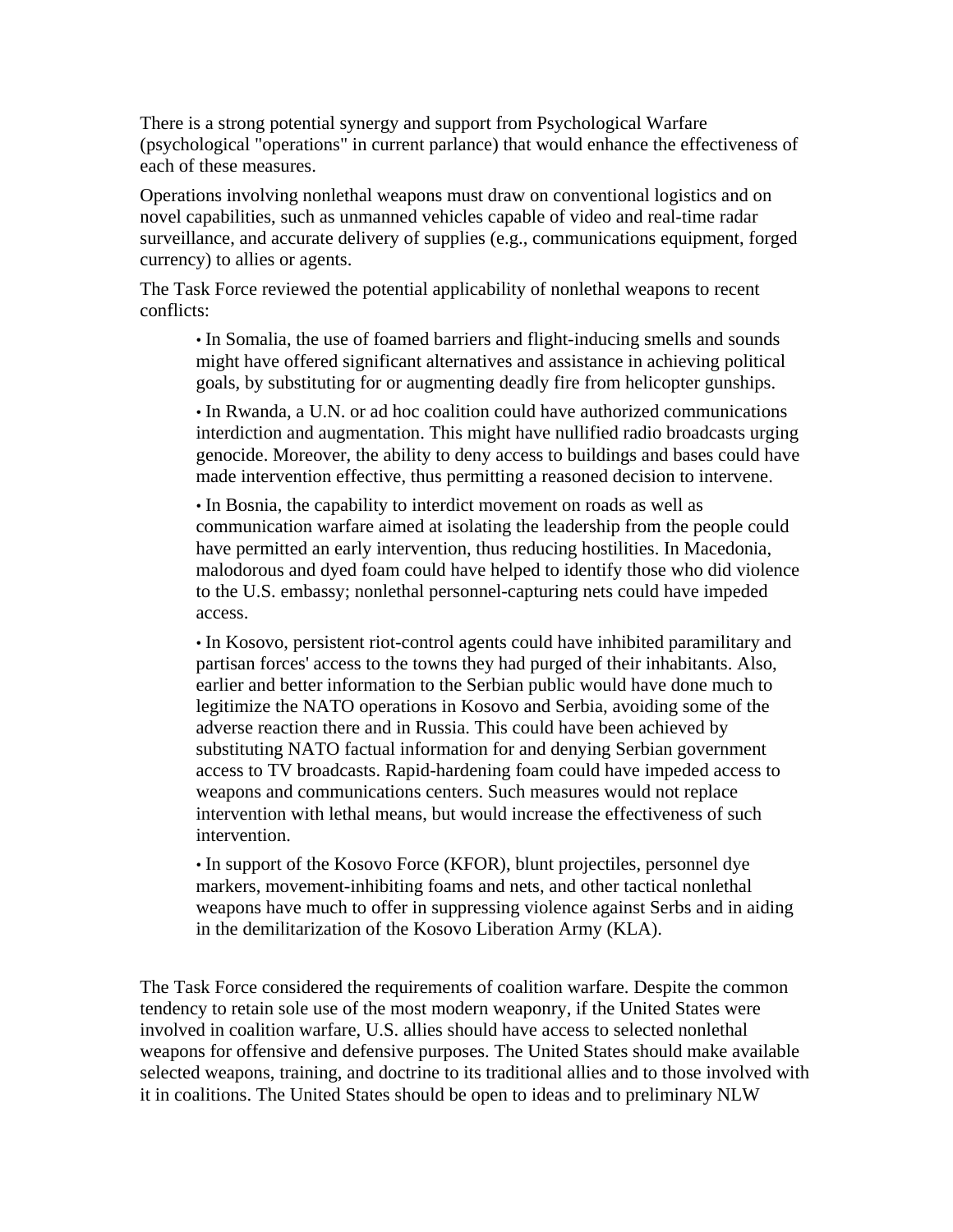development from its allies, and it should consider joint production where appropriate. Weapons whose effectiveness depends on secrecy would not be suitable for sharing broadly within a coalition.

The Task Force reviewed potential strategic applications of nonlethal capabilities. In addition to the application at the tactical level of direct engagement, nonlethal weapons can provide an important contribution at the theater or operational level, and potentially at the strategic level.[1] Indeed, long-range delivery of nonlethal weapons of tactical influence may constitute an important element of nonlethal capability, such as a shiplaunched cruise missile of a few hundred kilometers' range that could be delivered with an accuracy of meters to provide tons of traction modifiers, combustion inhibitors, and the like. Large-scale application of tactical-level nonlethal weapons could also have an operational influence on the outcome of the conflict in the entire theater of operations. If masses of vehicles in large-scale operations can be reliably immobilized, it may be to the political and military advantage of the United States to allow the enemy troops to abandon the equipment, which could then be destroyed. Railroads are an appropriate strategic target for nonlethal weapons.

While the above exemplifies the potential of a tactical nonlethal weapon at the strategic level, a strategic nonlethal weapon may similarly provide an important contribution at the tactical level. An example is a cruise missile dispensing carbon fibers that can short out a substantial segment of a nation's electrical power grid-a crushing blow unless that nation's combat military forces have the equipment, doctrine, and experience in backup power generation.

In the strategic realm, information warfare, or high-powered RF, or other nonlethal capabilities that might be used to destroy computers in a specified area, could act on the enemy's central authority without immediate impact on the conflict itself. Such weapons offer important potential for strategic application. Whether a tool is tactical or strategic in origin, however, is less important than whether it is useful, as evidenced by the B-2 strategic aircraft delivering multiple GPS-guided bombs. Short-range cruise missiles launched from ships against U.S. cities would be an example of strategic use of a tactical weapon.

# **CURRENT POLICY**

In 1996, the Department of Defense directed the commandant of the Marine Corps to serve as the executive agent for the department's nonlethal weapons program. This occurred in response to a mandate in the National Defense Authorization Act for fiscal year (FY) 1997 directing the secretary of defense to designate an executive agent "for joint service research, development, test, and evaluation of nonlethal weapons and nonlethal technologies." As a result, the Joint Nonlethal Weapons Directorate was created in 1997 to serve as the action office for the executive agent's day-to-day activities. This program has a staff of 15 and a budget that in the Future-Years Defense Programs is scheduled at about \$25 million per year.

Pursuant to a 1997 Joint Services Memorandum of Agreement, the directorate has focused on so-called tactical-level, not strategic, nonlethal weapons. This focus has led to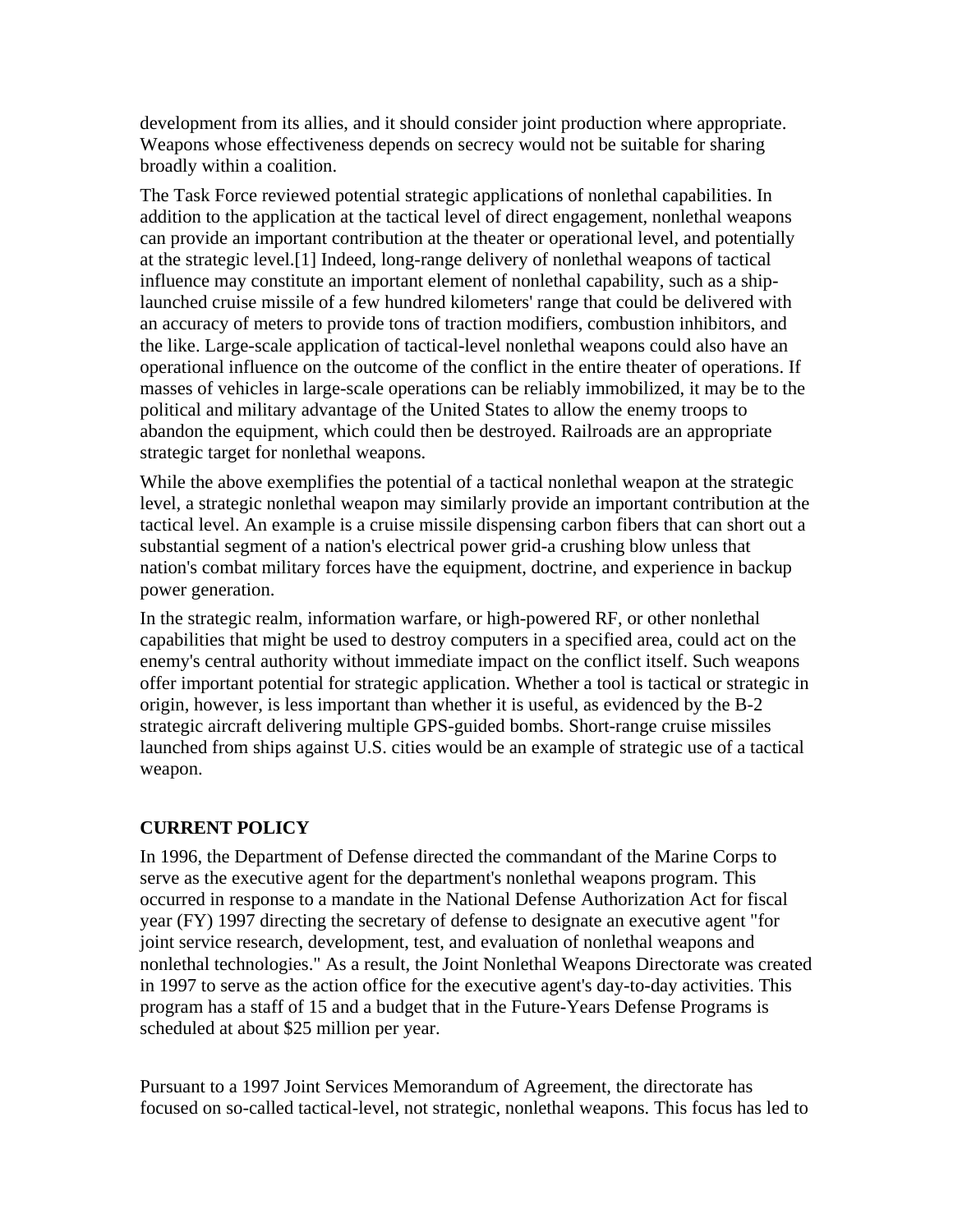a good start at training and doctrine, and has established substantial programs for development, test, and evaluation of nonlethal weapons.

Nevertheless, despite good progress on militarizing nonlethal weapons, the Task Force believes that U.S. military capability has suffered because during most of its brief existence, the directorate has had little or no access to extensive programs in radio frequency, high-power microwave, and other directed-energy technologies that exist in the military services. Nor is there evidence that the directorate has yet been able to evaluate and enhance the potential synergy between nonlethal weapons and information warfare or psychological warfare. Because the Task Force was not granted access to such related DoD programs, it is unable to determine the totality of information available to the directorate in these technology areas, although access has reportedly improved since January 1999.

Since early 1999, there has been a substantial evolution in the implementation of policy toward nonlethal weapons. Most notably, in a successor Memorandum of Agreement, signed June 23, 1999, the services "agree[d] to coordinate and integrate the development of all non-lethal weapon programs and activities through the DoD NLW Executive Agent. . . ." This appears to move the services toward the legislative direction in the Defense Authorization Conference Report for the FY 1999 National Defense Authorization Act, in which the conferees remain concerned that the Department of Defense and the military services continue to conduct research and development on NLW activities that benefit all services, outside the purview of the established NLW program, and without oversight by the executive agent, the Marine Corps. The conferees endorse the position expressed in the Senate report (S. Rept. 105-189) that "all" non-lethal weapons technology research and development be consolidated into a single program element, with management and oversight of the program conducted by the Marine Corps, as Executive Agent.

To further reduce barriers between the Joint Nonlethal Weapons Directorate and what are said to be "large programs" in nonlethal weapons with strategic potential, and in information and psychological warfare, an "insight" program is being established that will provide a few individuals in the directorate with information on these programs.[2] This initiative by no means places the "large programs" under the directorate's control, but rather enables information sharing and a greater mutual understanding that should lead to improved nonlethal weapons development and coordination.

It is the responsibility of the Department of Defense to explore and develop a range of weapons and tools to address the problems that the military forces may encounter, and military operations other than war are an increasing part of this responsibility. But the department has not yet effectively ensured that the executive agent for nonlethal weapons and its Joint Nonlethal Weapons Directorate have adequate access or influence even to prescribe, let alone to ensure a "fully integrated and coordinated NLW program . . ." as is its stated goal. Specifically, the 1997 Services Memorandum of Agreement has impeded the directorate's involvement in strategic-level nonlethal weapons and information warfare. Although it does not carry the weight of a DoD policy directive, the June 1999 memorandum in principle removes this impediment. Only if it is fully implemented, however, will it be the beginning of a move toward a fully integrated program,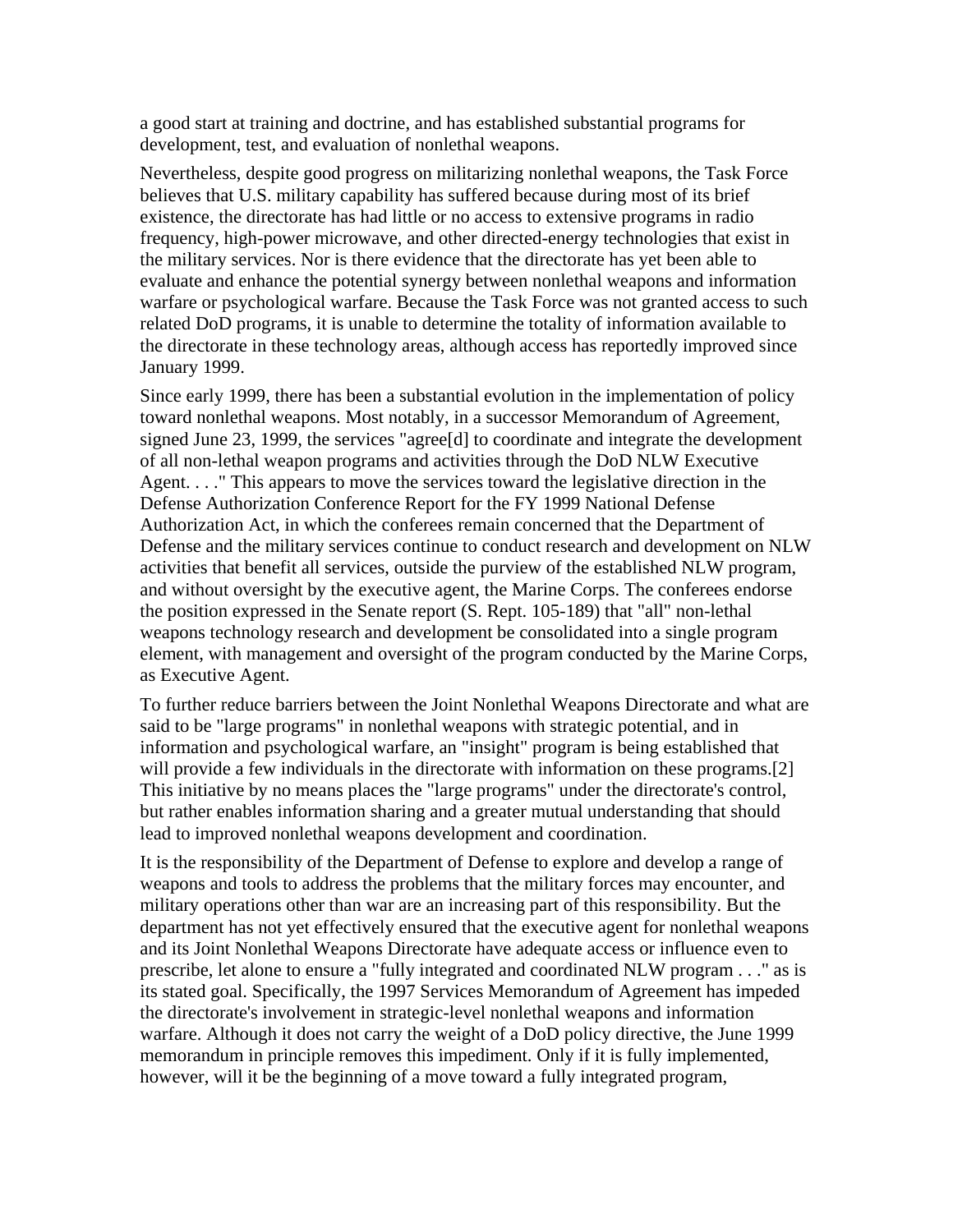overcoming classification barriers and using service competition constructively to provide a capability that is understood by those who would need to use it.

There is a troubling phrase in the 1999 Joint Services Memo: "to include, as appropriate, classified NLW programs within the DoD that meet the intent of Congress. . . ." The memo also proposes that "For service-unique systems across the spectrum of conflict [i.e., not just for strategic applications], the Directorate will maintain insight, not financial oversight. . . ." And according to the memo, the directorate will "monitor status of service-unique programs through annual status briefings from the responsible service." The Task Force judges that annual insight is insufficient and that access should be more frequent, full, and less formal. If a frequency must be specified, it should be monthly.

The congressional directive and the DoD's acceptance thereof constitute de facto defense policy on nonlethal weapons. Full implementation of this policy would be aided by a sixmonth assessment and integration effort performed by a dedicated representative of the Marine Corps commandant (who is DoD executive agent for nonlethal weapons), posted for a year to the Office of the Deputy Secretary of Defense, with full access to programs for tactical and operational NLW, strategic-level NLW, information warfare, and psychological warfare. This position would be under neither the domain of the under secretary for acquisition and technology, which controls much of information operations and the Joint Nonlethal Weapons Directorate, nor that of the under secretary for policy, which controls the Office of Special Operations/Low-Intensity Conflict (SO/LIC). Among the questions to be addressed is whether an officer of rank higher than colonel should lead the Joint Nonlethal Weapons Directorate.

A National Declaratory Policy Regarding Nonlethal Weaponry?

To date, the president and the National Security Council have not issued a policy on nonlethal weaponry. Some look to such a national policy statement as a means of speeding the development of effective nonlethal technologies and their incorporation into U.S. military forces, thus raising the level of awareness of nonlethal weapons at the diplomatic and national security leadership level in the United States and abroad.

On balance, the Task Force judges that a national policy statement at this point would be premature. A national policy might well be necessary if the goal were, for example, an immediate tenfold expansion of the nonlethal weapons program, but the data that would justify such an expansion do not yet exist. After strategic-level nonlethal technologies and those at the tactical and operational levels are integrated into the U.S. military, the question of a national policy statement should be reconsidered. Nevertheless, the Task Force judges that policy interest and support for nonlethal weapons by the principals of the National Security Council is essential, in view of the potential contribution of such means to the national security. Nevertheless, it is the Office of the Secretary of Defense that can and must take the required actions.

A national policy statement might be appropriate after major nonlethal technologies have been acquired and practiced, and doctrine for their use established. Under these circumstances, a national policy statement might serve further to deter aggression by hostile forces, to inform friendly powers and publics of the capability and role of nonlethal weapons, and to inform and guide the high levels of the government through this statement itself and the interagency process leading up to it.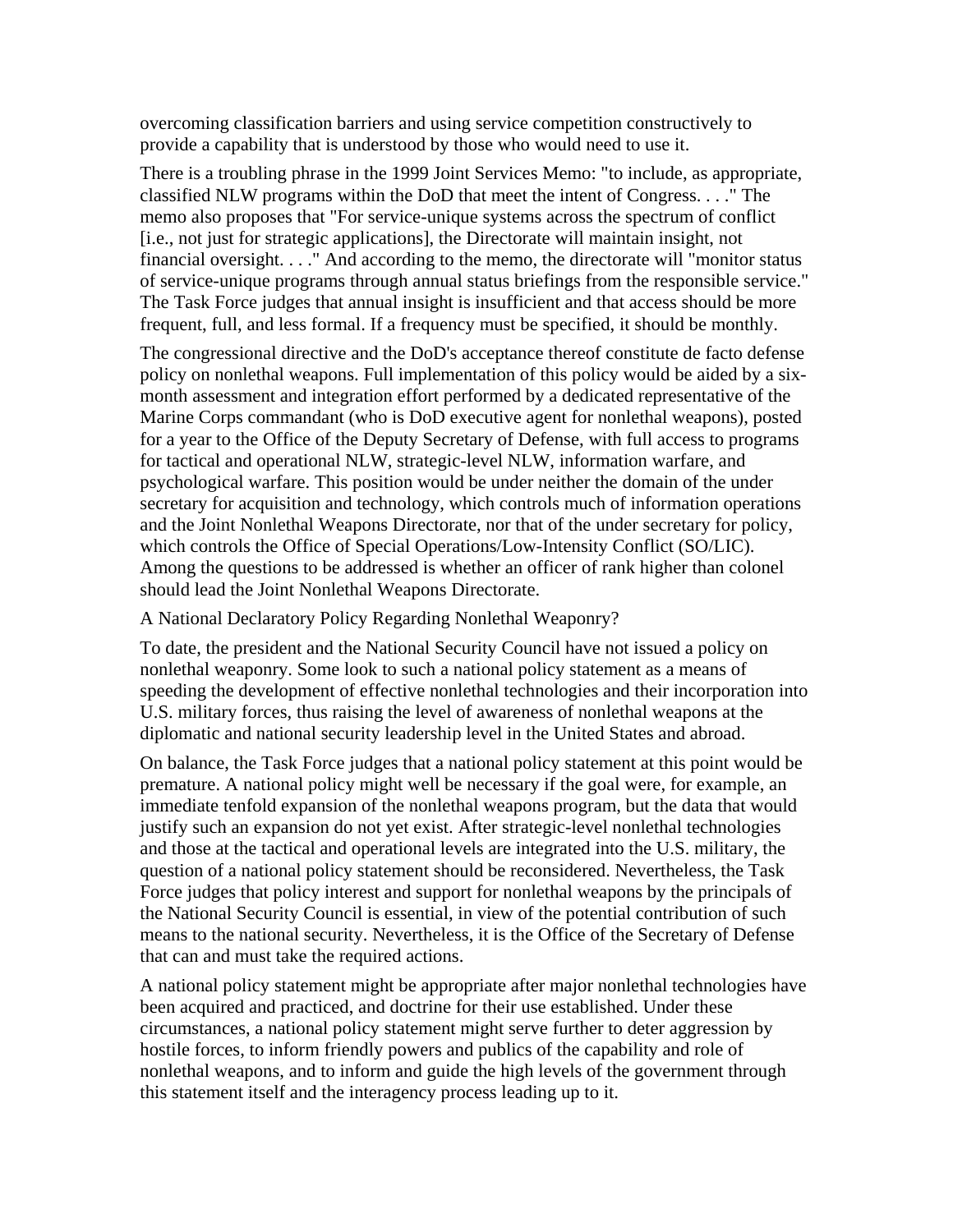A statement of national policy now might be unduly constraining, might lock the United States into approaches that will become obsolete, and, if taken in the absence of good data from analysis and exercises involving nonlethal weapons, might increase, rather than reduce, the likelihood of aggression.

#### PRINCIPAL FINDINGS

1. The Independent Task Force fully endorses the findings of its 1995 predecessor: that "non-lethal weapons have the potential for providing new strength for diplomacy, new credibility for deterrence, new flexibility for the military, new strategic options for policymakers." It is still true that there is a lack of focus in the Defense Department for nonlethal weapons, and that "senior officials in the State Department and NSC display little knowledge of non-lethal options."

2. The DoD and the services have not yet made the investment required to realize the benefits that nonlethal weapons offer. Funding for nonlethal weapons acquisition has been disappointingly low. Procurements by the Army and Marine Corps are just beginning, and the Navy and Air Force have no procurement scheduled for any product of the joint directorate.

3. The DoD joint nonlethal weapons program has made a good start on making these capabilities available to U.S. forces at the tactical level, and in ensuring that training, doctrine, and exercises are conducted to increase awareness and demonstrate the viability of such weapons. This constitutes progress toward providing NLW as a real military option.

4. Nonlethal weapons will be able to make a major contribution to the capability of U.S. military forces across the entire spectrum of conflict, including protection of observers, prevention of terrorism at home and abroad, peacekeeping and peace enforcement, and large-scale military operations. To realize the full potential of nonlethal weapons will require attention to operational-level use of some of the tactical capabilities and to nonlethal weapons with strategic potential (as exemplified by carbon-fiber payloads).

5. Department of Defense policy for nonlethal weapons is inadequate in practice. The substantial barriers that exist between the Joint Nonlethal Weapons Directorate, with its focus on research and development for tactical applications, and the apparently larger Air Force and Navy classified programs constitute an impediment to the desired single, optimum nonlethal weapons program that is required to exploit the full potential of these weapons and that is mandated by Congress.

6. If the DoD NLW effort is to realize its potential in greater and more usable military capability, U.S. military leaders-including the regional CINCs-must have a sound assessment of the utility of NLW as they become available to their forces. Leaders must understand that nonlethal weapons significantly reduce the risk to their forces-for instance, by decreasing casualties, by reducing the number of confrontations or minimizing their lethality or destructiveness, or by mitigating adverse public reaction. At the diplomatic level, the benefits of NLW will be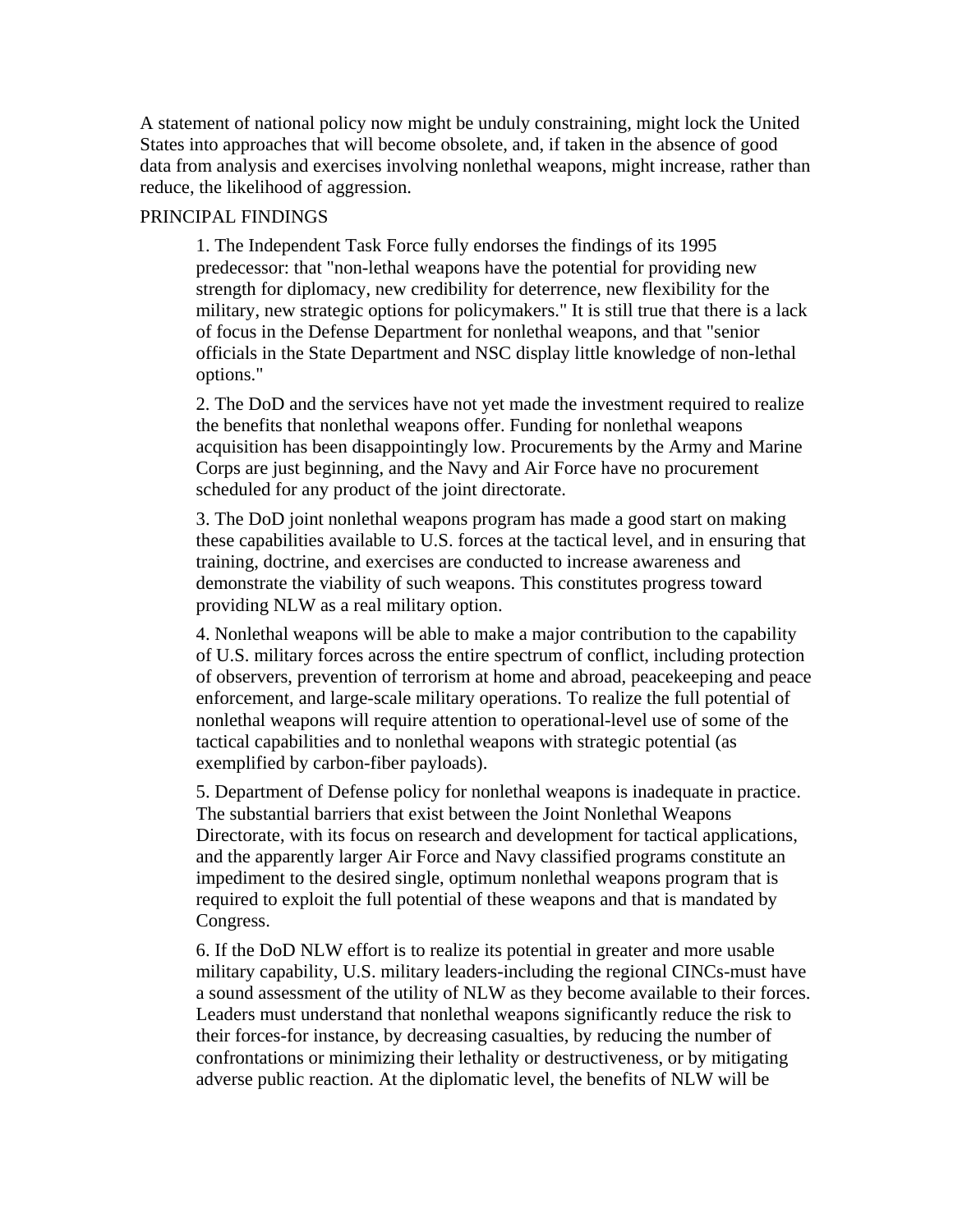attained only if U.S. diplomats and negotiators are familiar with the capability of NLW and the situations in which they can be employed.

#### **PRINCIPAL RECOMMENDATIONS**

Nonlethal weapons policy exists in legislation, accepted by the Department of Defense, requiring "that all non-lethal weapons technology research and development be consolidated into a single program element, with management and oversight of the program conducted by the Marine Corps, as Executive Agent."

1. The Task Force recommends that the National Security Council ensure that this direction is implemented following the letter of the law.

The National Security Council should further ensure:

o That it is briefed each month by the executive agent on the goals and status of the nonlethal weapons and nonlethal technologies program;

o That the interagency process (which includes the Departments of State, Justice, Defense, and Intelligence) supports the development of nonlethal weapons, and that the planning for effective action goes forward, including the use of nonlethal technologies;

o That the president, vice president, secretaries of defense and state, and their deputies are regularly briefed; and

o That allies, where appropriate, have knowledge of these capabilities and contribute to their acquisition.

2. It is likely that the executive agent will continue to have the Air Force and Navy manage large programs in this field, as is the case at present, but these must be coordinated with the Joint Nonlethal Weapons Directorate. To establish this consolidation, a six-month assessment and integration effort should be undertaken by a dedicated representative of the executive agent, posted for a year to the Office of the Deputy Secretary of Defense, with full access to programs for tactical and operational NLW, strategic-level NLW, information warfare, and psychological warfare.

3. Tactical NLW should continue to be identified, developed, and fielded by the Joint Nonlethal Weapons Directorate. In addition, the Directorate should be responsible for payloads for strategic-range delivery of nonlethal weapons and should also be thoroughly apprised of related capabilities with strategic potential, such as information warfare.

4. More attention needs to be paid to synergy between nonlethal weapons and information warfare and psychological warfare, as well as to the application to counterterrorism. Where these are not the direct responsibility of the Joint Nonlethal Weapons Directorate and the executive agent for nonlethal technologies, special measures should be taken within the Department of Defense to ensure the close coordination of these programs. Full access to such programs by management and technical staff from the directorate is necessary to begin coordination and collaboration. This means full access-not annual, or even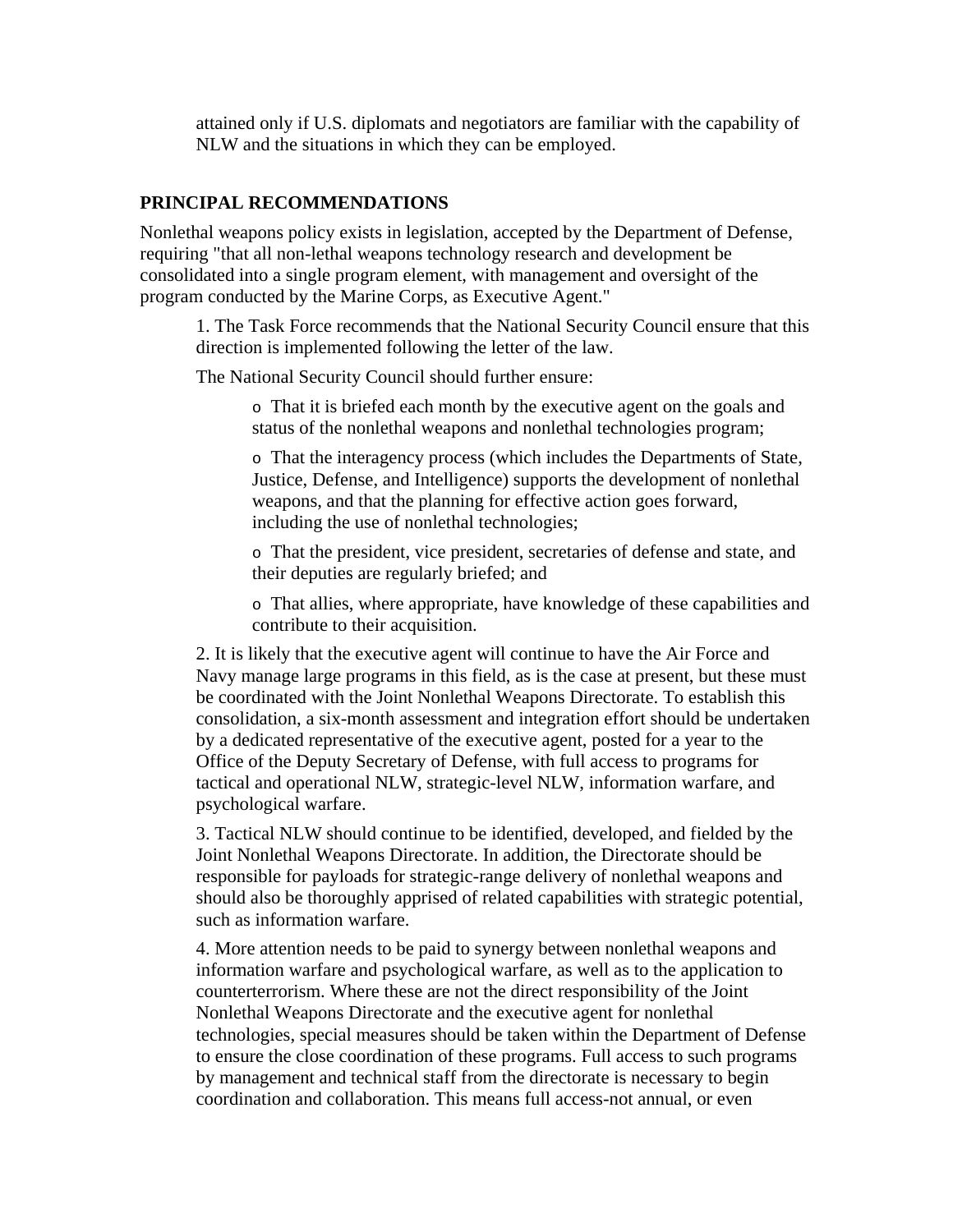quarterly, brief-ings.The Department of Defense should allocate appropriate resources to the U.S. Marine Corps, as executive agent for nonlethal weapons, for a program of exploration, development, experimentation, demonstration, and training to provide meaningful integration of information warfare, psychological warfare, and strategic nonlethal weapons, at a level expanded to some \$100 million per year. Funds for such an expansion from the present focus on tactical point and crowd control should be provided by the Congress.

5. Serious attention should be paid to intra-alliance benefits of nonlethal weaponry at the tactical, operational, and strategic levels. This includes not only traditional NATO allies, but also a plan for cooperation with other less-permanent members of a future coalition.

#### **SUBSIDIARY RECOMMENDATIONS**

1. A zero-fatality expectation should not be established for nonlethal weapons. It is essential that military commanders at every level, policymakers, and the American public understand the real capabilities, and limitations, of nonlethal technologies in the hands of real troops, so as to avoid conflicting and false expectations.

2. Measures should be developed to protect U.S. and allied forces against possible "friendly fire" situations involving nonlethal weapons. Potential NLW countermeasures should be investigated as the nonlethal weapons themselves are developed.

3. On occasion, U.S. security might be improved by a modification to a treaty such as the Chemical Weapons Convention or the Biological Weapons Convention. In that case, the DoD should propose such a step to the National Security Council and the interagency mechanism involved, to ensure due evaluation of the overall benefits, costs, and the feasibility of the proposed change.

4. After-action reports (and field trips from the JNLWD team) are essential if NLW are to be improved by selection and modification. Such reports often pose a problem of second-guessing local commanders, but they are necessary.

5. Precision-guided lethal weapons, such as laser-guided bombs and GPS-guided cruise missiles and bombs, should be modified to self-destruct in the air if guidance is lost, so that they will not strike a mistaken target.

6. The creation of a scientific advisory panel would benefit the JNLWD. Its responsibilities would differ from those of contractors in that it would not be given specific tasks, but would contribute analyses, which could impact, positively or negatively, the technologies under consideration. The feasibility and utility of acoustic technologies is one topic that would benefit from such a panel. Another function could be to consider the requirements and benefits of a capability that is already clearly achievable-e.g., vehicle-stopping barriers-while looking specifically at ways to make it cheaper or better. Innovation and product refinement come rapidly in the competitive consumer product field; but in the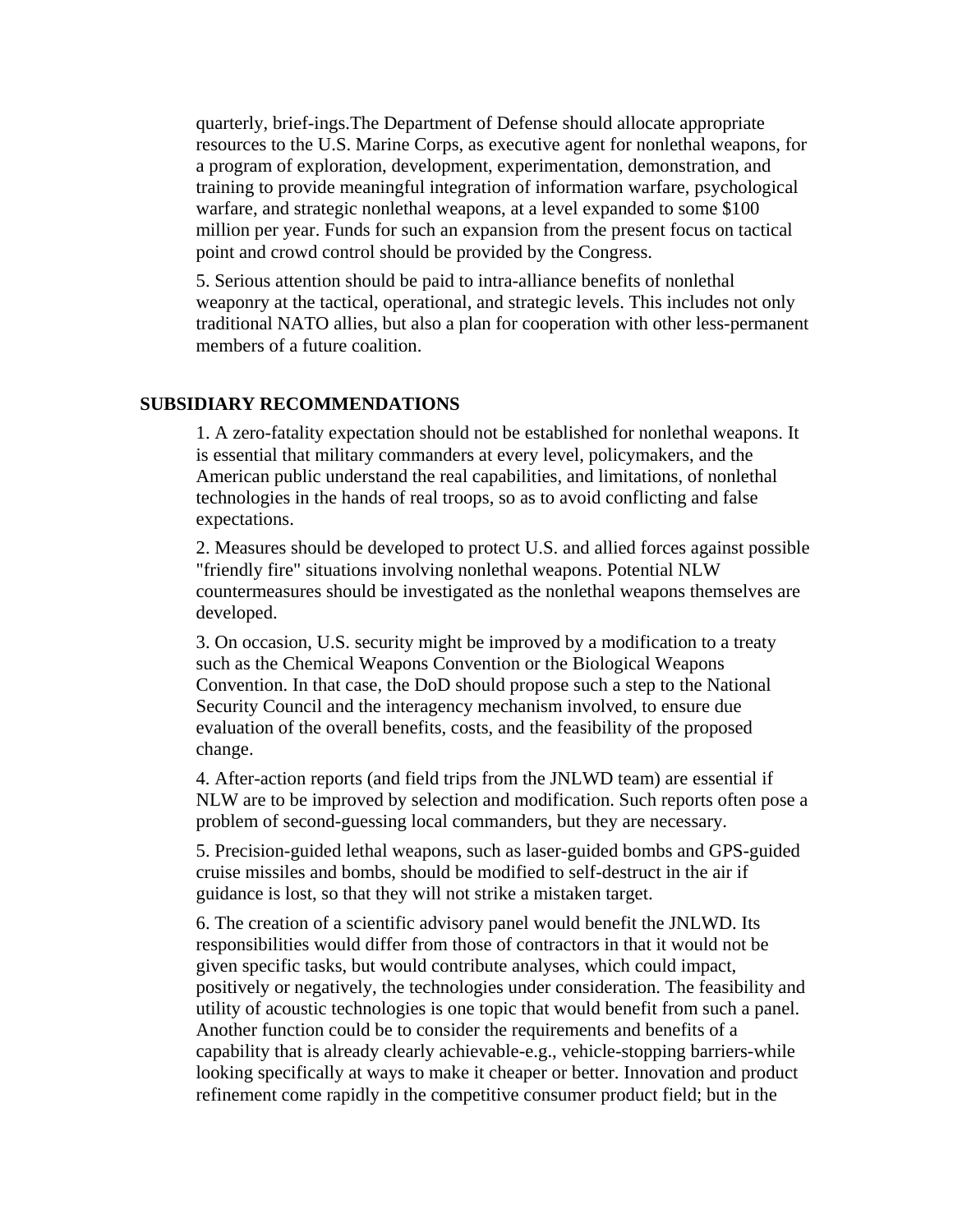military field, with years between engagements, multiple cycles of analysis and exercises must occur outside of combat situations. Interservice competition can be an important engine of change, and it is helpful if the equivalent of a market operates to select among competing programs.

7. While inspiration is always to be prized, modeling, experimentation, and exercise are required to guide both the acquisition of nonlethal weapon capability and the development of doctrine. Specifically, deeper analysis is required of the utility on a strategic scale of nonlethal technologies that have been developed for use in tactical confrontations. A start could be provided by a summer study of the Defense Science Board, focused on this area.

# **SUPPORTING MATERIAL**

# **BACKGROUND**

The 1995 Independent Task Force, sponsored by the Council on Foreign Relations and chaired by Malcolm H. Wiener, concluded that nonlethal weapons possess the potential to provide new strength for diplomacy, give credibility for deterrence, and allow greater flexibility for the military, as well as create new strategic options for policymakers. It judged that nonlethal weapons cannot be regarded as a panacea and that they require careful management. The report noted a lack of focus in the Department of Defense for nonlethal weapons, and that "senior officials in the State Department and NSC display little knowledge of non-lethal options."

In January 1997, the Department of Defense designated the commandant of the Marine Corps as the executive agent of a joint program to develop and field nonlethal weapons, with the responsibility for program recommendations and for stimulating and coordinating requirements for nonlethal weapons, ensuring an operational focus for development, service testing, and evaluation.

The joint program is subordinate to the Under Secretary of Defense for acquisition and technology. A Joint Nonlethal Weapons Directorate is the action office for the day-to-day activities of the joint NLW program. Each of the two oversight committees-the Integrated Product Team and the Joint Coordination and Integration Group-has five voting members, one from each service and one from the Special Operation Command (SOCOM), as specified in the Joint Services Memorandum of Agreement.

The program is pursuing six core capabilities as the Joint Nonlethal Weapons Concept: for counterpersonnel, the capability to control crowds, to repel or incapacitate individuals, to deny access, and to clear facilities and structures; and for countermaterial, the capability to deny area (land, sea, air space), and to disable or neutralize equipment or facilities.

# **CURRENT DEPARTMENT OF DEFENSE POLICY FOR NONLETHAL WEAPONS**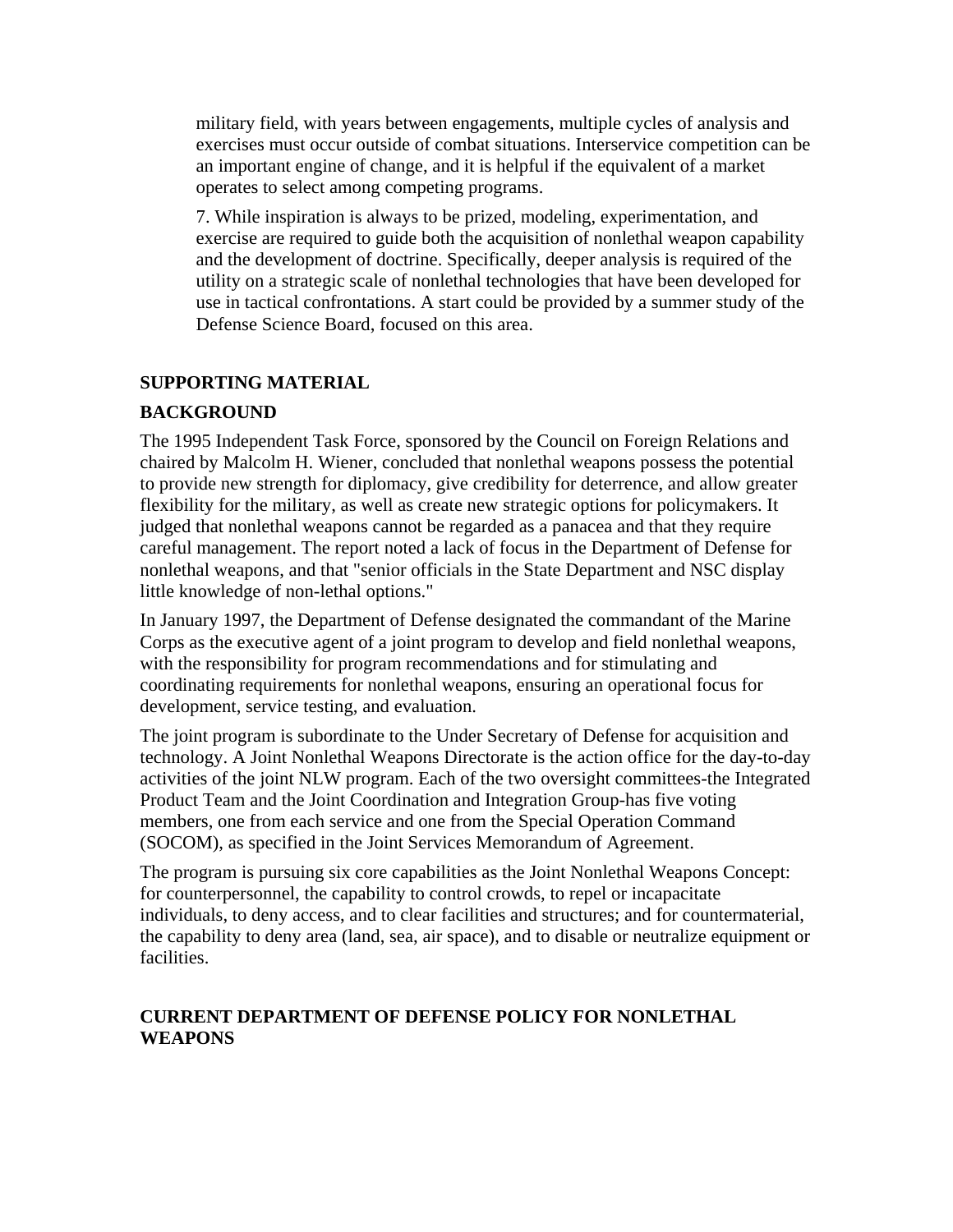The following italicized paragraphs reflect the current DoD policy regarding nonlethal weapons, as stated in DoD public affairs guidance. Unitalicized sections are editorial summaries of policy statements.

# Definition

Nonlethal weapons are defined as discriminate weapons that are explicitly designed and employed so as to incapacitate personnel or materiel [i.e., equipment], while minimizing fatalities and undesired damage to property and the environment.

Unlike weapons that permanently destroy targets through blast, fragmentation or penetration, nonlethal weapons have one or both of the following characteristics:

• They use means other than physical destruction to prevent the target from functioning.

• They have relatively reversible effects, so that it is cost effective to render the target fully operational again rather than replacing it.

### Utility of Nonlethal Weapons

One of the main purposes for having nonlethal weapons in our arsenal is to provide commanders and policy-makers additional options between no use of military force at all and the use of lethal military force. Because this third option can provide a more humane, discriminate, and relatively reversible means of employing military force, with more precisely tailored and focused effects, they may be more appropriate for some missions than lethal weapons. The 'non-lethal' option can potentially play a role across the spectrum of conflict, from low-intensity conflict through major regional engagements. . . . In total, these factors strengthen deterrence, by making potential adversaries aware that we can thwart aggression and achieve humanitarian aims in ways that do not entail prohibitive political costs, thus enabling us to act earlier, more freely, and more decisively.

However, the United States is not obligated in any way to use only non-lethal weapons, or to try non-lethal weapons before resorting to more lethal means, in any military operation. Appropriate use of nonlethal weapons will be authorized solely at the discretion of our military leadership in such a way as to minimize risk to our military personnel in the field. Therefore, authorization to use lethal force for self defense against deadly threats would be unaffected by use of nonlethal weapons for achieving mission objectives. It is also recognized that many situations require overwhelming lethal military force as the most appropriate means to accomplish a mission. The addition of non-lethal weapons to our arsenal does not signify a major shift in the way we fight, nor does it imply that we believe in 'clean' conflicts or a 'bloodless battlefield.' They merely provide additional means of achieving our security objectives.

### Oversight

DoD is providing increased high level attention to non-lethal weapons for the following reasons:

- Growing conviction about their potential military utility
- Political sensitivity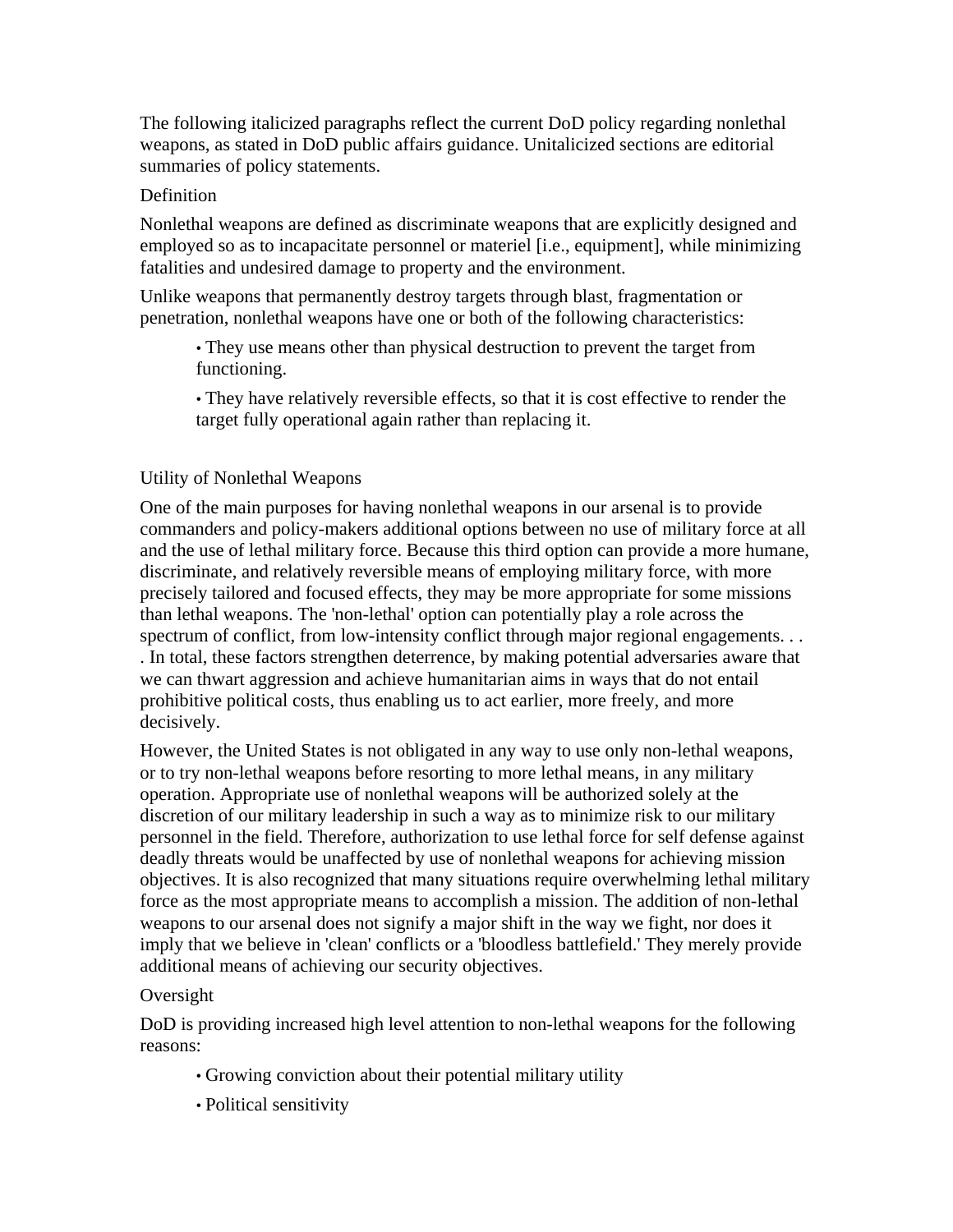• New constraints imposed by arms control

• Increasing interest by the White House, Congress, U.S. allies, and outside organizations concerned with international security

• Recent advances in enabling technologies related to non-lethal weapons

• Emerging missions needing better non-lethal solutions, such as crowd control and urban operations

• . . use of human shields to prevent the use of precision guided munitions

• 'CNN Factor' [i.e., the instant availability to the public of graphic portrayals of death, injury, or humiliation, and the impact on that public and its representatives in the United States or in foreign countries].

### **THE JOINT NONLETHAL WEAPONS DIRECTORATE**

The First Two Years

The Joint Nonlethal Weapons Directorate, created in 1997, is headed by a colonel of the U.S. Marine Corps. According to the director, the guiding principles of the joint nonlethal weapons program are to "leverage high technology, enhance operations, augment deadly [lethal] force, provide rheostatic capability [i.e., one tunable in magnitude], and to focus on tactical applications," with capabilities that are "expeditionary and acceptable," and that have "relatively reversible effects."

The directorate has 15 staff (3 military officers, 1 military enlisted, and 11 civilian), overseeing a budget that for FY2000 will be about \$24 million, with a gradual increase to \$28 million in FY2005. The corresponding procurement funding for nonlethal weapons averages some \$11 million per year for this period, about equally divided between Army and Marine Corps. The June 1999 Memorandum of Agreement increases the staff to 26 by the end of October 1999.

The directorate's brief is to develop and field nonlethal weaponry. It is also tasked with providing leadership in joint service training, including tactics, communications, crowd dynamics, weapons and munitions, and rules of engagement, and in the development of doctrine and policy. It is responsible for providing information and understanding to policymakers in the services and in the DoD about nonlethal weapons. The directorate also sponsors all NLW experimentation, along with the inclusion of nonlethal weapons in the advanced concept technology demonstration (ACTD) of military operations in urban terrain.

In terms of experimentation, for the near future, the directorate is looking at canisterlaunched area denial systems, nonlethal Claymore mines (command-detonated explosive systems that project hundreds of small hard-rubber balls), and a nonlethal vehicle trap, among others. For the mid-term to 2004, it is exploring bounding nonlethal munitions (i.e., those that leap into the air before firing their pellets, dye, malodorants, or the like), the antimateriel use of rigid foam, and capabilities for stopping naval vessels. As it develops each new technology, the directorate explores also its deliverability and logistic feasibility.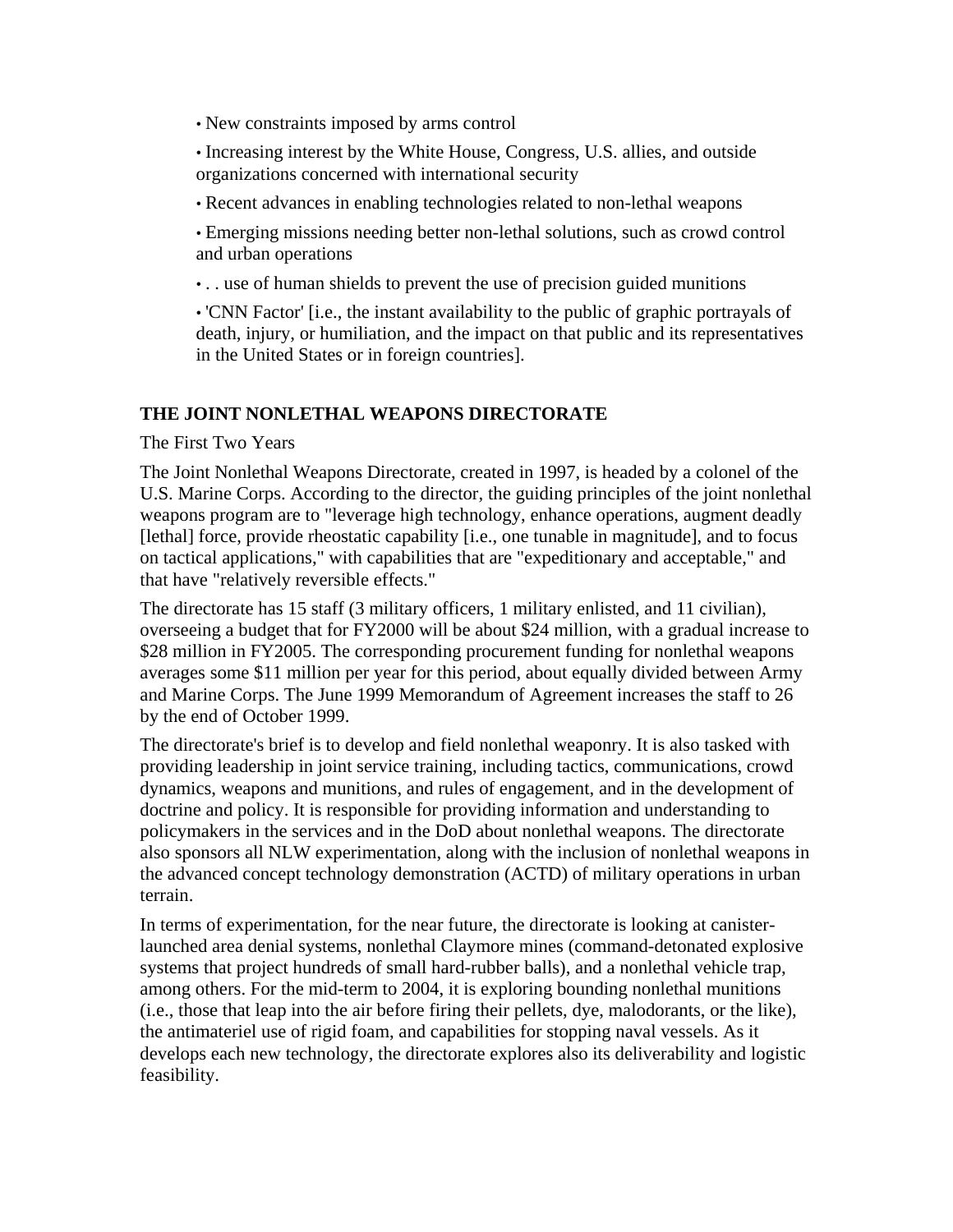In the longer term to 2010, the directorate is seeking means for disabling or stopping vehicles at a distance, and launching nonlethal weapons from unmanned air vehicles. It will also investigate means for preventing vehicle mobility, such as high-powered microwave systems to disable engine electronics.

Many thousands of individual NLW items have been provided to the field since 1995, ranging from nonlethal projectiles (rubber, foam, or sponge) to flash-bang projectiles (used to distract and disorient forces to enable rescue of hostages), to personnel dye markers. Defense Planning Guidance FY2000-2005 concludes: "Non-lethal weapons have proven useful across the range of operations, including both conventional combat operations and the many categories of military operations other than war. . . . Current efforts to study and understand the use of non-lethal weapons from the strategic to the tactical levels must be integrated into all future military and interagency concepts and operations."

The vision of the directorate in regard to nonlethal weaponry is of a great range of type and size; to develop, institutionalize, and field integrated capabilities; to have these new military capabilities understood at all levels; and to have nonlethal weapons integrated into policy, into the operational planning of the CINCs, and into operations. To make progress on this vision, the directorate has contingency plans to expand to 20 to 25 staff, developing and administering a program of about \$100 million per year; the growth in staff is provided, but it remains to be seen if the corresponding funds are made available.

### Moving to the Future

The January 1997 Joint Services Memorandum of Agreement, creating the joint nonlethal weapons program, responded to the direction of the under secretary of defense (acquisition and technology) to the commandant of the Marine Corps to serve as the NLW program executive agent. The purpose was also to implement Public Law 104-106, Section 219, Nonlethal Weapons Study, which stated that "... the Secretary of Defense shall assign centralized responsibility for development . . . to a military service as the executive agent." The objective of the agreement (as stated in the February 1998 report of the Chairman of the Joint NLW Integrated Product Team) is ". . . to develop and recommend to the USD (A&T) a fully integrated and coordinated NLW program, to include as appropriate classified NLW programs within the DoD that meet the intent of Congress and provide the best NLW technologies and equipment to support our operating forces."

The Joint Nonlethal Weapons Directorate has accomplished much during its brief existence, with its focus on nonlethal weapons at the tactical level. By no means, however, has it yet been enabled to "develop and recommend a fully integrated and coordinated NLW program. . . ."

### JNLWD Progress since January 1999

Adding to its record of accomplishment of fielding nonlethal weapons in FY98, the directorate has initiated the "insight" program that will supply it with some information on highly classified single-service (i.e., not "joint") strategic-level nonlethal weapons. It has become an active member of the Defense Joint Radio Frequency Technical Integration Group, with resulting visibility into high-power radio frequency and microwave programs. And it has made progress in developing a programmatic planning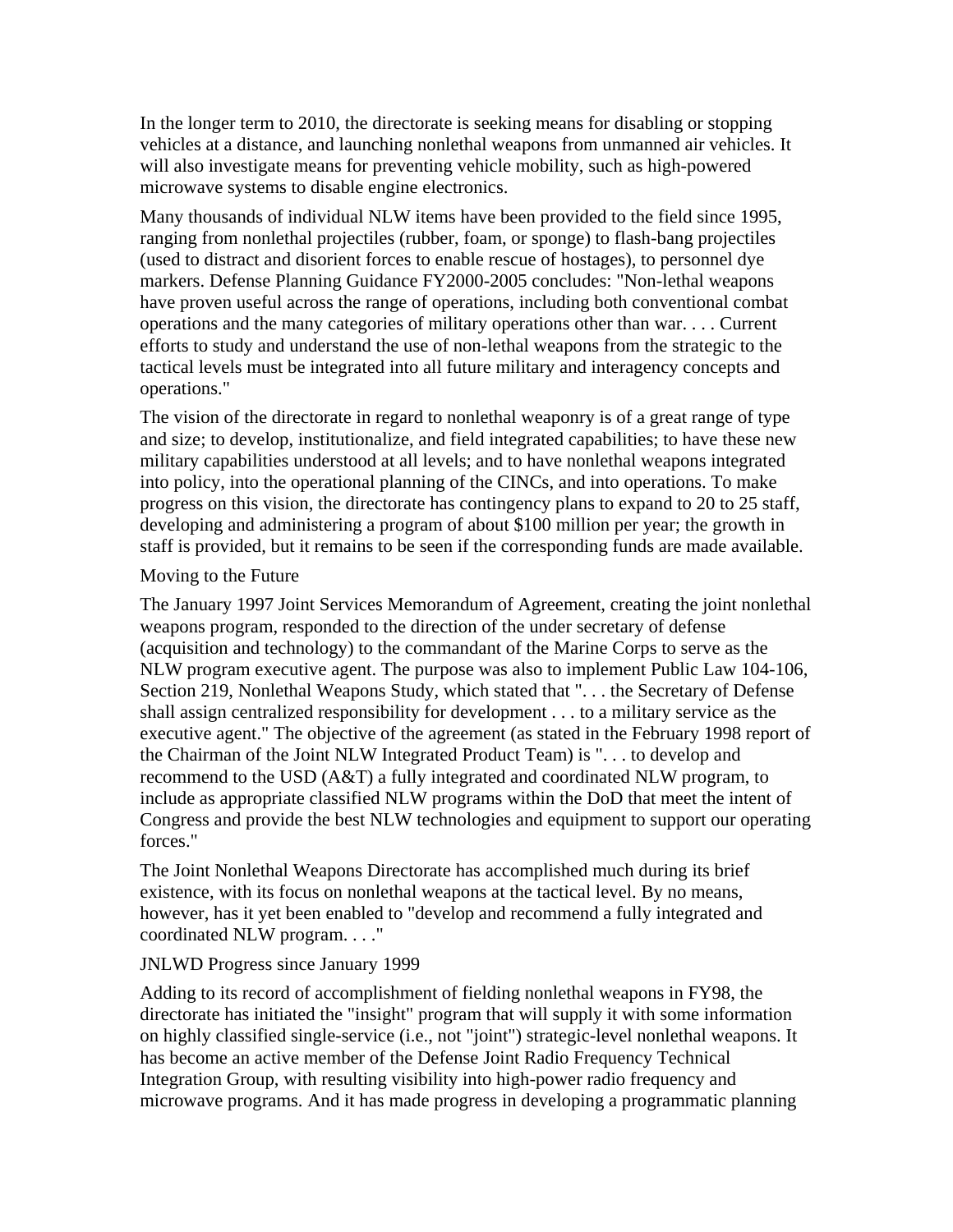strategy for developing and emerging technologies. Notably, the June 1999 Memorandum of Agreement revises and expands the charter for the Joint Nonlethal Weapons Directorate, as well as for the Joint Nonlethal Weapons Integrated Product Team that advises the executive agent on all NLW activities. The memorandum also restates the charter for the Joint Coordination and Integration Group to support the Integrated Product Team.

Four areas deserve comment: strategic nonlethal weapons, information warfare, human effects of nonlethal weapons, and scientific support for the Directorate.

What about Strategic Nonlethal Weapons?

In general, strategic NLW target directly the political leadership or the military capability as a whole, far beyond the tactical area of operations. The term also covers the long-range delivery of NLW that would be operative in the region of confrontation or combat.

Examples of strategic use of NLW include large radio frequency or microwave generators on aircraft or powered by explosives, which might disable military communications over a large area; or the use of carbon fiber delivered by missile or aircraft to disable aboveground electrical transmission and distribution systems.

Beyond its membership in the Joint Radio Frequency Technical Integration Group, insight into other highly classified programs that are based neither on radio frequency nor on high-power microwave generators has been achieved through access by a very limited number of directorate staff. The Task Force judges that the directorate would not be able to provide the integration expected of it in the nonlethal weapon field without such access and insight; at least two management and two technical personnel from the directorate should have full access to these programs.

But access is synonymous with neither control nor influence; the directorate has had neither with respect to these programs, and the Task Force has not been able to determine that integration and coordination has occurred in the Department of Defense as specified by Congress. Instead, a phrase in the 1999 joint services memo states, "to include, as appropriate, classified NLW programs within the DoD that meet the intent of Congress. . . ." The memo also proposes that "for service-unique systems across the spectrum of conflict [i.e., not just for strategic applications], the Directorate will maintain insight, not financial oversight. . . ." And according to the memo, the directorate will "monitor status of service-unique programs through annual status briefings from the responsible service." The Task Force judges that annual insight is insufficient and that access should be more frequent, full, and less formal. If a frequency must be specified, it should be monthly.

The Task Force recommends that the directorate play a more powerful integrative role in regard to programs for strategic nonlethal weapons and for information warfare.

The report of the Strategic Studies Group XVII of the Chief of Naval Operations (CNO-SSG), August 1998, treats 10 scenarios relevant to Navy and Marine missions and especially to those involving ship-based and land-based fire support. It recommends that information warfare be included in the nonlethal-weapons basket ". . . because there is a synergy that comes from using these capabilities simultaneously and, if required, in conjunction with lethal means." The SSG provides five recommendations and conclusions, which are summarized here: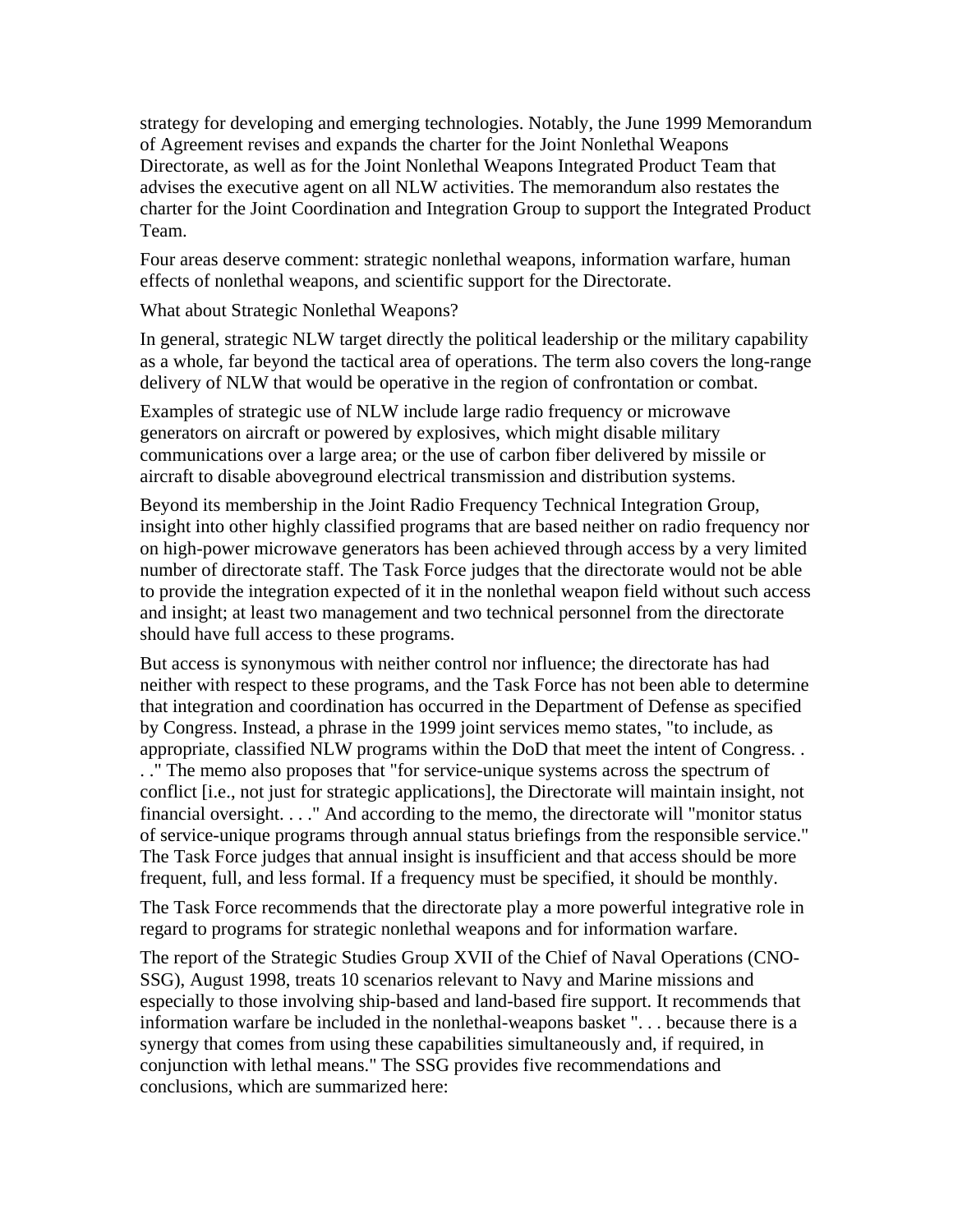1. A series of nonlethal war games should be run incorporating technologists, analysts, and warfare specialists;

2. Follow-on concept evaluation and experimentation should be conducted on the operational employment of nonlethal weapons;

3. An organization should be designated the Navy's focal point for nonlethal weapons to act as the naval component to the joint nonlethal weapons program;

4. Modeling and simulation of nonlethal weapons effects is a must if nonlethal weapons have any hope of becoming mainstream; and

5. Set a target date for a specific Fleet Battle Experiment in which one of its primary objectives would be the use of nonlethal weapons.

The Independent Task Force notes that the creation of a Navy focal point for nonlethal weapons, with a more extensive view of Navy mission and requirements than the present focus on Navy special warfare, would allow the Navy to engage more fully with the directorate and the joint NLW program. Analogous interfaces in the other services (beyond the focus on base security or force protection) would enable the directorate to more readily serve as a center for development, evaluation, and sharing of experience on nonlethal weapons. It is important that the directorate have the capability to influence service choices, but not to suppress service initiatives.

### Interaction with Information Warfare

Information warfare generally refers to destroying or interfering with computer systems, including military and financial facilities. This is a nonlethal capability that might be expected to be subsumed under the nonlethal weapons program, as is specifically recommended by the CNO's Strategic Study Group Report. Perhaps because large programs in information warfare were already in existence in 1996, they have been kept separate from the joint NLW program and the directorate appears to have had no access to these capabilities. To the extent that this observation is correct, the likelihood exists that the NLW executive agent in interacting with the area CINCs will have incomplete information that may result in inadequate CINC and staff familiarity with available capabilities, as well as in unnecessary NLW developments. In addition, synergy between NLW and information warfare may well be lost, to the detriment of force effectiveness.

### Human Effects

A major uncertainty in the use of nonlethal weapons is the question of human effects, both of the antipersonnel and of the antimateriel technologies. The directorate recognizes that in some cases children and older people are being used as shields or may otherwise be subject to the effects of nonlethal weapons, and adequate information is lacking for planning purposes or for making judgments as to rules of engagement. The directorate has set up a human effects advisory panel to guide the acquisition of information adequate to this task. The human effects of nonlethal weapons directed against material (such as internal combustion vehicles) are also of interest. Because people are "breathing machines," NLW aerosols capable of penetrating air filters or destroying gasoline or diesel engines must be analyzed and tested to permit an informed judgment of their impact on people in the region.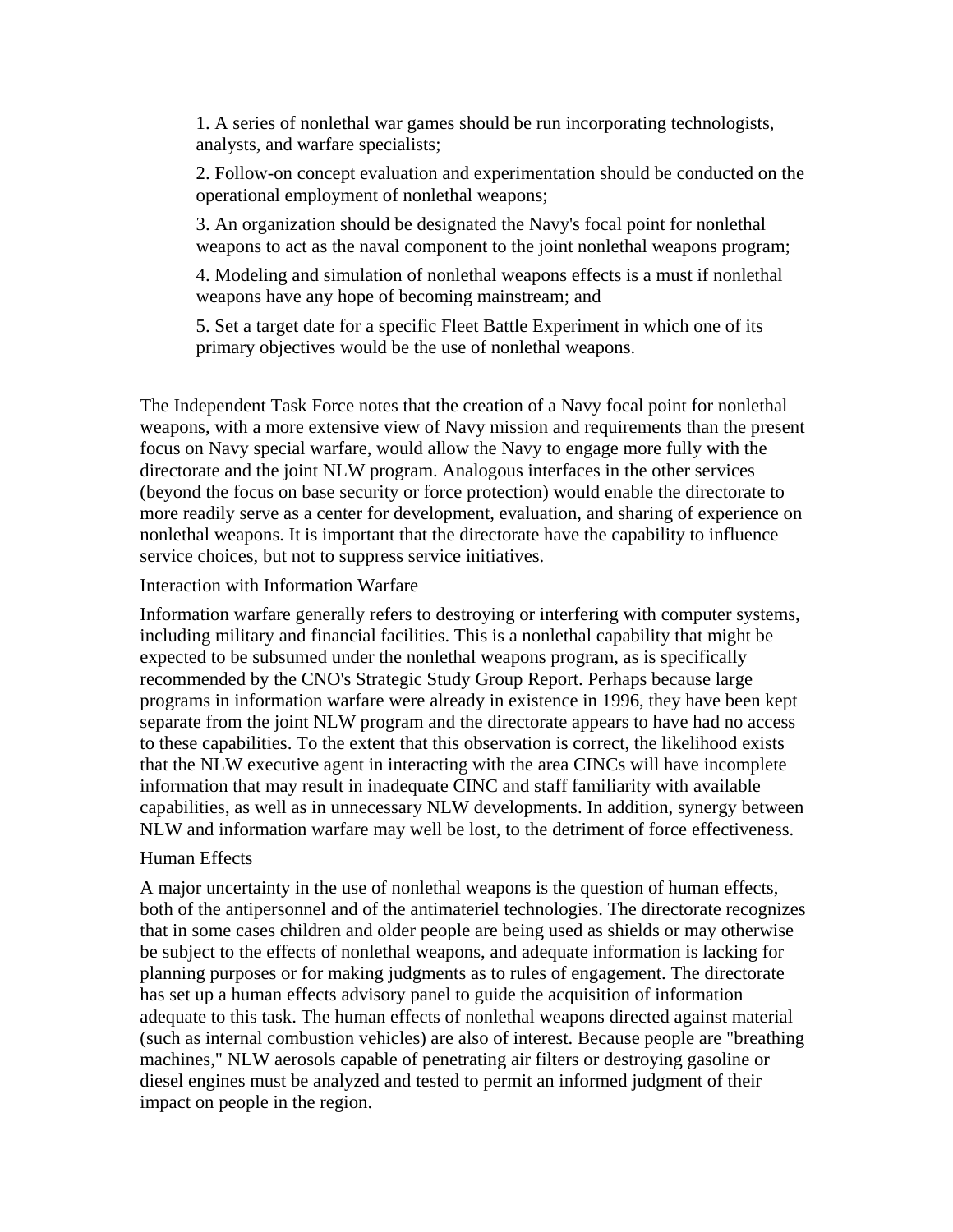Some human-effects information is available through the Department of Justicespecifically from the National Institute of Justice's Less-Than-Lethal Technology Program, with which the directorate is in good contact. But for those technologies not widely used in law enforcement, human effects and side effects are difficult to evaluate.

As is emphasized in the DoD policy, it is not required that nonlethal weapons cause no fatalities. If the alternative to the use of NLW is the use of lethal weapons, it is likely that more people will be killed or wounded by using lethal weapons than by using NLW. If the alternative to the use of NLW is increased loss of life to U.S. forces, that is a powerful additional argument in support of NLW. The requirement is not that NLW have zero lethality and be completely reversible, but that the damage that NLW cause to various elements of the population be sufficiently well understood to enable establishment of doctrine and rules of engagement.

Because many of the NLW capabilities to be developed by the United States will become available to adversaries, the decision to develop and acquire specific weapons should be analyzed in the NLW program and in the joint staff to ensure that the United States derives net benefit from the development.

Beyond the necessary limitation of NLW to those that comply with the treaties to which the United States is party, considerable uncertainty remains as to the effectiveness and side effects of any given NLW and regarding the tactics for its use. After-action reports (and field trips from the JNLWD team) are essential if NLW are to be improved by selection and modification; such reports pose a problem of second-guessing local commanders, but they are needed, nevertheless.

The Task Force Reviewed Risks Inherent in the Development and Use of Nonlethal Weapons

• Will the use of nonlethal weapons seem so attractive and effective that the United States will intervene in the expectation of bloodless battles and an early resolution of the problem? It must be clearly understood that the use of nonlethal weapons would not preclude the use of lethal force. Nonlethal technologies may prevent a crowd from approaching closely enough to be a serious threat to U.S. forces; they may also serve to unmask snipers or combatants in a crowd of noncombatant civilians, opening a field of view for U.S. lethal fire. A zero-fatality expectation should not be established, however. It is essential that the real capabilities, and limitations, of nonlethal technologies in the hands of real troops be understood by military commanders at every level, by policymakers, and by the American public to avoid conflicting and false expectations.

• Will the United States develop technologies to which it is uniquely vulnerable? For most nonlethal technologies, U.S. forces are better protected than the potential opponents. In the case of radio frequency or high-powered microwave weapons for disabling electronics ubiquitous in U.S. equipment, modeling and exercises should be conducted to show whether the U.S. and coalition forces are vulnerable to their own use of such technologies in the theater. Measures should be developed to protect U.S. and allied forces against such possible "friendly fire" situations involving nonlethal weapons. NLW countermeasures should be developed along with the weapons themselves.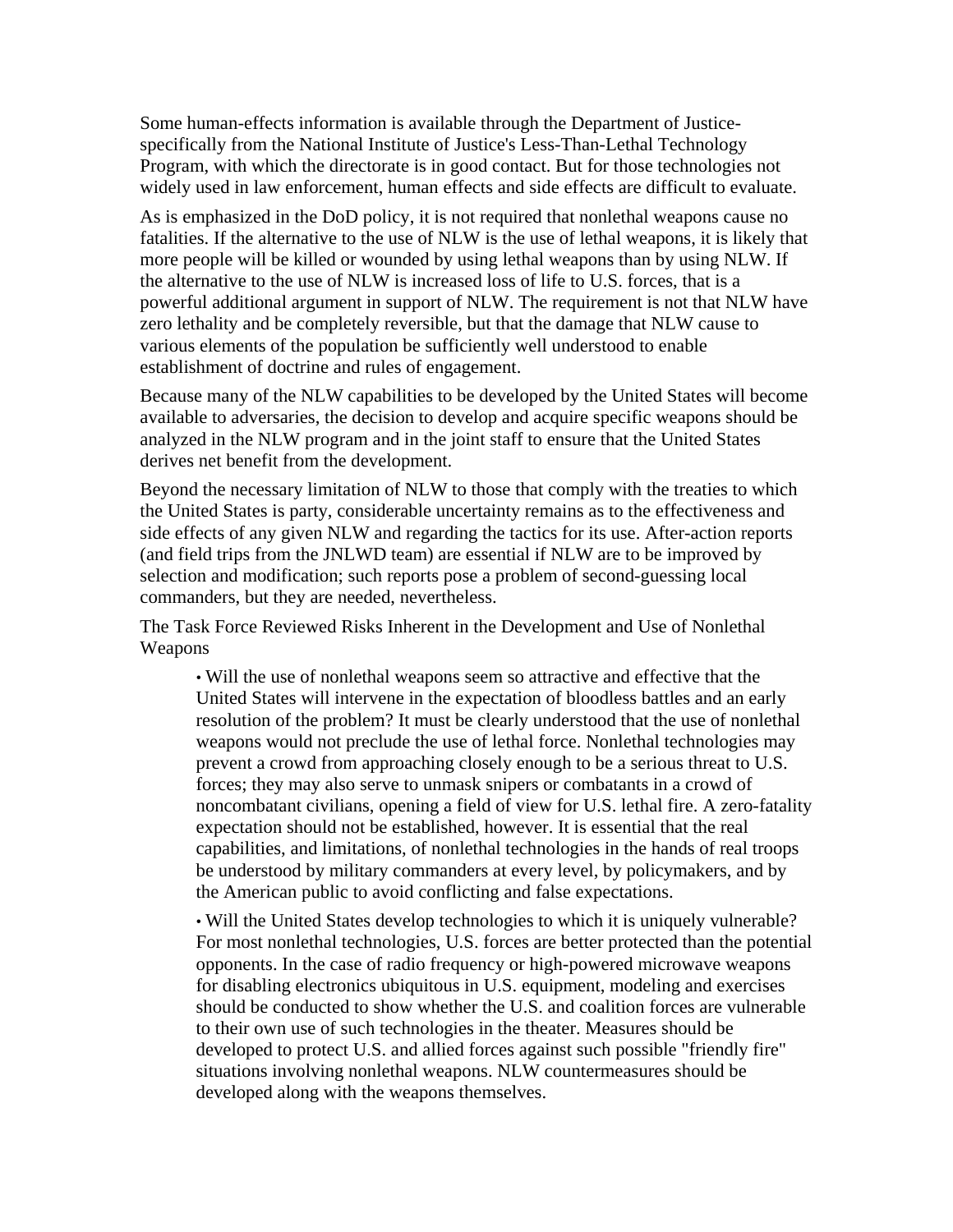• Will nonlethal weapons lead the United States to violate treaties, such as the Chemical Weapons Convention or the Biological Weapons Convention, to which it is a party? Some capabilities such as riot control agents are forbidden for use "as a method of warfare" but are permitted in important cases such as the rescue of downed pilots from nonmilitary captors, quelling riots in prisoner-of-war camps, or controlling crowds of noncombatant civilians. Because these are important military functions, such weapons should be available for these purposes, and the compliance review mechanism of the Department of Defense should ensure compliance with relevant treaties. On occasion, U.S. security might be improved by a modification to a treaty; in that case, the DoD should propose such a step to the National Security Council and the interagency mechanism involved, to ensure due evaluation of the overall benefits, costs, and feasibility of the proposed change.

### Increased Scientific Support to the Directorate

The JNLW Program is the focus of many proposals-some of them technically complex and requiring substantial development. In some approaches, the direct effect may be certain, but how to achieve it is not. Combustion inhibitors fall into this category. In other fields, both the magnitude of the effect and the means of achieving it are unclear. An example is infrasound, inaudible low-frequency sound intended to disorient or cause distress to people. Proposals for creating and transmitting intense beams of infrasound, and preferably focusing them in a small region, may or may not be valid. This is one example of proposals for which the JNLWD would benefit by having a cadre of scientists and engineers on which it could call for competent, unbiased evaluation of such proposals. Within the Department of Defense, there is a great deal of scientific capability, beginning with the Defense Science Board. The Task Force recommends both a major Defense Science Board study and also the creation by the directorate of a small science advisory panel on which it could call to provide analyses that would help to guide the program.

# **THE 1999 NONLETHAL WEAPONS POLICY STUDY**

In late 1998, the Office of the Secretary of Defense, at the request of the National Security Council, commissioned a nonlethal weapons policy study conducted at the Center for Strategic and International Studies (CSIS). The directorate funded the study. The objective was to examine the need for a national policy on lethal weapons, and if it was determined that such a policy was required, to outline its nature. The CSIS policy study provided a final unclassified briefing on January 28, 1999, from which the following information is abstracted.

The study took as its scope possible long-range, large-scale nonlethal weapons and their political, military, diplomatic, arms control, legal, and intelligence dimensions. Because nonlethal weapons are still far from having reached their potential, the study relied in part on "Tabletop Games" and also on the nonlethal weapons study of the Strategic Study Group of the Chief of Naval Operations, quoted above.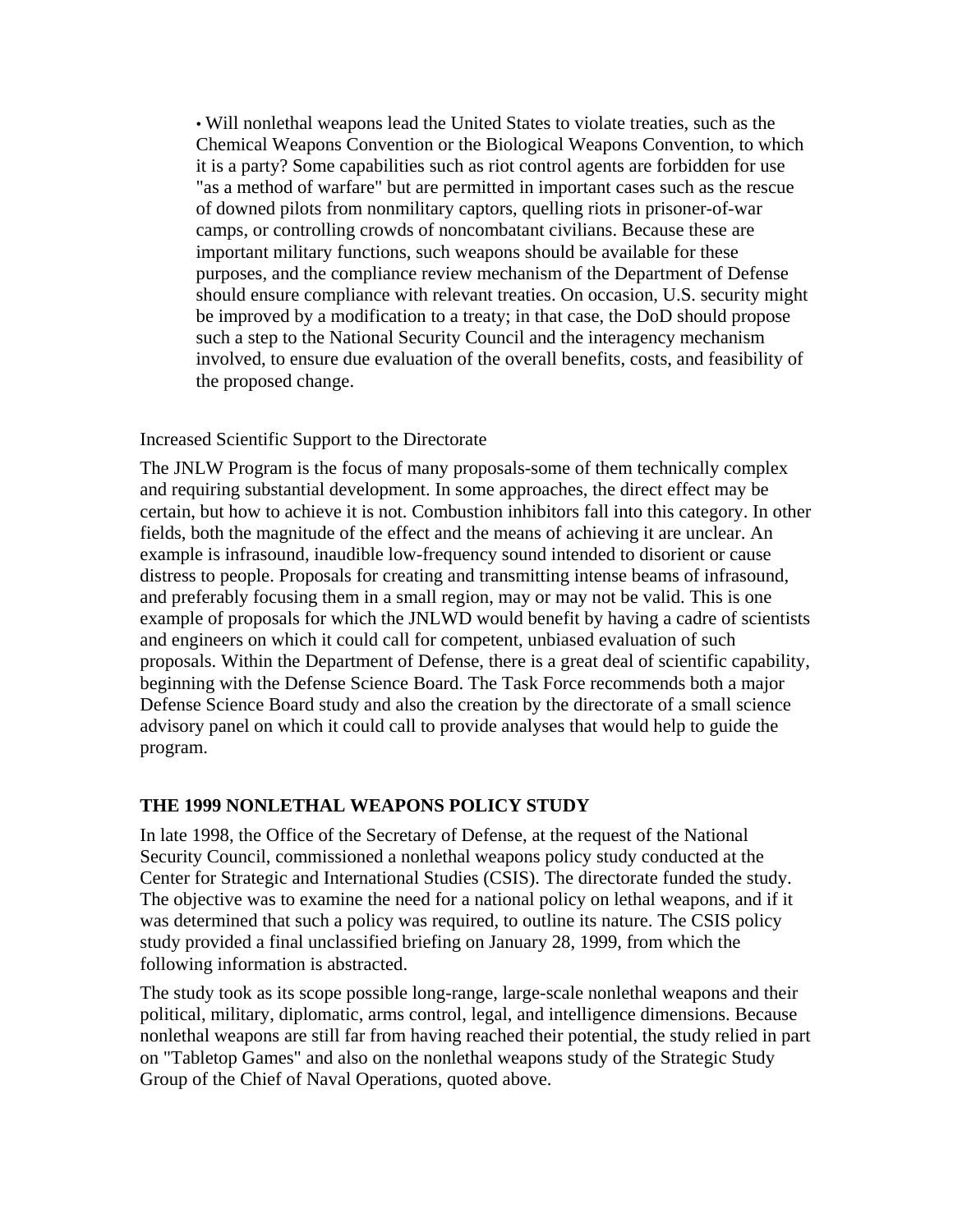The CSIS study considers strategic use of nonlethal weapons for large-scale or longrange attacks on combat elements, for attacks on targets that are not combat elements but that are central to the political or military viability of the adversary, or for attacks that are of great political significance or have a transforming effect on the situation. The study considered a number of case studies ranging from Haiti and Rwanda, to activities in a failed state with a complex emergency, to U.S. war with Iraq, to the collapse of North Korea, and, of course, to Kosovo.

This policy found that nonlethal weapons can help the United States act against the leadership of a nation while clearly sparing the citizenry, achieve limited objectives, preserve the stability of the status quo, act preemptively where necessary, meet alliance concerns, and respond to ambiguous situations. It suggested that nonlethal weapon capability might be most valuable in preventing deadly conflict.

The CSIS study judged that uncertainties in regard to the magnitude and duration of desired effects of nonlethal weapons, and in regard to the ability to minimize undesired effects, the potential for countermeasures, and the immaturity of the key technologies, make it impossible, at present, to define a balanced program for strategic applications or to recommend with confidence the acquisition of major weapon systems.

The study recommends that the executive agent (the commandant of the Marine Corps) should be tasked to establish and manage a three-year program to conduct expanded science and technology activities to address these issues for the leading technologies, to analyze alternatives for an unpiloted air vehicle as a platform for nonlethal weapons, to facilitate development of statements of mission need, and to establish concept exploration activities if appropriate. The CSIS study estimated roughly the level of effort required as \$100 million per year for three years.

# **KOSOVO AND NONLETHAL WEAPONS**

The actions in Kosovo and Serbia have overtaken, and at the same time increased the urgency of, this Task Force's work. The highest precision delivery of explosives cannot in itself prevent atrocities on the ground, and television coverage of the few errant or misdirected munitions in Serbia helped to rally Serbs to Milosevic and imperiled the legitimacy of NATO intervention. Had images of mass murder in Kosovo and the terrordriven expulsion of ethnic Albanians been inescapable in Serbia as soon as such activities began, such crimes against humanity might have been countermanded under the impact of largely nonlethal measures against Serbia.

Not only would television broadcast in Serbia have been necessary, but so would measures to equip the local population in Kosovo with numerous film or video recording cameras and covert channels for egress of images have been necessary. The messages beamed to Serbia and to the world at large could have been, "Our actions are not directed against the Serb people or nation. We remember and honor our joint struggle against the Nazis. We are acting to stop the crimes against humanity committed by Milosevic and his supporters, who stain the honor of Serbia throughout the world. We are about to impose, with regret, the loss of electricity, power, and communications, and pledge to help restore normal life when the horrors cease permanently."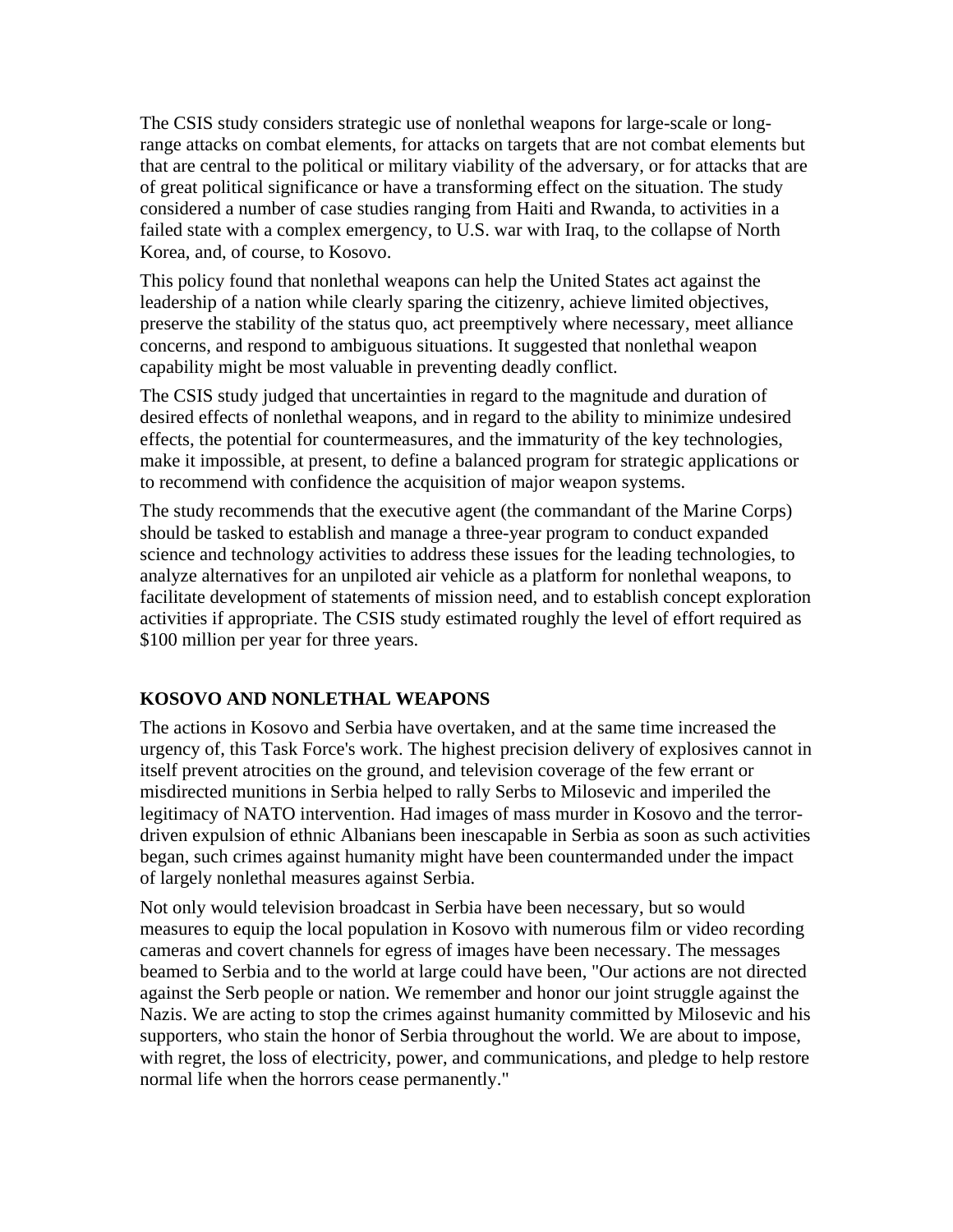Without the threat of intervention with ground forces, such an approach might not have succeeded, but it would probably have helped-if it could have been done within days of the initiation of terror in Kosovo.

According to media reports, attempts to broadcast television in Serbia were largely unsuccessful, using inadequate equipment available in the theater. The recommendations of the Independent Task Force in Non-Lethal Technologies: Military Options and Implications, issued in 1995, remain vital today.

# **ADDITIONAL VIEWS**

The Council on Foreign Relations is to be commended for taking a second substantive look at nonlethal weapons, one of the most critical and contentious areas of emerging technology and policy options for the 21st century.

The fight for nonlethal weapons will continue to be contentious until and unless a national nonlethal weapons policy is enacted, whereby the secretary of defense is directed to develop and maintain a robust nonlethal weapons capability to use alone and to enhance conventional warfare when used in conjunction with lethal weapons to limit casualties, destruction, and environmental damage. Without such a policy, steadfastly resisted by those who will not benefit from it monetarily, nonlethal weapons may slowly be squeezed out of existence by rival bureaucracies fearing their utility and the diversion of money into other channels.

It is unlikely that any "NSC oversight" as suggested in the body of this report will be helpful short of the equivalent of a national policy or a National Security Decision Directive, because without such an unequivocal mandate the NSC will possess no more ability to enforce compliance than does the congressionally mandated executive agent.

What is needed to make nonlethal weapons a robust capability is a reasonable budgetary commitment of at least \$100 million to several hundred million dollars per year for the next five years. And Congress cannot be expected to pony up year after year through unbudgeted authorizations and appropriations if the president, or the services, do not request this money.

Christopher Morris

Janet Morris

# **DISSENTING VIEW**

The first "final" report of the Council's Task Force on Nonlethal Weapons (NLW) was primarily based on the three meetings of the Task Force. It was focused on what one might call the tactical use of NLW, that is, as an additional but specialized set of tools in the tool box to supplement other instruments more commonly used, mainly much more lethal and destructive ones. The issues examined and recommendations made on how to improve research, development, and utilization of NLW were perhaps a bit plebeian rather than visionary but were soundly based on substantial military experience and carefully conducted experimentation. Much of this solid work has been retained in the second final report, which is being published.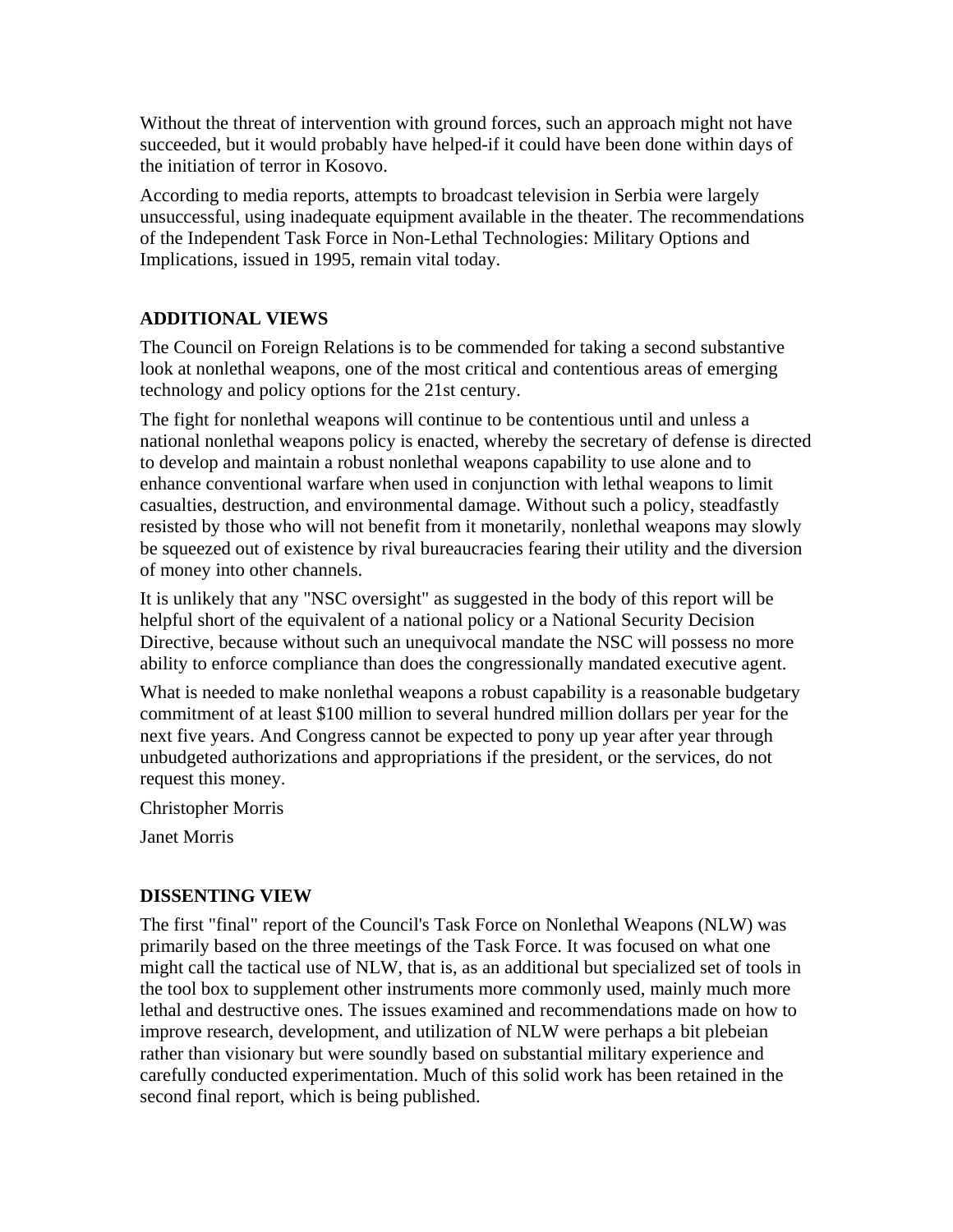However, the brand-new executive summary and some other parts of this second final report were not based on the deliberation of the Task Force. To be more relevant, perhaps, they have drawn on the experiences of Kosovo (in some instances incorrectly), which took place well after the first final report, and have extended the conclusions into an entirely new dimension not founded on past experience or careful experimentation. They have moved NLW into what one might term the strategic realm, investing it to

some degree explicitly, and very much so implicitly, with the power to wage politically correct warfare; that is, a war in which one can defeat an opponent while inflicting little material damage and largely, if not totally, avoiding loss of life. This carries the Clinton desire of casualty avoidance to yet a greater extreme of unreality when it comes to the effective conduct of war. It resembles the hype which some accorded the concept of "information warfare" when it came into vogue some five years ago, claiming for it the capability of winning wars without firing a shot. This is akin to the practice of alchemy in the Middle Ages.

### Robert B. Oakley

[Editor's note: A "draft final Chair's Report" was distributed to Task Force participants and reviewers on April 7, 1999, "for their formal review but not yet endorsement. . . .[S]uggestions will then be incorporated into the final version for Task Force contributors to endorse, endorse with an additional or dissenting view, or decline to endorse the report."

On June 18, 1999, the "draft final Chair's Report" was distributed with a cover letter reading in part, "We received a large amount of positive feedback. In response, the Task Force Chair, Richard L. Garwin, has prepared a draft final Chair's Report providing his analysis and judgment which he believes to be compatible with the views of the majority of the Task Force members (see attached). The substance of the report is now final; however minor changes will occur in style and format. Any errors that you or the reviewers flag will be corrected. We would now like to invite you to endorse the statement and be listed as a signatory."

It is that report and executive summary, distributed June 18, 1999, which has been endorsed by the vast majority of Task Force members. It is published here with only minor editorial changes. These reviewers have all provided their signature endorsing the general thrust and judgments of the report.]

# **TASK FORCE ORGANIZATION**

This report is the "Chairman's Report" of the Nonlethal Technologies Task Force's findings, written by Richard L. Garwin. All Task Force contributors' opinions and suggestions were considered, with additional and dissenting views presented.

Task force participants served in one of three different roles:

1. Task Force Members: individuals who attended Task Force meetings and provided assistance and feedback concerning the draft report;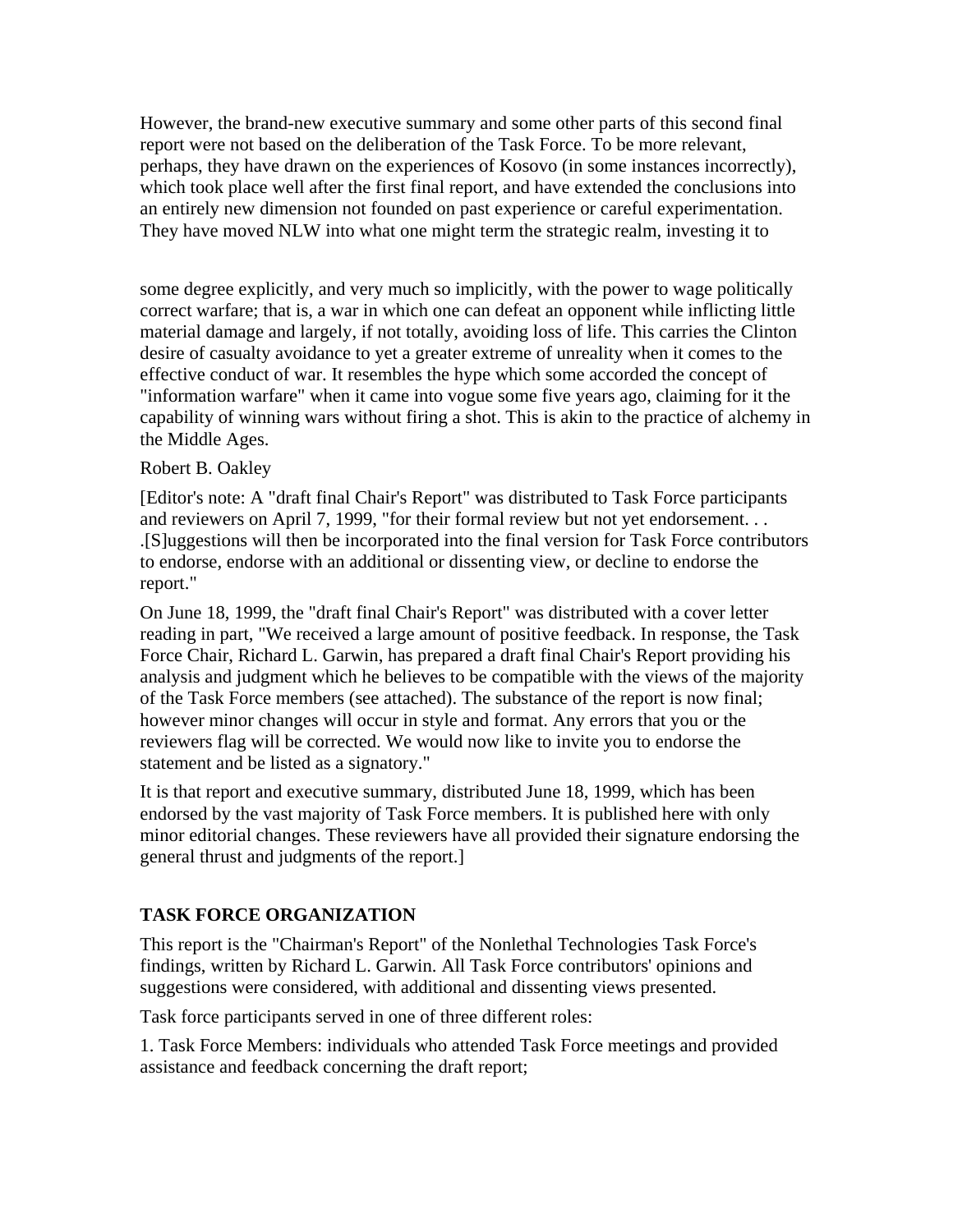2. Task Force Report Reviewers: individuals who did not attend the Task Force meetings, but provided significant comments and suggestions after reviewing the Chairman's Report; and

3. Observers: government or military personnel who cannot serve as Task Force members, but whose views are valued and comments were taken into consideration.

# **TASK FORCE MEMBERS**

RICHARD K. BETTS is Director of National Security Studies at the Council on Foreign Relations and Professor and Director of the Institute of War and Peace Studies at Columbia University. He has published books on civil-military relations, strategic surprise, nuclear coercion, and military readiness.

PHILIP A. DUR, USN (Ret.), is Vice President of Tenneco Automotive. He is responsible for strategy and business development worldwide. He served as a line officer and political-military planner in the U.S Navy as well as served on the Navy Staff, OSD, JCS, and the National Security Council staff.

BART FRIEDMAN is a Senior Partner of Cahil Gordon & Reindel. He is a Trustee of the Brookings Institution, Vice Chair of the Juilliard School and a member of the Visiting Committee to the Harvard Graduate School of Education.

RICHARD L. GARWIN is Philip D. Reed Senior Fellow for Science and Technology at the Council on Foreign Relations, as well as IBM Fellow Emeritus in the IBM Research Division. He is a long-time consultant to the U.S. government on national security technology and policy and arms control, and a member of several advisory committees in those fields.

DAVID JONES, USN, is currently Commander, Submarine Squadron ELEVEN in San Diego, California. He served as a 1998-99 Military Fellow at the Council on Foreign Relations.

CHARLES R. LARSON, USN (Ret.), is a Senior Fellow at the Center for Naval Analysis. He served in the Navy for 40 years in a variety of command positions including service as Commander in Chief U.S. Pacific Command.

EDWARD N. LUTTWAK is Senior Fellow at the Center for Strategic and International Studies, Washington, D.C. He is also a member of the National Security Study Group administered by the Department of Defense.

EDWARD C. MEYER, USA (Ret.), is Chair of Mitretek Systems. He was formerly Chief of Staff of the U.S. Army and a member of the Joint Chiefs of Staff.

CHRISTOPHER MORRIS\* is Vice President of M2 Technologies, Inc., support contractor to the Joint Nonlethal Weapons Directorate. While serving as Research Director of the U.S. Global Strategy Council, he coauthored the original nonlethal weapons concept. M2 has been awarded four sole-source U.S. government contracts in the nonlethal weapons area.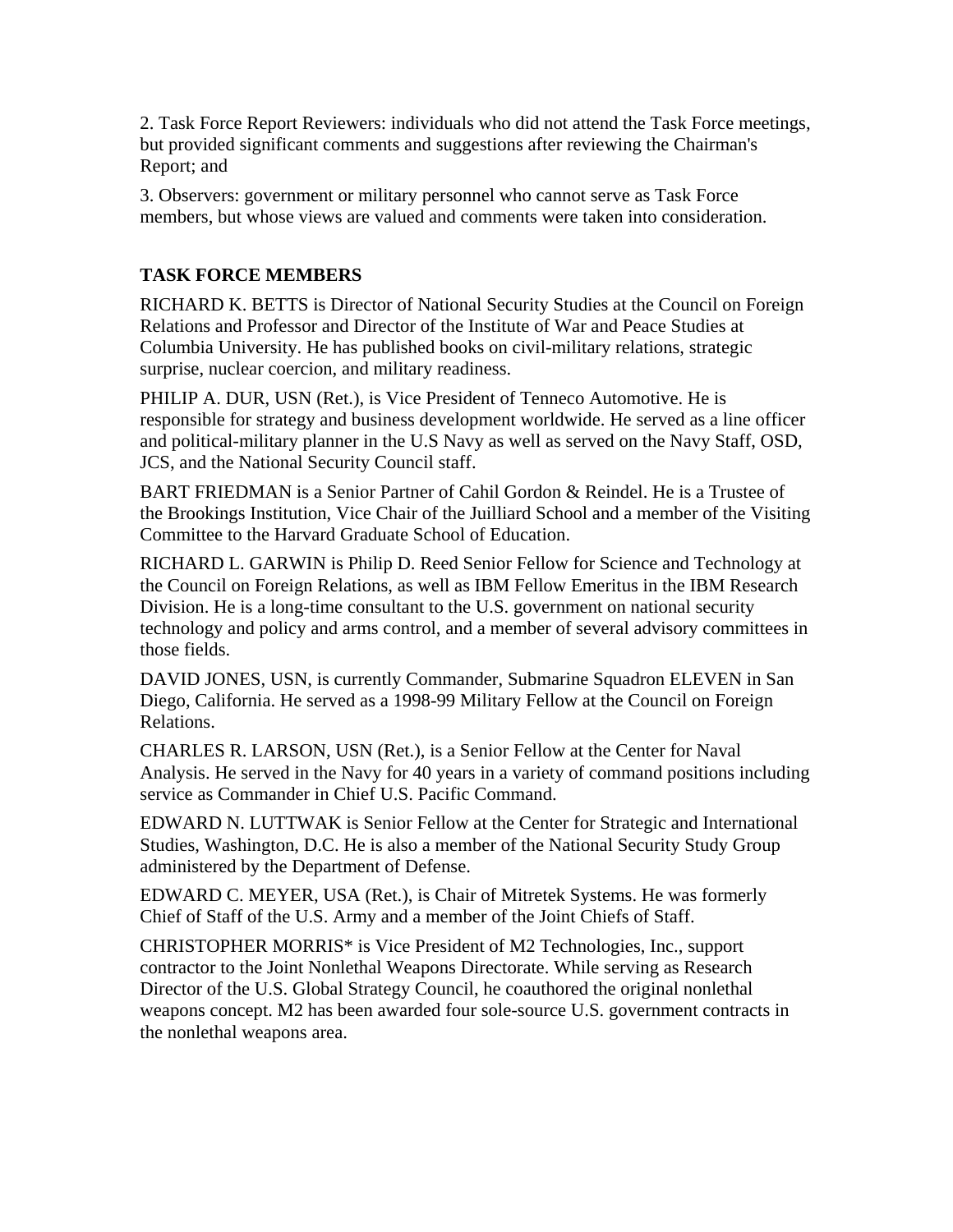JANET MORRIS\* is the President of M2 Technologies, Inc., and has authored more than 40 books exploring the future of technology. She headed the first Nonlethality Policy Review Group as Project Director and Senior Fellow at the U.S. Global Strategy Council.

ROBERT B. OAKLEY+ is Acting Director for the Institute for National Strategic Studies at the National Defense University. He served twice as Assistant to the President for the Near East and South Asia on the National Security Council Staff, and served as Deputy Assistant Secretary of State for East Asia and as Ambassador to Somalia, Zaire, and Pakistan.

GEORGE H. QUESTER is a Professor of Government and Politics at the University of Maryland, where he teaches courses on international relations, U.S. foreign policy, and international military security. He has served as the Olin Visiting Professor at the U.S. Naval Academy and taught in the Department of Military Strategy at the National War College.

FREDERICK ROGGERO, USAF, is the Commander, 22d Air Refueling Wing at McConnell AFB, Kansas. He served as a 1998-99 Military Fellow at the Council on Foreign Relations. Prior to the Council, he served as Commander, 319th Operations Group, 319th Air Refueling Wing, Grand Forks Air Force Base, North Dakota.

HARVEY M. SAPOLSKY is Professor of Public Policy and Organization and Director of the MIT Security Studies Program.

MALCOLM H. WIENER is a historian specializing in the Aegean Bronze Age, following prior careers in law and in investment management as Founder and CEO of the Millburn Corporation. He served as Chair of the 1995 Independent Task Force on Nonlethal Technologies.

W. MONTAGUE WINFIELD, USA, is currently serving in Sarajevo as the Executive Officer to the Commander of the Stabilization Force (SFOR). He commanded troops in Haiti, Macedonia, and Bosnia. He also served as a 1998-99 Military Fellow at the Council on Foreign Relations.

DOV S. ZAKHEIM is CEO of SPC International Corporation and Adjunct Professor at Trinity College, Hartford, Connecticut. He is a former Deputy Under Secretary of Defense for Planning and Resources.

Note: Institutional Affiliations are for identification purposes only.

\*Individual largely concurs with the report, but has submitted an Additional View.

+Individual cannot accept the statement as it stands and does not wish to be a signatory. See Dissenting View.

# **TASK FORCE OBSERVERS**

GEORGE P. FENTON, USMC, is the Director of the Joint Nonlethal Weapons Directorate. An infantry officer, he has had tactical and operational experience in Northern Iraq and Somalia while serving as the operations officer for a Marine Expeditionary Unit. He has commanded infantry units at the platoon, company, and battalion levels.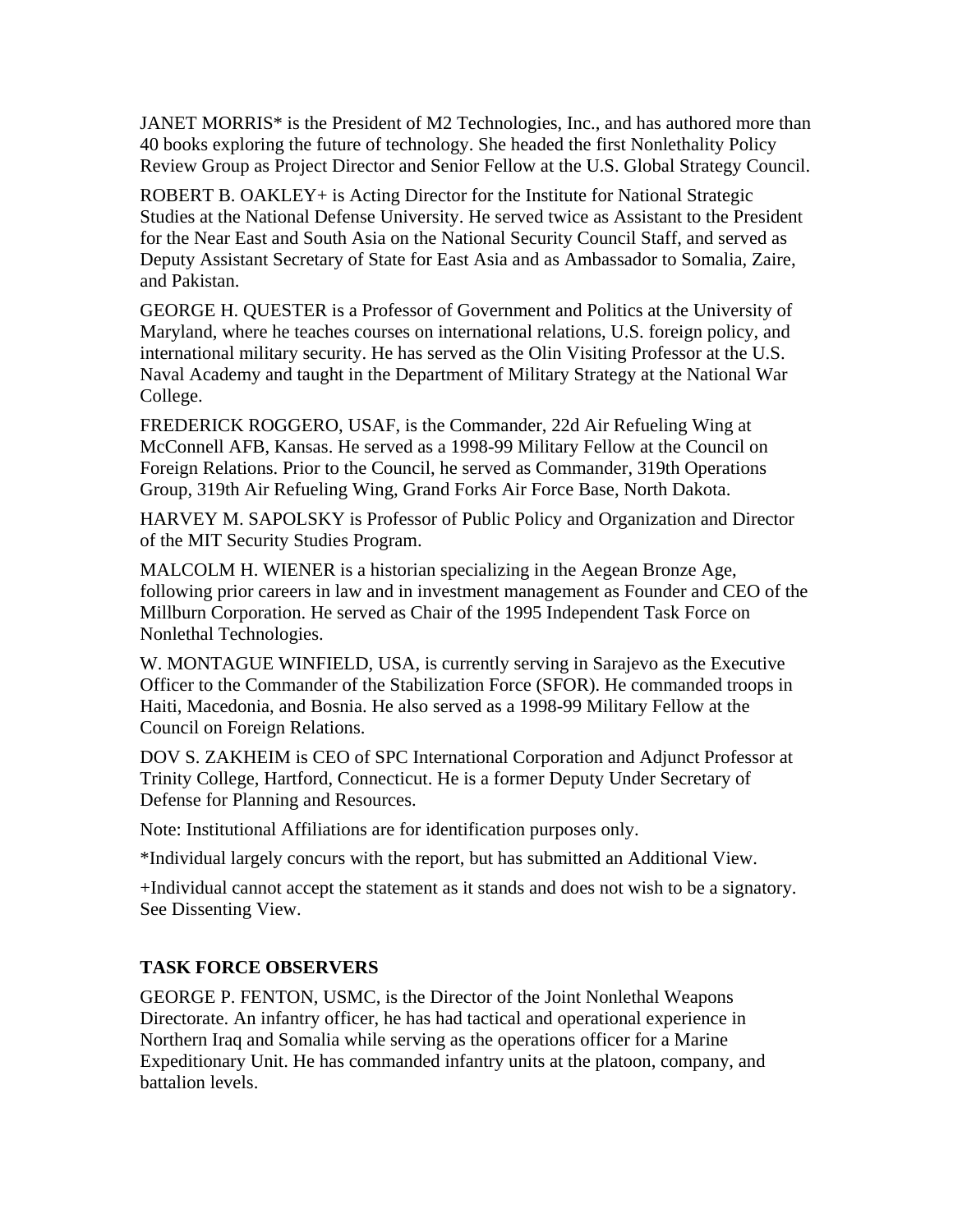GEORGE J. FLYNN, USMC, is currently commanding officer of Officer Candidates School in Quantico, Virginia. He was formerly a Military Fellow at the Council on Foreign Relations.

FRANK G. KLOTZ, USAF, is currently the Defense Attaché at the U.S. Embassy in Moscow, Russia. He was previously a Military Fellow at the Council on Foreign Relations.

SUSAN LEVINE is Deputy Director for Technology in the Joint Nonlethal Weapons Directorate. She worked on various nonlethal technology projects at the Naval Surface Warfare Center, Dahlgren Division, prior to supporting the Marine Corps in the standup of the Department of Defense executive agency for NLWs.

SCOTT LLOYD, USA, is currently Director, Central Africa Region Affairs, Office of the Secretary of Defense, International Security Affairs, the Pentagon, Washington, D.C. He served as the Army National Defense Fellow at the Center for Strategic and International Studies (CSIS), Washington, D.C.

MICHAEL A. MALACHOWSKY, USMC, is the Marine Corps Commandant's Fellow at the Center for Strategic and International Studies. An infantry officer by trade, his most recent assignment was with the United States Special Operations Command.

ANDREW F. MAZZARA, USMC (Ret.), is the Director and Site Executive for Raytheon Systems Company, State College, Pennsylvania, and also does consulting work. He was the first Director of the Joint Nonlethal Weapons Program for the Department of Defense.

PETER NAJERA, USA, is a veteran of Operations Desert Shield and Desert Storm. An armor officer, he serves in the National Security Policy Division of the Army Staff as a DCSOPS Fellow.

ROBERT RADCLIFFE, USA, is currently assigned as a student at the National War College, Ft. McNair, Washington, D.C. He was formerly at the Pentagon, working on issues relating to national security and policy in the Office of Deputy Chief of Staff for Operations and Plans.

CARL "TED" SAHLIN, USA, is senior army fellow at the Institute for National Strategic Studies. He has written on force protection policy, antipersonnel land mines, and the future of the Department of Defense.

Note: Institutional affiliations are for identification purposes only. In view of their offical responsibilities, Observers cannot endorse the report.

# **TASK FORCE REPORT REVIEWERS**

GEORGE LEE BUTLER, USAF (Ret.), is President of Butler and Associates. He was formerly Commander in Chief of the U.S. Strategic Command.

TYRUS W. COBB is President of the Yosemite National Institutes. He formerly served as Special Assistant to the President (1983-89) and as President of Business Executives for National Security (1991-95).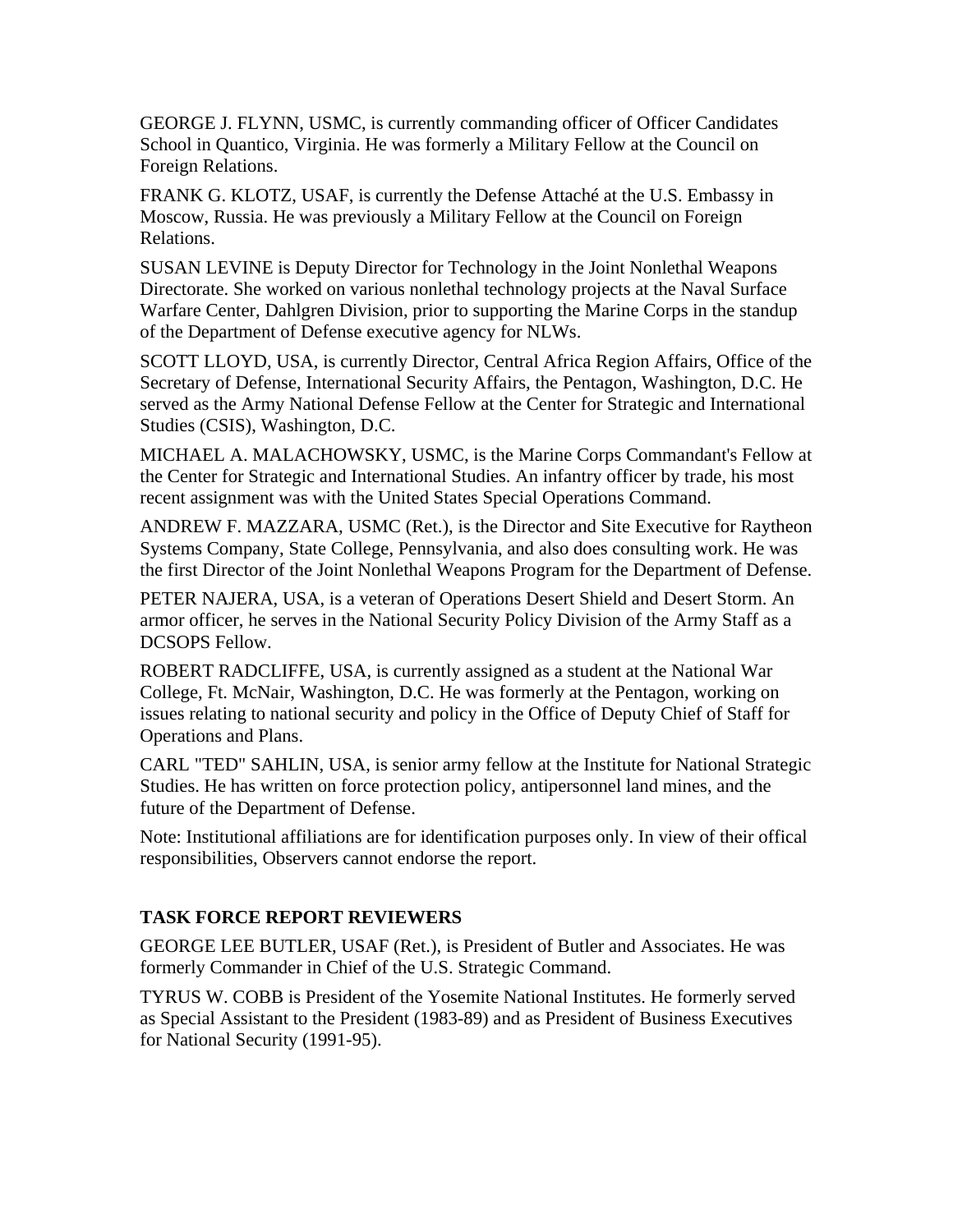RONALD R. FOGLEMAN, USAF, (Ret.), is the President and CEO of an aviation and management consulting firm. He formerly served as the 15th Chief of Staff of the U.S. Air Force and as the Commander in Chief, U.S. Transportation Command.

M. STASER HOLCOMB, USN (Ret.), is an insurance/financial services executive. He served as Military Assistant to the Secretary of Defense (1976-77).

ROBERT H. KUPPERMAN is a Senior Adviser with the Center for Strategic and International Studies and a coauthor of "Final Warning and Strategic Requirements for the Army in the Year 2000." He was formerly Chief Scientist at the U.S. Arms Control and Disarmament Agency, where he led the first interagency studies of foreign and domestic terrorism.

PHILIP A. ODEEN is Executive Vice President and General Manager of TRW Systems & Information Technology Group, has served in senior positions with the Office of the Secretary of Defense and the National Security Council staff, and has worked closely with senior DoD leaders on policies and programs. He chaired the National Defense Panel, is Vice Chair of the Defense Science Board, and is a member of the Chief of Naval Operations Executive Panel.

ERVIN J. ROKKE, USAF (Ret.), is President of Moravian College in Bethlehem, Pennsylvania. He had a 35-year military career, which included a wide variety of intelligence and academic assignments, culminating with his tour as President of the National Defense University in Washington, D.C.

ANDREW SOLOMON is author of The Ivory Tower: Soviet Artists in a Time of Glasnost, A Stone Boat, and the forthcoming The Noonday Demon: An Anatomy of Depression. He is a contributing writer at the New York Times Magazine.

LARRY D. WELCH, USAF (Ret.), is currently President and CEO of the Institute for Defense Analyses. He served for 37 years in the U.S. Air Force in positions from Airman Basic to the Air Force Chief of Staff.

GEORGE H. YOUNG III is a Managing Director in the Investment Banking Division at Lehman Brothers, where he concentrates on the telecommunications industry.

KIMBERLY MARTEN ZISK is Assistant Professor of Political Science at Barnard College, Columbia University. Her publications include works on Soviet and Russian military and defense industrial issues, and on current U.N. activities.

Note: Institutional affiliations are for identification purposes only. Reviewers endorsed the general thrust and judgment of the report.

# **GLOSSARY**

Acoustics-Sound: high-level sound in the audio range to interfere with communication or to evacuate an area. Infrasound: very low frequency sound generators that might be tuned to incapacitate personnel, at least in buildings or underground facilities.

Advanced Concept Technology Demonstration (ACTD)-ACTDs are designed to rapidly transfer technological solutions to warfighting requirements from the developer to the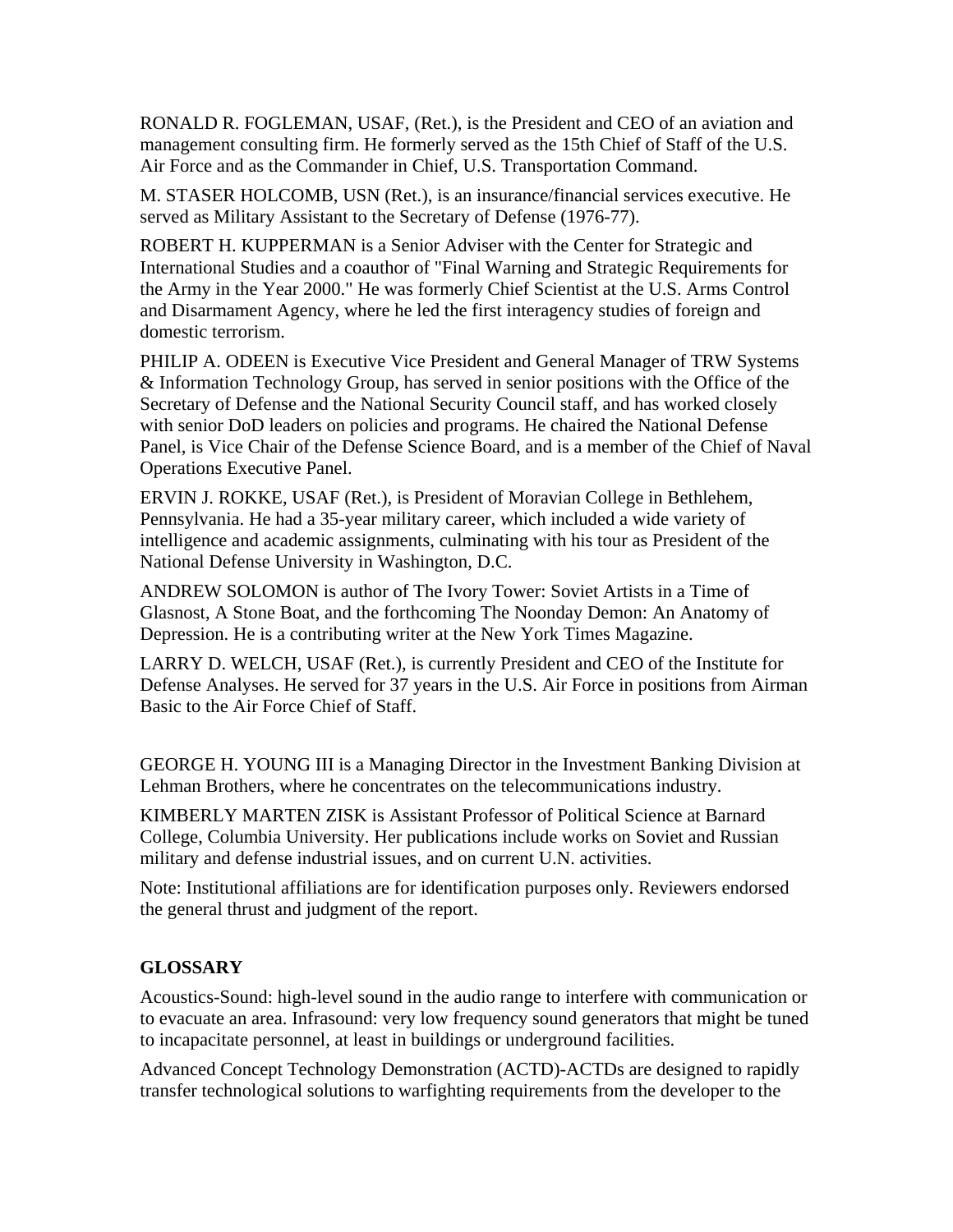warfighter in the field. Pairing the warfighting CINC with the technology developer during product development helps ensure the product has military utility and fulfills an identified operational shortfall.

Antifratricide Measures-Actions that are taken to avoid and/or minimize the chances of military forces accidentally wounding or killing either a member of their own force or allies, or of damaging their own equipment.

Bounding Nonlethal Munition (BNLM)-Nonlethal tactical area denial munition for site security and perimeter defense. It is employed in a layer manner with three different munitions: blunt trauma (rubber ball), a sting net, and a personnel dye marker.

Calmative Agents-Chemical substances that are designed to temporarily incapacitate personnel.

Canister Launched Area Denial System (CLAD)-A rapidly dispensed nonlethal area denial system. The launcher is a cut down Volcano launcher rack that dispenses riot control agents, nonlethal bounding munitions, or marker munitions.

Combustion Modifiers-Could be delivered in aerosol form, as a cloud against a motorized convoy or an armored column. They would be sucked up into the air intake, raise the combustion level, and burn out cylinders and cylinder piston rings.

Communications Warfare-Can be considered a subset of information warfare and refers to the targeting and disruption and/or manipulation of command and control systems and equipment.

Dyed Foam-Foams, usually the aqueous variety, are seen as possible carriers for such nonlethal payloads as combustion inhibitors, riot control agents, and possibly dyes. In certain scenarios, such as in Grozny during the Russian assault, it is very desirable to know whether a person had been in a certain area; the use of dye markers could fulfill this need.

Flash-Bang Projectiles-Projectiles that produce a loud audible report and a bright flash of light when fired. The flash and bang that is produced provides a distraction.

Foamed Barriers-A coordinated series of obstacles constructed from foams (either rigid or aqueous) that are designed or employed to channel, direct, restrict, delay, or stop the movement of an opposing force and to impose additional losses in personnel, time, and equipment on the opposing force.

Global Positioning System (GPS)-A device that determines location by receiving signals from at least three of the GPS satellites, thus deriving the position from the differences in distance to the satellites.

Ground Vehicle Stoppers (Electric)-A device that delivers electromagnetic radiation at a high-power level from a ground-based microwave source.

High-Power Radio Frequency (RF)-High-power RF when used in the context of a weapon refers to the use of electromagnetic energy within a broad frequency range of approximately 100 MHz to 100 GHz at power levels sufficient to create the desired effect. Because information about specific frequencies is often guarded information, the term high-power RF serves as a generic term for this class of weapon.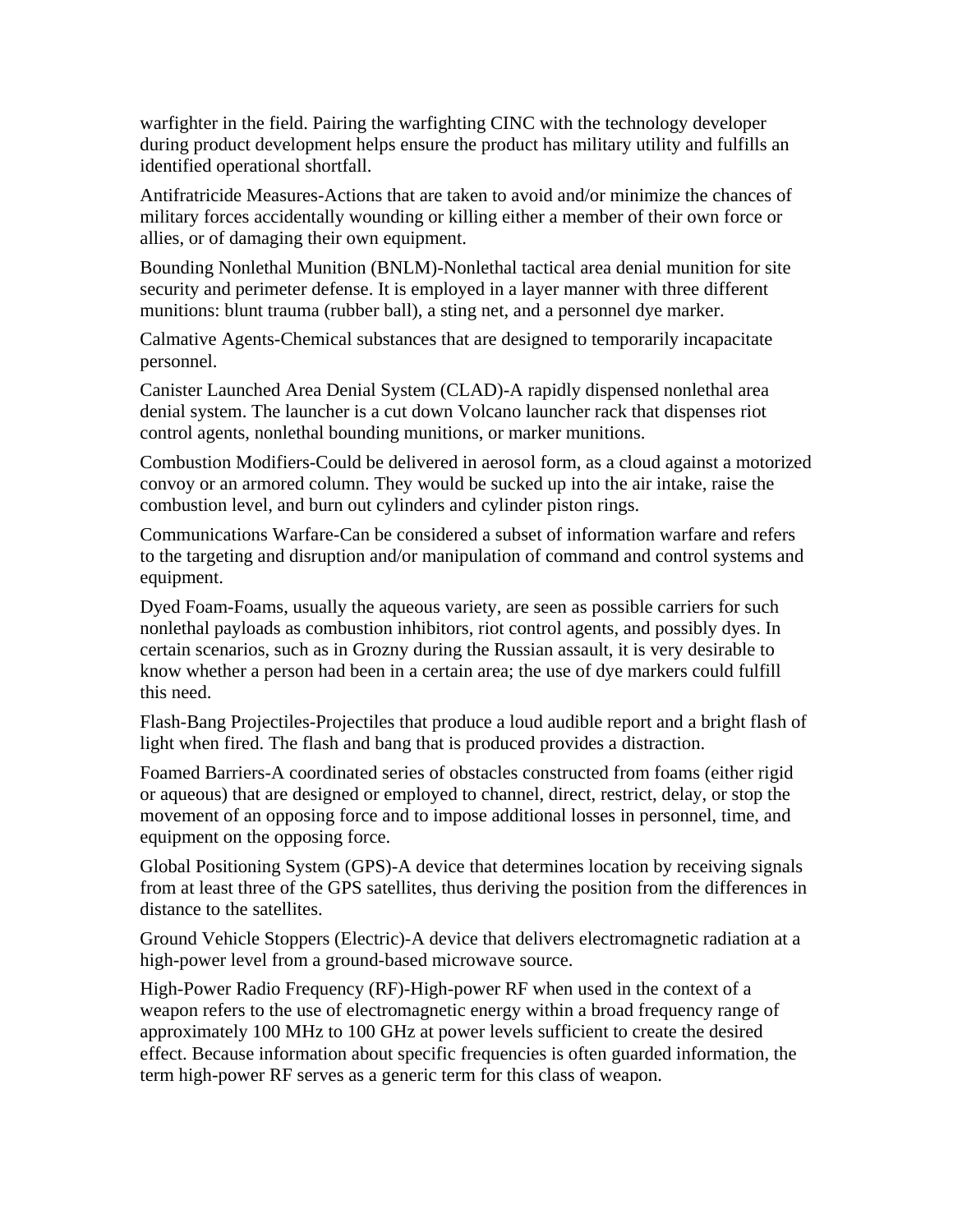Information Warfare (IW)-Information operations conducted during a time of crisis or conflict to achieve or promote specific objectives over a specific adversary or adversaries.

Modular Crowd Control Munition (MCCM)-A nonlethal variant of the Claymore mine. The lethal fragmentary payload is replaced with numerous rubber ball blunt impact munitions for use in crowd control.

Nonlethal Crowd Dispersal Cartridge (NLCDC)-Intended to fire a nonlethal cartridge for the M203 40-mm grenade launcher for crowd control. The cartridge contains rubber ball projectiles that allow the targeting of an individual by a blunt trauma direct fire means.

Odorous Substances-Substances that are repulsive to the local populace, while other substances would perhaps be attractive or merely indicate something significant, such as a leak of a flammable material.

Personnel Dye Markers-A hand-held device that is tossed into a crowd and sprays dye in all directions for marking individuals for identification at a later time.

Portable Vehicle Immobilization System (PVIS)-Deploys in a manner similar to an aircraft arresting gear system. The system provides security forces the capability to deny approach to a restricted area such as a checkpoint or entryway to high value assets or facilities.

Psychological Warfare-The planned use of propaganda and other psychological actions for the primary purpose of influencing the opinions, emotions, attitudes, and behavior of hostile foreign groups in such a way as to support the achievement of national objectives.

Pulsed Chemical Laser-Proposed to produce a nonlethal effect on personnel at a range of hundreds of meters. The effect is the equivalent of delivering a massless, "shrapnel-less" blunt impact on the surface of the target.

Rigid Foams-Designed to seal off doors, windows, culverts, or other access points to keep people out of certain facilities or areas.

Slippery Foams-Designed to deny or delay pedestrian traffic in open areas. This foam could also deny or delay vehicles by causing them to lose their traction.

Stick 'em and Slick 'em-Slang reference to traction modifiers which are used to change the friction of a particular surface, either to increase friction (stick 'em) or to decrease friction (slick 'em).

Traction Modifiers-Devices that are used to change the friction of a particular surface. An increase in friction makes it difficult to move things, and a decrease in friction makes it difficult to stop things that are moving.

Unmanned Aerial Vehicle (UAV) Nonlethal Payload Delivery System-A platform that delivers payloads that include tear gas, malodorants, pyrotechnics, and caltrops.

Vessel Stopper System-A nonlethal method of halting suspicious vessels at sea without injuring those onboard.

66-MM Nonlethal Munitions-Short-range, indirect fire, crowd- control area denial nonlethal capability that can be deployed from the existing vehicle-mounted 66-mm-bore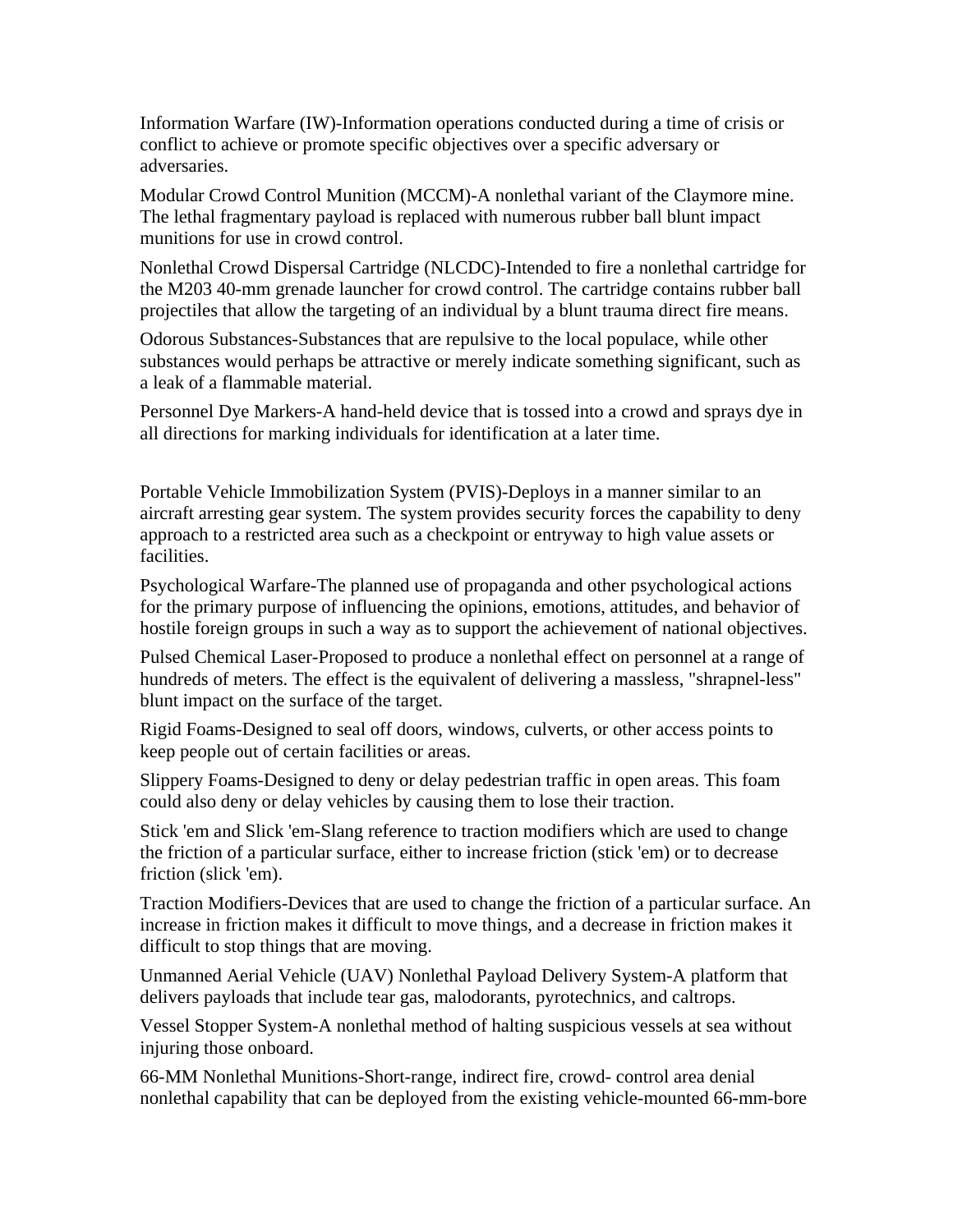smoke-dispensing system. The system can disperse a blunt trauma munition or a distraction "flash-bang" round.

# **APPENDIX**

Text of 1995 Independent Task Force Report on Nonlethal Technologies

# **Non-LethalTechnologies: Military Options and Implications**

Report of an Independent Task Force Sponsored by the Council on Foreign Relations 1995 Malcolm H. Wiener, Chairman

# **EXECUTIVE SUMMARY**

Today we face new challenges to our security and our humanity. To many of these, neither conventional economic sanctions on the one hand nor a Gulf War-type response on the other provide an appropriate answer. The recent examples of Bosnia, Somalia, Haiti, and Rwanda, as well as the threat of state-supported terrorism, show the need for new options and credible deterrents. Scientific and technical advances in non-lethal technologies, which cover an array of capabilities from crowd and point control to the disabling of a society's communications, mobility, and power, address this need. The following report by an Independent Task Force sponsored by the Council on Foreign Relations analyzes these new options and the steps needed to realize them while limiting the prospect of retaliation or abuse.

Non-lethal technologies include:

• jamming or destruction of communications, together with the ability to transmit television and radio programs of one's choice, potentially useful for reducing inflammatory, sometimes genocidal, messages or separating murderous rulers from army and populace;

- "slickums" and "stickums" to impede vehicle or foot traffic;
- movement-inhibiting foams and nets;

• highly obnoxious sounds and smells, capable of inducing immediate flight or temporary digestive distress.

The Task Force report considered the applicability of non-lethal weapons to recent conflicts.

• In Somalia, street and point control through the use of incapacitating foams and flight-inducing smells and sounds could have offered significant advantages over deadly fire from helicopter gunships in achieving political goals.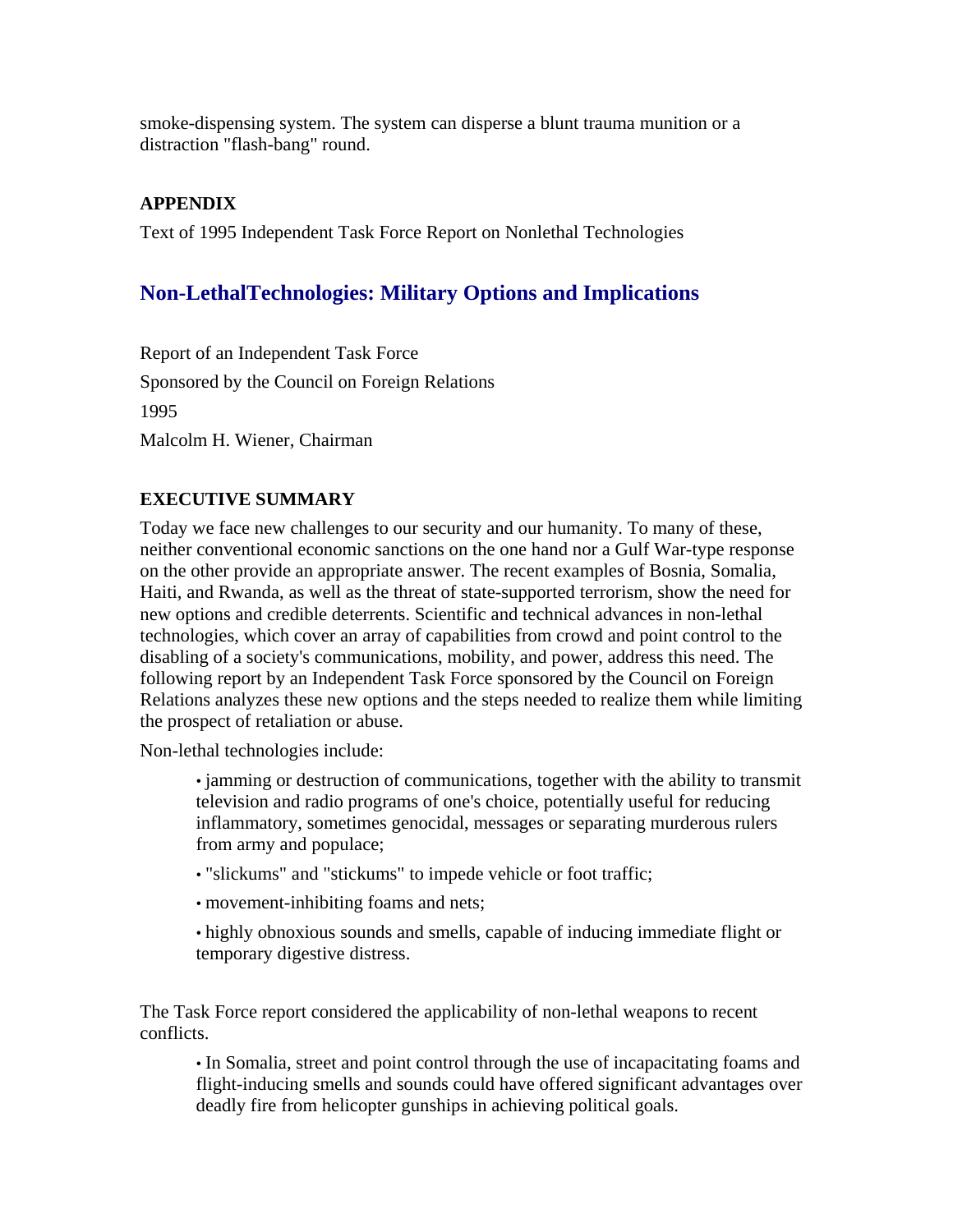• In Rwanda, where radio broadcasts urging total genocide are thought to have increased the scope of horror, communications interdiction and augmentation (as was employed in Cambodia, where a radio station preaching a message of reconciliation was credited with lowering violence), plus point and movement control agents, would have been appropriate had a decision to intervene been taken.

• In Bosnia, combining technologies, including communication warfare aimed at separating leadership from people, movement interdiction efforts on roads, the use of offensive smells and sounds to disrupt or punish local efforts at ethnic cleansing, and "enhanced sanctions" directed at Serbia, together with lethal precision targeting of heavy armaments used to shell urban areas, would have offered obvious advantages had an early decision to intervene been taken.

The Task Force considered a number of risks inherent in the development and use of nonlethal weapons, and evaluated those risks.

• The "slippery slope." The use of non-lethal weapons may seem an attractive option, but might lead to further unintended and unwanted involvement, including the large-scale use of lethal weapons.

o Widespread understanding of the capabilities and limitations of nonlethal weapons; acknowledgment of the need for careful identification of the adversary; coherent, integrated plans of action, and the practice of early congressional consultation should limit the risk of entry onto the slippery slope.

• Retaliation. Since the United States is highly dependent on technology, we may be opening the door to a form of warfare to which we are most vulnerable.

o Coping with such vulnerability is essential whether or not we deploy non-lethal weapons. In cases where the United States is likely to be the only developer of a particular type of non-lethal technology, the decision as to whether the advantages of the technology outweigh the impetus given to the efforts of others requires careful consideration.

• Proliferation. Much military research and development is based on mimicry. If we take the lead in developing non-lethal technologies, other countries will follow and renegades will eventually acquire them. As second generation non-lethal technologies are developed, first generation technologies will filter down into less responsible hands.

o U.S. restraint will not prevent development of all non-lethal weapons by others. Russia, the United Kingdom, France, Italy, and Israel are said to have made significant efforts to develop non-lethal capabilities. Some non-lethal weapons can be assembled from components commercially available to terrorists as well as to governments. Research and development of non-lethal technologies will contribute to knowledge of defenses and antidotes. Some research and perhaps deployment should be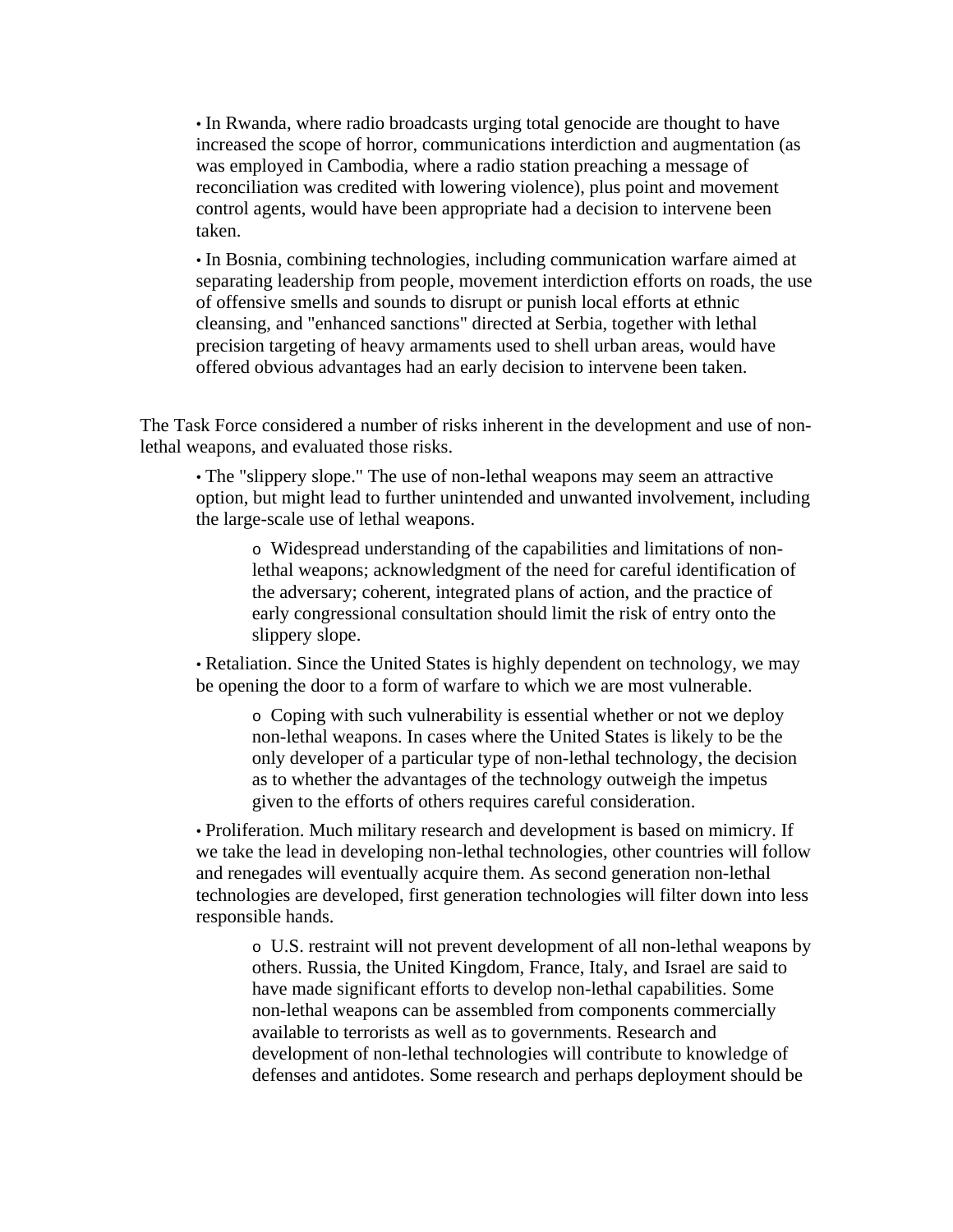undertaken in secret, both to attempt to limit proliferation and to retain the benefits of surprise.

• Unrealistic expectations and onerous battlefield requirements. An expectation of bloodless battles is doomed to disappointment and a requirement that non-lethal weapons be employed before lethal means are used could expose U.S. forces to needless dangers.

o Troops equipped with non-lethal weapons should always have clearly adequate lethal weapons available, together with authorization to use them as necessary. Moreover, in certain circumstances the existence of nonlethal options may increase the safety of U.S. troops and the effectiveness of U.S. actions. Possible examples: 1) when a sniper is hidden in a crowd of women and children, inhibiting U.S. use of lethal fire; 2) when it is desirable to enlist allies who are reluctant to risk causing civilian casualties in an "enhanced sanctions" campaign against terror-supporting regimes; 3) when a hostile regime faces significant internal opposition and the goal of policy is to separate its leaders from the populace and army.

• Comparative cost effectiveness. Many of the casualty-limiting benefits of nonlethal weapons could perhaps be achieved more quickly and at less cost by increasing the precision of lethal arms.

o In some circumstances weapons perceived to be non-lethal in intent are likely to have marked advantages in limiting opposition, obtaining support, and achieving policy goals. Many of the research costs of some technologies have already been incurred. When compared to the costeffectiveness of other weapons systems, development, procurement, training, and operation of non-lethal technologies do not in general appear to be costly in relation to potential benefits.

• Restraints of international law. In some cases, the status of non-lethals is ambiguous under broadly drawn international conventions prohibiting the use of certain types of weapons or technologies.

o It would be ironic if lethal weapons were employed because ambiguities in international law prevented the use of non-lethal weapons. Careful consideration should be given, however, to the definition of what is and is not prohibited under the broad definition of the Chemical Warfare Convention, so as not to appear to loosen its constraints, and to banning the deployment of lasers in a configuration designed to blind troops or non-combatants.

#### **CONCLUSIONS**

The ability to employ non-lethal technologies may provide advantageous options to the United States as it enters the 21st century. In many respects non-lethal technologies could be particularly effective in a number of situations of low-level conflict, often involving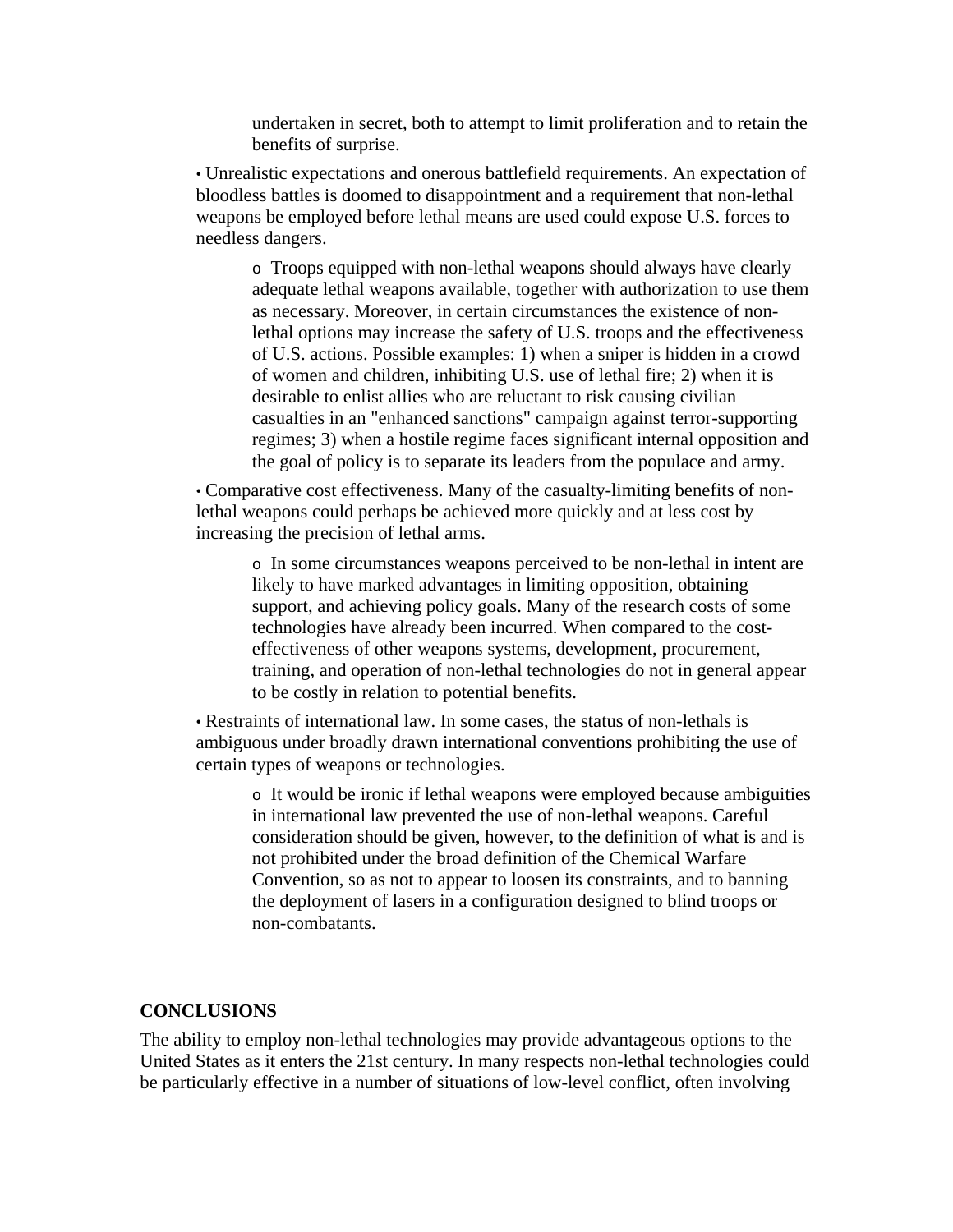nonstate or failed state actors, observed instantly by many publics whose support may be desirable.

Non-lethal options are, however, not a panacea, and require careful management of their potential and perils. At present, communications warfare, other non-lethal weapons options, and economic sanctions analysis are assigned to separate areas of the Department of Defense and other government agencies. Moreover, laboratory-generated technological advances largely drive policy analysis, rather than national policy requirements shaping research. Given the long lead times historically associated with the adoption of innovations in military doctrine and training, the subject of non-lethal technology needs thorough analysis now. A national policy on non-lethal options should come from the National Security Council (NSC), in view of the varied and complex problems presented and the necessity to integrate military, economic, diplomatic, and political strategy.

In sum, non-lethal technologies have the potential for providing new strength for diplomacy, new credibility for deterrence, new flexibility for the military, and new strategic options for policymakers.

# **INTRODUCTION**

As we approach the next millennium, we face new challenges to our security and our humanity. From terrorists with murky state support and increasingly destructive lethal weapons, to the risk of ethnic, religious, or political terror resulting in mass migrations across borders including our own, to the nightly assault on our souls and consciences from televised horrors, some of which could have been prevented by our actions, the new challenges require new thinking. Many of these new challenges involve non-state actors; all call for a willingness to act and new methods of deterrence or response. It is important to close the options gap between a Gulf War-type response, on the one hand, and, on the other, typical economic sanctions of often limited effectiveness. The recent examples of Bosnia, Somalia, Haiti, and Rwanda, together with the World Trade Center bombing and the prospective proliferation of nuclear, chemical, and biological agents as well as advanced conventional weapons, show clearly the need for a wide range of options and credible deterrents, including improved deterrents to state-supported terrorism and genocide.

Simultaneously, we observe strong national and international pressures to avoid casualties. Casualties caused by the bombing of a communications structure also used as a civilian bomb shelter in Baghdad reportedly resulted in changes in targeting policy, and images of "the Highway of Death" in Iraq were said to be a factor in the early (and in the view of some untimely) termination of the Gulf War.

Against this background, the Council on Foreign Relations convened an independent Task Force to consider the subject of non-lethal technologies and optimum force options. Non-lethal technologies involve a wide range of materials and techniques that coerce or deter largely without killing (although unintended deaths may result) and that for the most part will also appear to be intended to limit casualties and destructiveness. (There is no sharp division, but rather a continuum, between non-lethal weapons and precision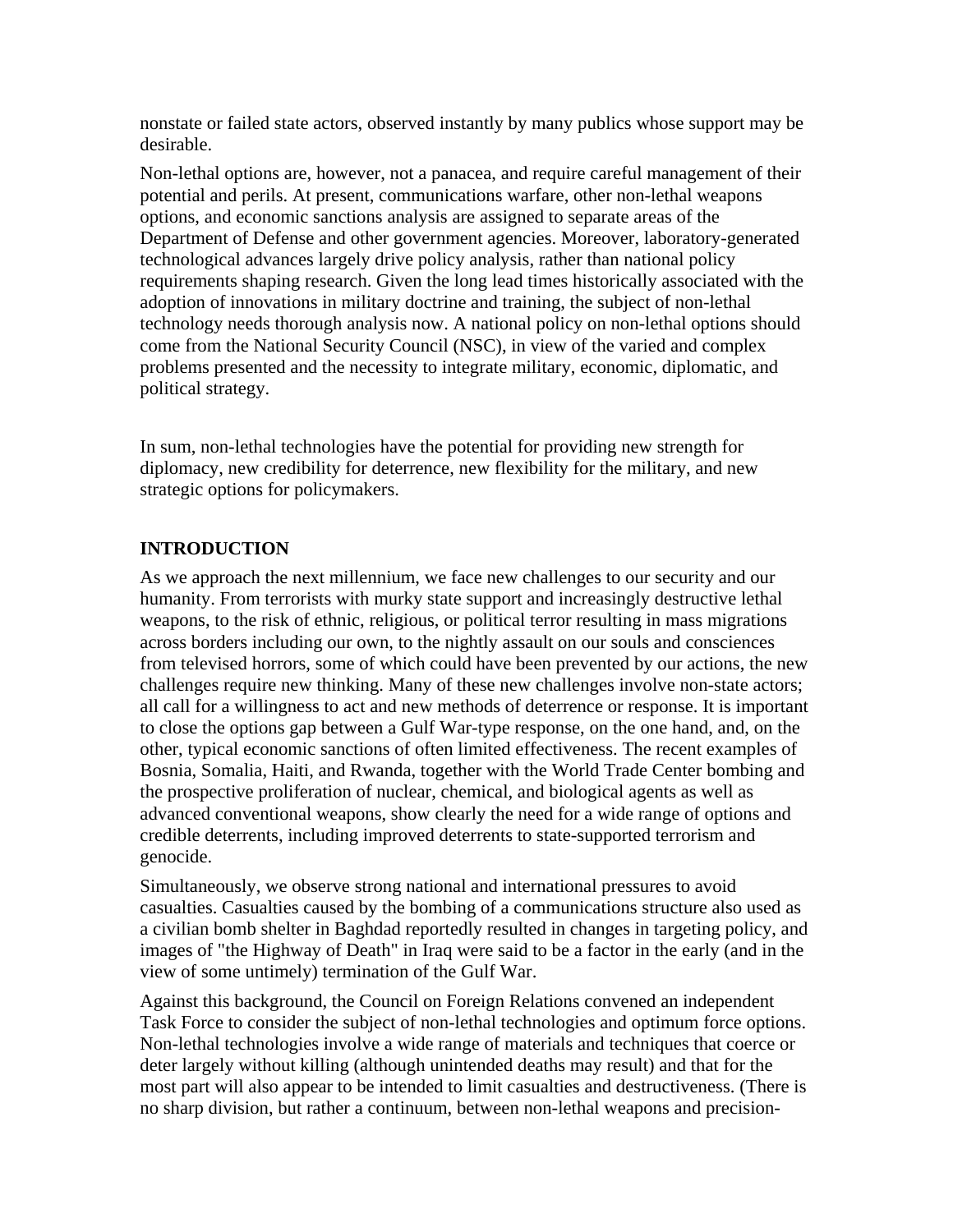directed lethal weapons that can be used in non- or limited-lethal actions, such as the nighttime or holiday destruction of power, communications, or weapons facilities.)

This report poses a number of questions whose political and technical complexity preclude immediate resolution. The objective here is to highlight aspects of policy regarding non-lethal technologies that deserve closer and more sustained scrutiny than they have yet received in or out of government.

Potential non-lethal technologies include communications elimination and substitution and other forms of information warfare, various "slickums" and "stickums" to impede vehicle or foot traffic, movement-inhibiting foams and nets to ensnare combatants and vehicles, precision kinetic disabling of heavy weapons, computer-assisted precision antimortar/anti-sniper devices, obnoxious sounds or smells that cause flight, counter-sensor lasers, and electronic or electromagnetic means of disabling power grids, communications, computers, and credit networks.

Some of the weapons and the technologies exist now; others are ready or close to ready for development and deployment, while still others would require considerable research and development. What may have seemed remote to the general policy community when this study was initiated a year ago has become immediate as a result of the request by the commander of the U.S. operation covering the U.N. withdrawal from Somalia for various types of non-lethal weapons.

In the absence of any national policy on non-lethal weapons, development of non-lethal technologies has been largely driven by various scientific laboratories offering proposals as their nuclear warfare budgets were reduced. In February 1994 the Department of Defense established a Senior Officials Group, now called the Non-Lethal Weapons Steering Committee (NLWSC). In July the Department of Defense circulated for comment a draft directive of policies and procedures governing non-lethal weapons, but explicitly excluding for organizational and budgetary reasons the subjects of precisiontargeted weapons and information warfare.

To date there has been no serious effort at the national level to incorporate the strategic and policy implications of non-lethal weapons in foreign policy analysis or planning. The paucity of general analyses may be due in part to the wide range of potential activities covered, which cut across departmental boundaries and include: 1) "enhancing sanctions" (such as interruption of power grids, transportation, credit, and computer systems); 2) conducting information warfare; 3) restraining masses of people or riots; 4) intervening in intrastate ethnic, tribal, or political conflict; 5) engaging in counter-terror and counterproliferation activities; 6) diminishing the level of violence required in certain conventional military operations; and 7) countering the use of non-lethal technologies (such as computer viruses and carbon fiber attacks on power grids) against both U.S. forces abroad and terrorist targets in the United States.

# **SCENARIOS AND POSSIBILITIES**

The Council Task Force considered a number of scenarios to which non-lethal weapons systems could be applied, both for their individual characteristics and to determine whether such scenarios have significant characteristics in common.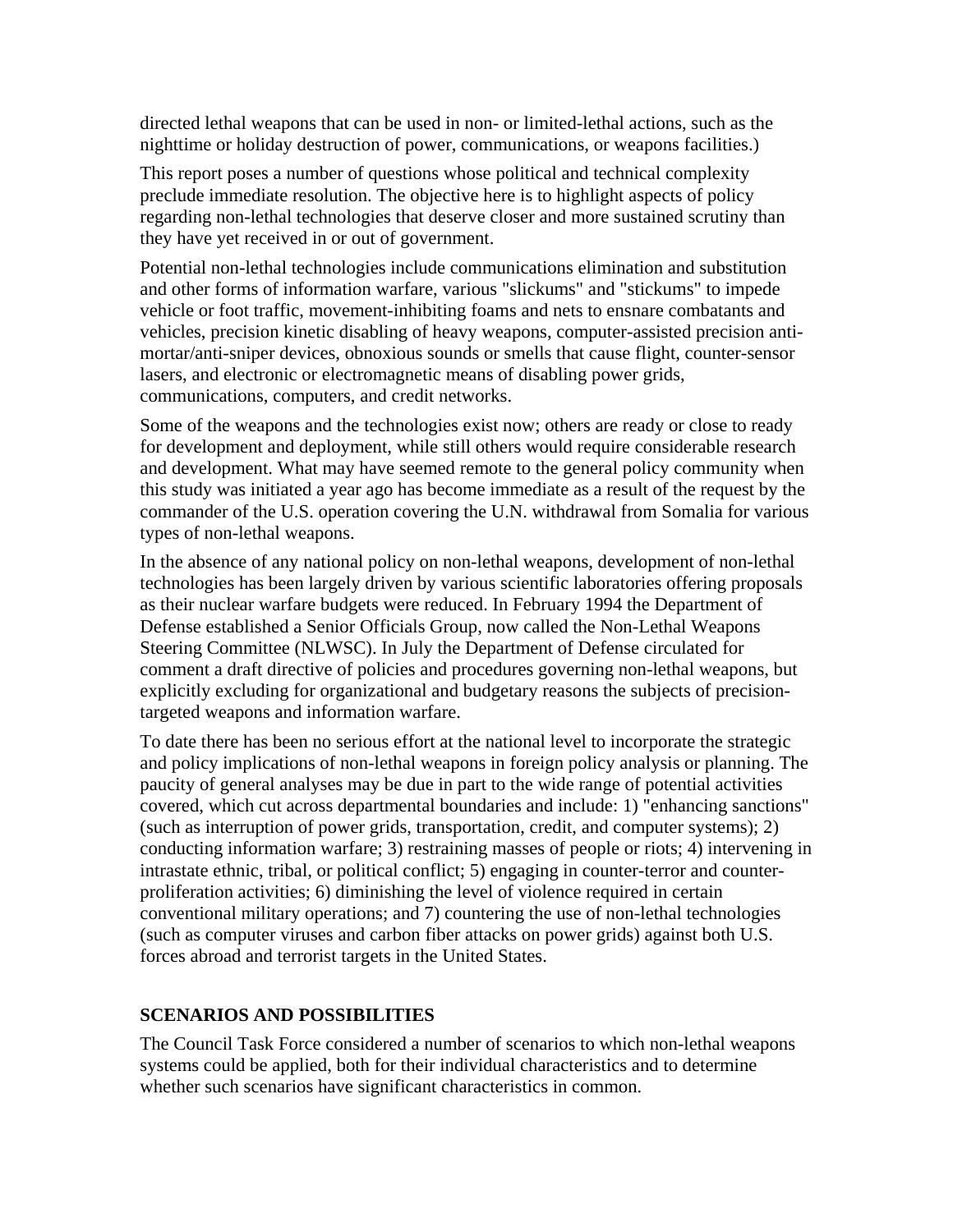The prospect of economic sanctions enhanced by technology was considered first. Potential benefits noted include the possibility of achieving greater effect than conventional sanctions, with more impact on adversaries as distinguished from the general populace; the greater ease of applying, relaxing, and reapplying, if needed, such technological sanctions; the prospect of effectiveness through U.S. unilateral action; the consequent prospect of greater immediacy of action and result, potentially useful in itself and as a deterrent to further acts by an adversary; the possibility of securing international agreement for a long-term approach (for example, against nations sponsoring terrorism) involving closing international travel, computer, credit, and communication links, and limiting television transmission and power where necessary. Research and development in those areas was deemed promising, subject to the general caveats described below regarding slippery slopes, risks of retaliation, and encouragement of proliferation through mimicry.

Various scenarios involving crowd control, peacekeeping, and lower levels of peace enforcement were considered, and the Task Force noted the potential advantage of nonlethal weapons (for example, to attack snipers moving among crowds or guns placed in sites of high cultural value), particularly where winning the support of the populace is critical. For example, the reported death of an estimated 6,000 to 10,000 Somalis from actions by U.N. forces, many as a result of fire from helicopter gunships, seems inimical to the stated purpose of the intervention even apart from the moral repugnance of needless death. The effect on U.S. forces of firing into crowds including women and children in which snipers are concealed is also relevant. Incapacitating sticky foams, obnoxious and disorienting smells and sounds to dispel crowds, and disabling bullets were among the systems considered in this context.

In respect to the foregoing scenario and all others involving the use of force, it should of course be clear that U.S. military forces should always have adequate lethal means available, along with authorization to use them as needed.

The potential applicability of non-lethal weapons to the war in Bosnia was next considered. The time frame chosen was that of the first reports of ethnic cleansing and detention camps and of the Serb naval shelling of Dubrovnik, when 100,000 people were reported marching in the streets of Belgrade in opposition to the policies of Serbian leader Slobodan Milosevic. In this scenario (which implies an early decision to intervene), emphasis was placed on employing non-lethal techniques that had the potential to detach the populace and army from Milosevic and his cohorts, or at least to avoid to the extent possible driving them together. Among the possibilities considered were shorting out power, communications, air control facilities, and television transmission and impeding transportation north at the river Drina choke points through non-lethal "slickums" and "stickums." Ending the shelling of cities by ships, planes, tanks, or heavy artillery through precision counterfire was considered a possibly important limited-lethal supplement to non-lethal means. It was noted that the outcome of one war game suggested that at the present state of development it is easier to use nonlethal weapons against infrastructure than in direct combat. Intensive further war gaming and modeling of non-lethal weapons systems (including those now available, those whose development is near at hand, and those thought likely to be developed) is strongly recommended by the Task Force.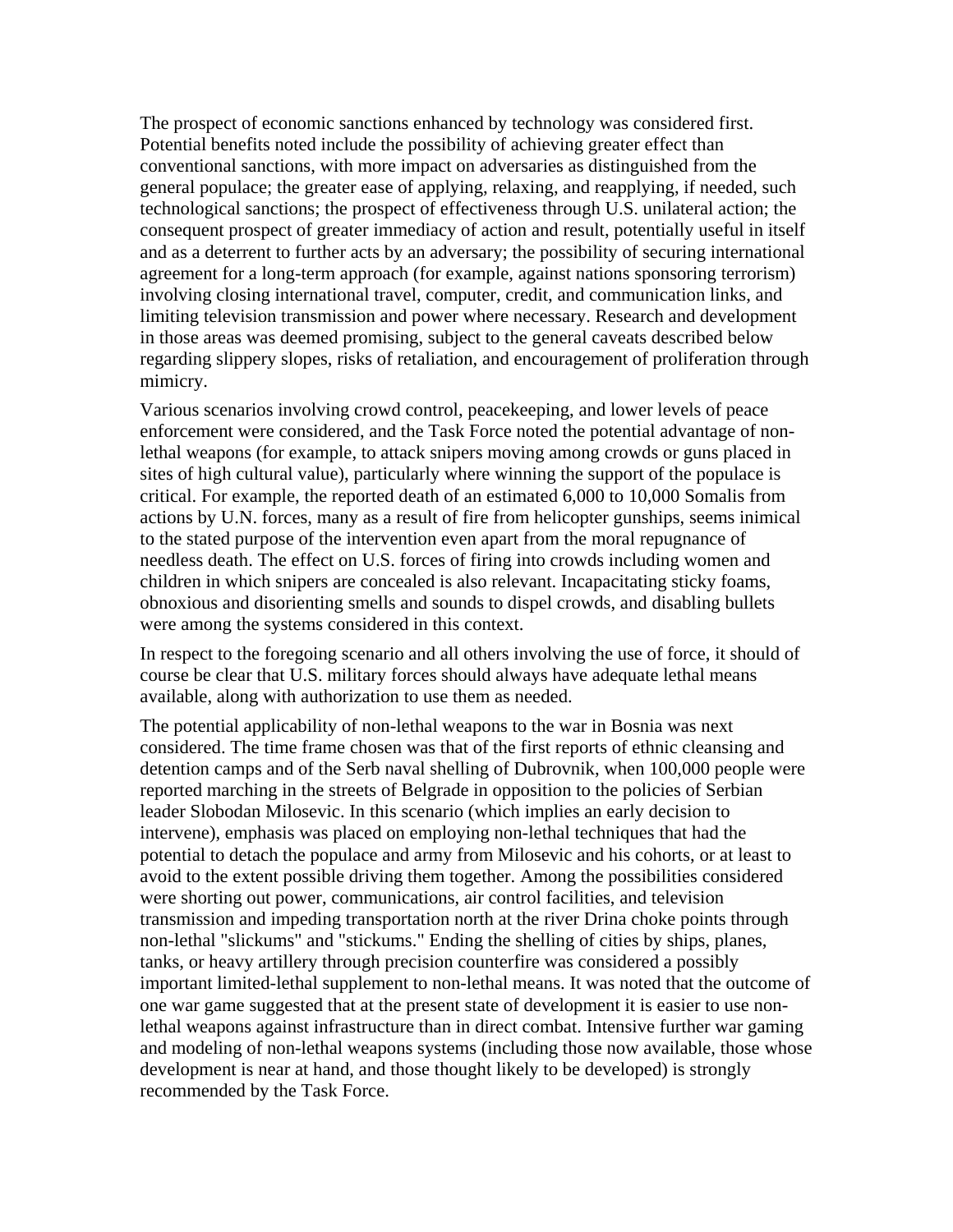The question arises as to why power, air control facilities, bridges, roads, and tanks should be rendered inoperable by non-lethal weapons when the task could be performed more readily and reliably by precision-targeted explosives. It is necessary to define in this regard the type of force deemed optimal in light of the stated objectives. The difference in local reaction and in images televised worldwide between tanks, bridges, and people destroyed through precision targeting with explosives and tanks stuck temporarily or repeatedly in "slickum" seems significant. When a primary purpose is to separate leadership from populace and army, while holding a coalition of nations together in an age of instant communication, contrasting reactions to televised images may weigh heavily in policy calculations. In traditional military terms this may be regarded as a problem in avoidance of loss of potential allies or enemy defectors through friendly fire. Moreover, the post-war costs of reconstruction will be lower to the extent non-lethal rather than explosive weapons have been employed.

Information warfare appears to be a critical component of campaigns in many cases (and in military campaigns in general). For example, the ability to deliver a message on Serbian television in the above scenario seems highly desirable. Graphic descriptions of atrocities being committed could have been accompanied by messages stating, "Our actions are not anti-Serb. We remember and honor our joint fight against fascism. Rather we are attempting to prevent the shelling of citizens and towns by any forces. We regret the harm caused by our actions, which are intended to be non-lethal and which will cease as soon as the support for those dishonoring the Serb name in Bosnia ceases."

Similar actions directed against Pale and other Bosnian Serb strongholds could have been accompanied by the additional information that where ethnic cleansing of a town has occurred and the homes of its inhabitants seized, that town and the hometown of those responsible, if known, would be rendered uninhabitable (for example, by some combination of obnoxious smells, disorienting sounds, and sticky foams).

The foregoing Bosnia scenario is intended solely as a graphic illustration of various nonlethal possibilities, some not yet available, and not as a recommendation for current action. A senior U.S. official once remarked, "Every time we look at Bosnia, we think of things we haven't developed."

The examples given involve the use of information warfare. The consensus of the Task Force was that the potential advantages of such capability across a wide variety of situations justifies substantial developmental efforts, particularly since even partial success may be significant. Recent events in Rwanda, where a single radio station urging total genocide is believed to have had a major impact, underscore this point. Conversely, a radio station in Cambodia that preached a message of reconciliation is credited by U.N. observers with a significant positive impact. In the Rwanda case, substitution of a different message, such as that the Tutsi and Hutu are one people wrongly separated by former colonial overlords and those who kill will be punished, would have had obvious advantages over interdiction alone.

Of course information techniques of this nature are not a comprehensive strategy. Any genocidal message heard on television or radio can also be transmitted more slowly by word of mouth, but slowing the spread of such incitements can be critical to stabilizing a particular situation. Communications interdiction or substitution may generally require additional action on the ground to be effective. (For example, in the Rwandan case it may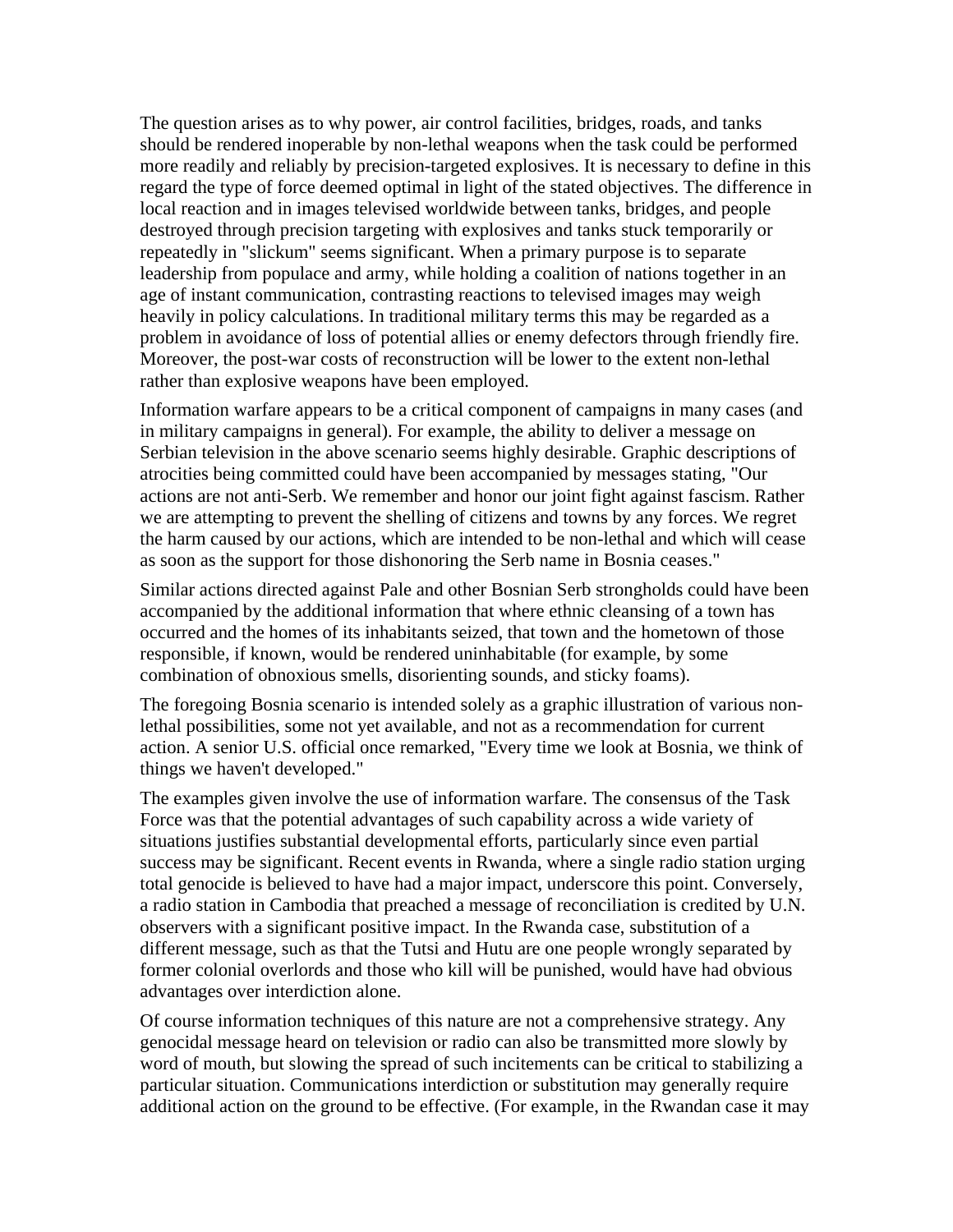be that the early deployment of forces capable of countering gangs armed largely with machetes would have been necessary.) In general, there may be very few cases where information warfare alone will be useful. At the same time the critical factor may be the will to employ such methods-evidently absent in Rwanda when they were available and might have proven valuable. What this episode reveals regarding the lack of knowledge and preparedness regarding non-lethal technologies is a question deserving further study.

The point justifies emphasis in view of the risk that a leader skilled in communications might be tempted to engage in communications warfare, if only to give the appearance of action. Interference with broadcasts and/or the airing of opposing messages, however, in most cases will not persuade a terror-sponsoring dictator to desist.

The significant role of information warfare in many situations, some involving economic warfare and non-lethal technology as well as lethal weapons, illustrates the importance of involving agencies and individuals encompassing a broad range of knowledge-military, diplomatic, economic, and societal (with a deep understanding of the cultures, mores, and languages of the area in question), as well as specialists from the intelligence communityin planning campaigns spanning the spectrum from counter-terrorism to regional conflict.

# **SOME IMPORTANT CAUTIONS**

The Task Force considered a number of potentially significant obstacles and objections to the development and use of non-lethal weapons systems.

First was the problem of the slippery slope. Non-lethal weapons may create options that appear so attractive, politically and otherwise, that decision-makers will be tempted to use them in inappropriate circumstances and be led into a quagmire. For example, decision-makers responding to televised images of horror and wishing to appear to act might resort solely to information warfare under circumstances where it would be useless, counterproductive, or arouse resentment about interference in other societies. Recognition of this danger, however, should serve to abate it. Congressional oversight is of course also relevant, and congressional leaders normally consulted regarding interventions and the dispatch of U.S. troops should be familiar with both the potential advantages and risks of non-lethal technologies in warfare.

Second is the risk of retaliation. The United States in many ways is the most open, technology-dependent, and vulnerable society. Power grids and computer systems in particular are potential targets. The Task Force concluded that such vulnerability requires independent attention and the development of counter-measures whether or not we field non-lethal systems or weapons. Of course retaliation might well be lethal, with our comparative advantage in technology balanced by the comparative advantage of others in their readiness to resort to terror. Here again a "slippery slope" analysis encompassing suggested subsequent steps in the event of escalation is critical.

A third potential objection, closely related to the second, is the risk of proliferation. U.S. development of non-lethal weapons has already aroused and will continue to excite the interest of others, particularly since much military research and development is based on mimicry. Moreover there is the risk that as second generation non-lethal weapons are developed, first generation weapons will gravitate into increasingly less responsible hands. No U.S. restraint, however, will guarantee against the development of weapons by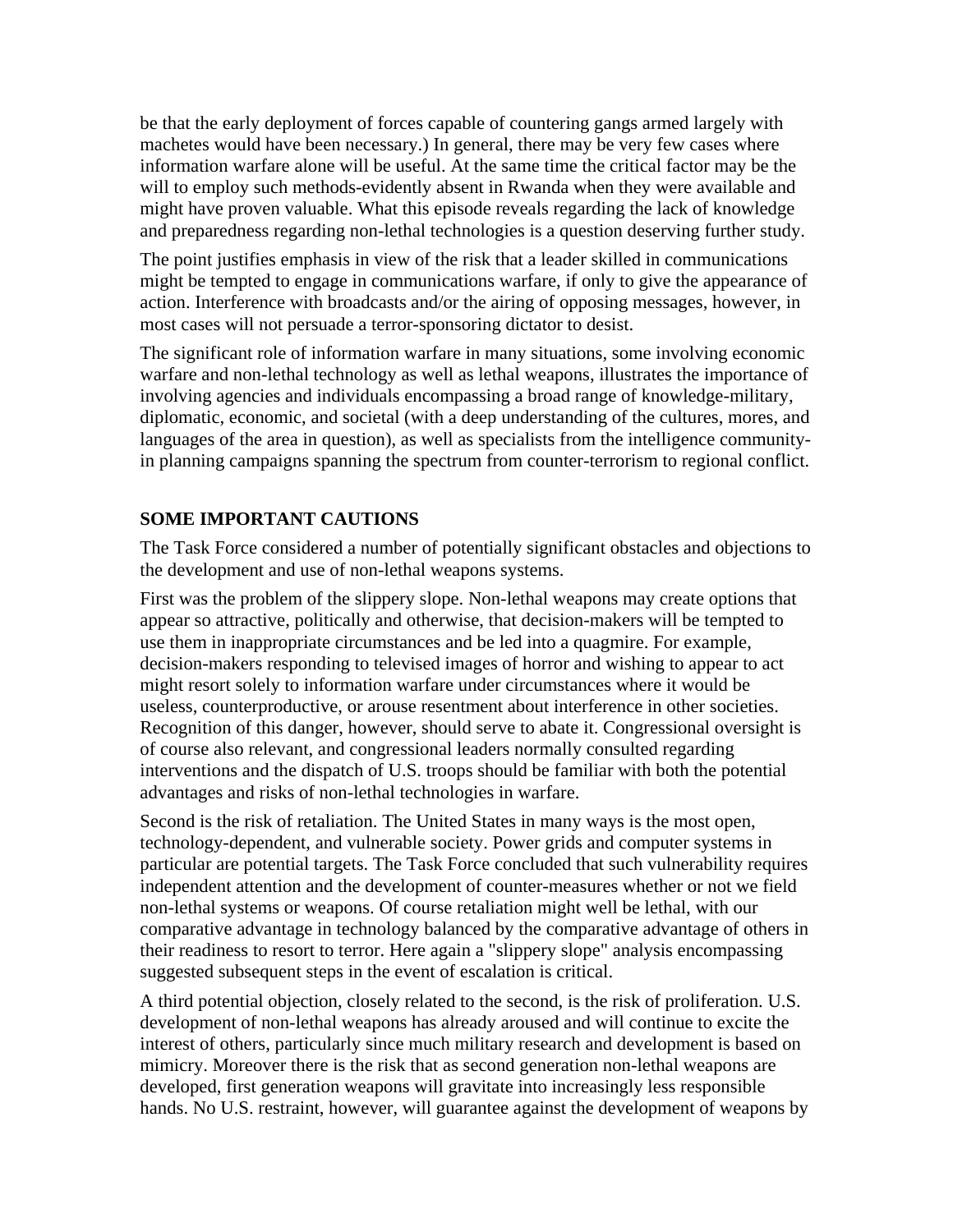others. Reports indicate that Russia, the United Kingdom, France, Italy, and Israel have developed or are developing significant non-lethal capabilities. In general, research and development will also contribute knowledge about defenses and antidotes. Where U.S. vulnerabilities are disproportionately high, as in the area of computer virus warfare, restraint in use as distinguished from development may be particularly appropriate. To the extent that the threat of employing non-lethal technologies, economic warfare, and information warfare may be relevant in deterring state support for terrorism, intelligence estimates that at least 20 nations have or are developing chemical or biological warfare capabilities are worth noting.

A fourth potential objection to a vigorous program to develop non-lethal technologies lies in the fear of creating unrealistic expectations of bloodless battles and the concomitant prospect that U.S. forces would be exposed to danger by a frequent or general requirement that non-lethal force be used before resorting to lethal means. A policy of ensuring that U.S. forces equipped with non-lethal weapons always have lethal weapons available, with authorization to use them as needed, should allay these fears. Moreover, there are situations where availability of non-lethal weapons may increase the safety of U.S. troops, such as a sniper hidden in a crowd of women and children, where a commander would hesitate to order lethal weapons fire. The detailed analysis and war gaming recommended elsewhere concerning situations where employment of non-lethal technologies may be particularly appropriate (such as point and crowd control; "enhanced sanctions" campaigns where the participation of allies is essential; action against fragile regimes or failed states with internal opposition we wish to encourage) may also be relevant with respect to countering unrealistic expectations.

A final related objection is expressed in the proposition that "anything worth doing is worth doing lethally," and that anything less means fighting with one hand tied. But lethal and non-lethal weapons are not mutually exclusive alternatives. As the prior examples indicate, there are times when non-lethal weapons or technologies and limited force options may be preferable for achieving objectives while limiting negative responses or counterproductive consequences.

The costs of non-lethal technologies, including opportunity costs in the employment of top scientific and technological personnel, need to be examined. For example, a comparison of the estimated benefit from using funds that would be earmarked for nonlethal systems for additional development of precision-targeted lethal weapons instead is clearly relevant. However, circumstances exist, as described above, where the advantages of rendering a target inoperable via non-lethal means might well be significant even where precision-directed lethal means exist to destroy the target. Moreover, precision delivery systems may be used for non-lethal as well as lethal payloads, and hence share common costs. Many of the costs of non-lethal weapons have already been paid in the course of developing the relevant technologies. By and large, the costs, based on Department of Defense estimates, of developing non-lethal weapons systems appear proportionate to their benefits even in comparison with other weapons systems, provided there is continual dialogue between policy planners drawn from all relevant backgrounds and the suppliers of weapons, so that sums are not spent developing weapons for which there is no clear requirement or benefit, or which we would not be prepared to use for moral or legal reasons.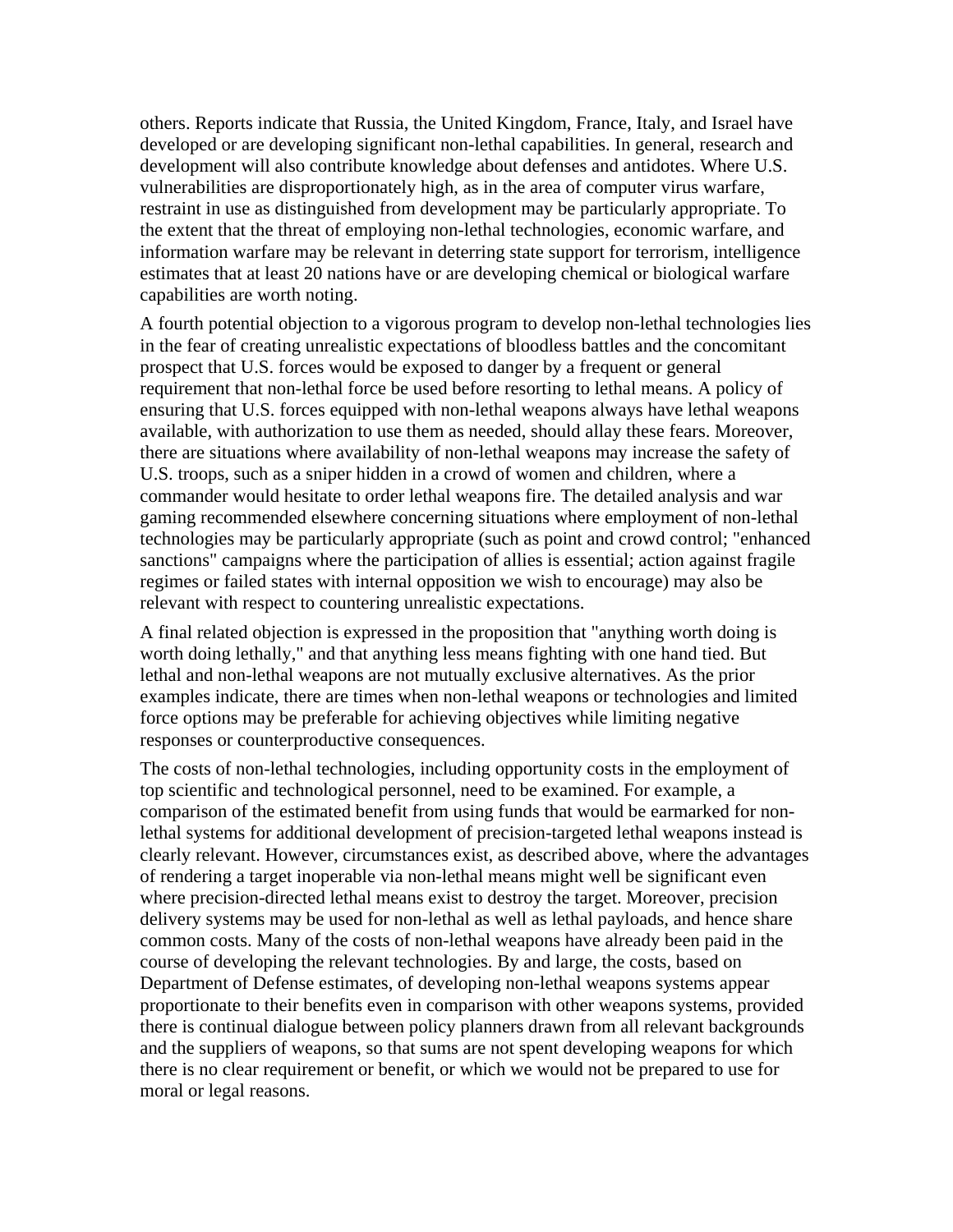The moral and legal implications of international law for various proposed non-lethal systems must be carefully weighed. The Biological Weapons Convention of 1972, ratified by the United States in 1975, might be interpreted to prohibit the development of certain agents designed to embrittle artillery and tanks or degrade lubricants (either through a literal reading or because of the unintended possible effect of human exposure). Quite apart from questions of non-lethal weapons, the rapid rate of development of biotechnology and the increasing civilian use of bioengineered organisms (for example, in the treatment of oil spills) is likely to require periodic updating of the convention.

The recent Convention on Conventional Weapons does not address non-lethal technologies, but they are likely to be considered in a forthcoming review conference on the agreement. There may be proposals to ban lasers that can be used to blind, or alternatively to ban the intentional use of lasers to blind troops or noncombatants permanently. The International Committee of the Red Cross is considering a similar resolution. Nevertheless, since lasers with the capacity to blind have already been deployed in foreign forces, proliferation must be anticipated and we must be prepared for the possible use of blinding lasers against us, for example in terrorist attacks against political leaders. (Lasers of limited power were used by U.S. forces in the Gulf War for range finding and precision target designation.)

With respect to chemical agents developed to provide crowd and point control or retaliatory options to deter atrocities, there exists a gray area of substances banned under the Chemical Weapons Convention (now awaiting ratification by the U.S. Senate), which prohibits the use of chemical riot control agents against combatants in wartime. It would, of course, be a tragic irony if nations used lethal means against noncombatants because non-lethal means were banned by an international convention. Evidence that potential adversaries, including terrorist-supporting states, are developing fearsome chemical weapons supports the interest in such a convention. Further analysis and research should be devoted to the legal aspects of this problem, and to the moral, practical, psychological, and precedental aspects as well.

The Nairobi Convention, to which the United States is a signatory, prohibits the broadcast of electronic signals into a sovereign state without its consent in peace-time. Of course the contemporary world provides many situations between full peace and all-out war. The concept of a "declaration of hostilities" or of a "failed state" may be appropriate in such circumstances, not only with regard to the use of electronic signals but to the use of enhanced sanctions and non-lethal weapons as well.

### **CONCLUDING OBSERVATIONS**

Longer-range questions requiring national consideration include:

1. A declared intent to acquire and, if necessary, to use non-lethal force as an instrument of U.S. national security is worth consideration. By extending the capacity to intervene in situations where lethal force is either infeasible or incredible, such a declared national policy may also help to deter genocide (which we are committed by international convention to oppose). In the longer run a policy of this nature could affect decisions by rogue states regarding costly and/or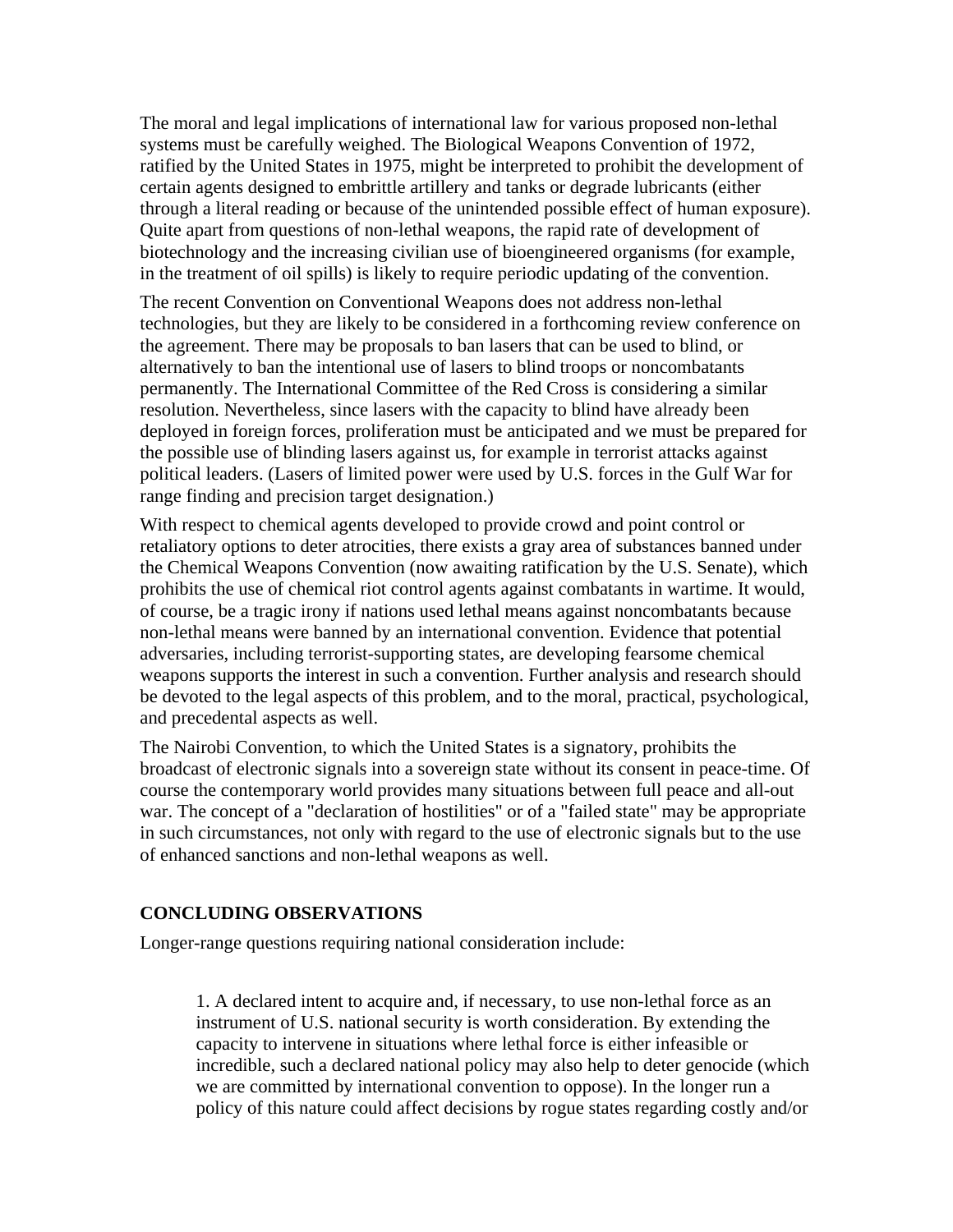treaty-violating acquisition of some types of weapons of mass destruction or advanced conventional capability because of their knowledge that advanced nonlethal capabilities may provide the means of effective retaliation without causing large civilian casualties, thus making such U.S. action credible as a deterrent. Conversely, a long twilight war against terrorist groups and terrorist-supporting regimes may require a level of secrecy to preserve the effectiveness of non-lethal technologies and create uncertainty as to the agent, foreign or domestic, of disruptive events, and the degree of ultimate potential for destabilization or for support of domestic opposition.

2. Throughout history, the capacity for destruction has proliferated; it is now gravitating into increasingly less responsible hands, so that today individuals with little training or support can explode a World Trade Center-type bomb and much worse. Moreover, deadly microbes and substances can be easily manufactured and used. As a consequence, our comparative advantage in technology may in some circumstances be opposed by a comparative advantage in terror. Does this consideration suggest an increasingly cautious approach to foreign intervention of any type, including the use of "enhanced sanctions," communications warfare, or non-lethal weapons? The threat of terrorism has evidently been a factor in causing certain West European countries to reject intervention or cooperation with peaceenforcement measures in the Middle East, the Balkans, and elsewhere. It is worth recalling in this regard that while lethal acts have sometimes brought no immediate response, as in the case of the Israeli attack on an Iraqi nuclear reactor in 1981, conversely, terrorist attacks in the United States may occur no matter how low the U.S. profile, and any inability to respond may invite attack.

3. To what extent and in what manner should non-lethal warfare capabilities be shared with our traditional allies? If the United States is to share peacekeeping, peace-enforcement, anti-genocide, counter-proliferation, and counter-terrorism responsibilities with other nations, the development of common doctrine and training is indicated and the sharing of research and development costs obviously attractive. The NATO Defense Research Group has recently begun a study of non-lethal technologies.

4. What constitutes an act of war in the coming era? An attempt to destroy a funds transfer (banking) system, U.S. or foreign, through the introduction of computer viruses or by other electronic means, assuming state support can be identified? The crippling of power grids? The broadcasting of false reports causing panic and deaths? Support of terrorist actions? Further, what degree of state support for such actions constitutes a casus belli? A closely related issue concerns the role of the Congress in approving U.S. non-lethal actions abroad.

5. The problem of national policy coordination, and of getting there from here, requires consideration. A joint project of the Departments of Defense and Justice, instituted at the initiative of the Justice Department, addresses the research and development of technologies with dual potential for domestic law enforcement and national defense. The creation of a Department of Defense NLWSC, following years of organizational uncertainty at the Department of Defense level, is most welcome. The current exclusion from this initiative of precision weapons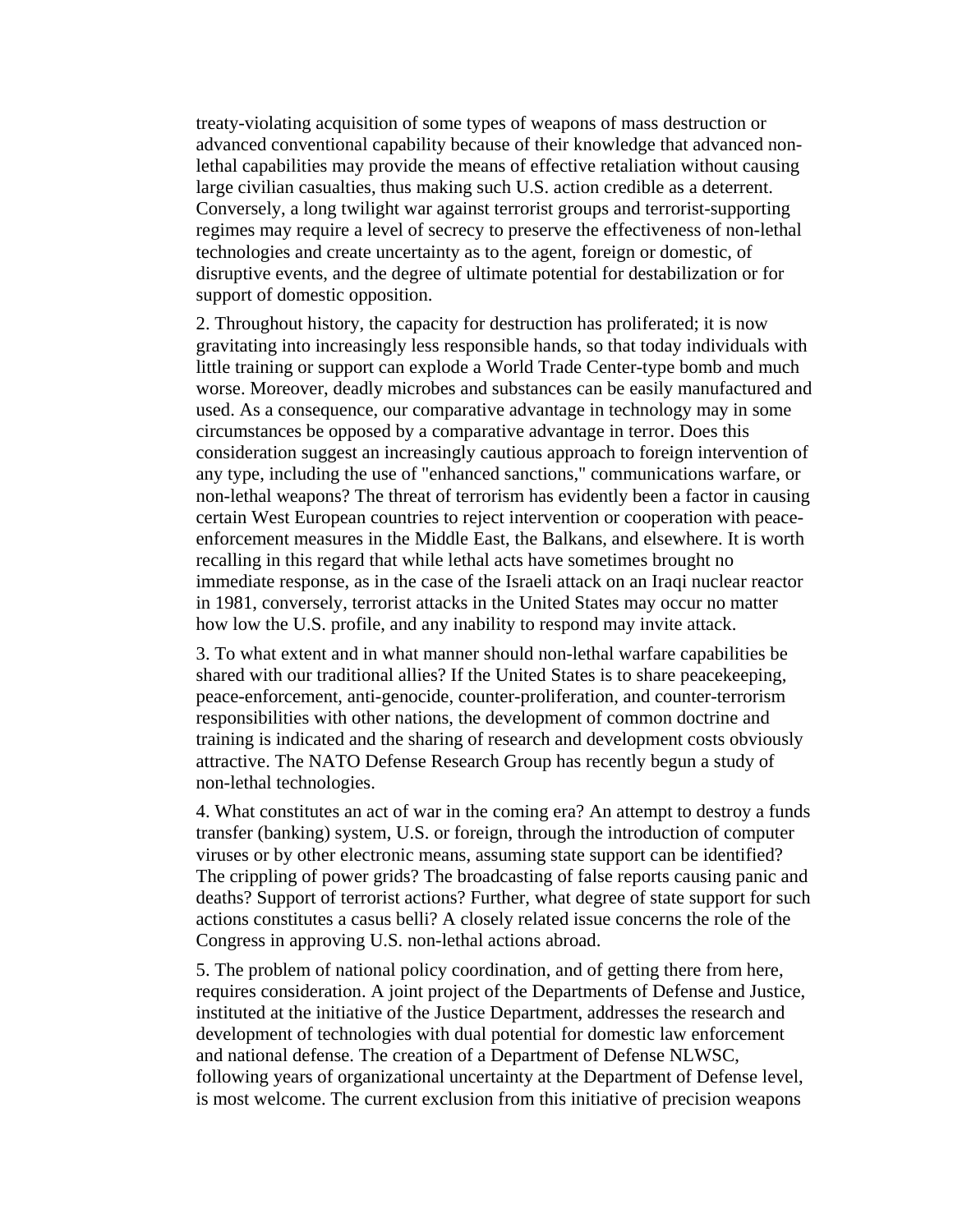and of information warfare, a field in which the Army, Navy, and Air Force maintain separate centers (at a time when there is still no non-lethal weapons center), shows the need for further efforts at the secretary, deputy secretary, and Joint Chiefs levels. It is important that research in non-lethal weapons and information warfare not be limited to the traditional weapons laboratories, but rather take advantage of the full potential of our rich and diverse technological base. An integrated approach to the full spectrum of non-lethal technologies, including information warfare, should guide development and deployment.

The development of military doctrine must of course go hand in hand with the development of weapon systems to produce satisfactory results. Military history teaches that the time elapsing between the introduction of a weapon and its satisfactory incorporation in doctrine is typically 20 years. (For example, the tank was first used by the United Kingdom in World War I but had no profound effect on warfare until it was incorporated into the doctrine of blitzkrieg by Germany in World War II.) The pace of technological change today brooks no such delay. It is accordingly essential that the Department of Defense establish policy, doctrine, and structure covering all aspects of non-lethal conflict. The Department of Defense Draft Directive Policy for Non-Lethal Weapons is a significant step in this direction. The directive, however, has yet to be executed.

At the national policy level, the absence of any overall consideration of the interrelationships between and potential impact of enhanced sanctions, communications warfare, and non-lethal weapons (combined when appropriate with precision-directed lethal weapons) is troublesome. Senior officials in the State Department and NSC display little knowledge of non-lethal options.

The subject of non-lethal technologies appears of sufficient importance for the NSC to play a major coordinating role, in order to ensure that all the relevant departments, agencies, and areas of expertise needed to inform public policy in this challenging area are heard. An NSC directive may be desirable or necessary. The president, vice president, secretary of state, director of Central Intelligence and members of the relevant congressional committees should receive appropriate briefings, updated as required, concerning the expanded range of options for national policy that non-lethal technologies present, together with the caveats concerning their development and employment discussed in this report.

In summary, vigorous exploration of non-lethal technologies is politically, militarily, and morally appropriate, and affordable as well. "Once in a while a door opens, and lets the future in," wrote Graham Greene. With respect to non-lethal conflict, such a door may now be opening.

### **NOTES**

1 Throughout this report, "strategic nonlethal weapons" implies weapons that achieve a strategic objective; they may be tactical weapons used on a large scale, or nonlethal weapons delivered from a distance of thousands of Kilometers, or (perphaps only) weapons that might act primarily on national leaders.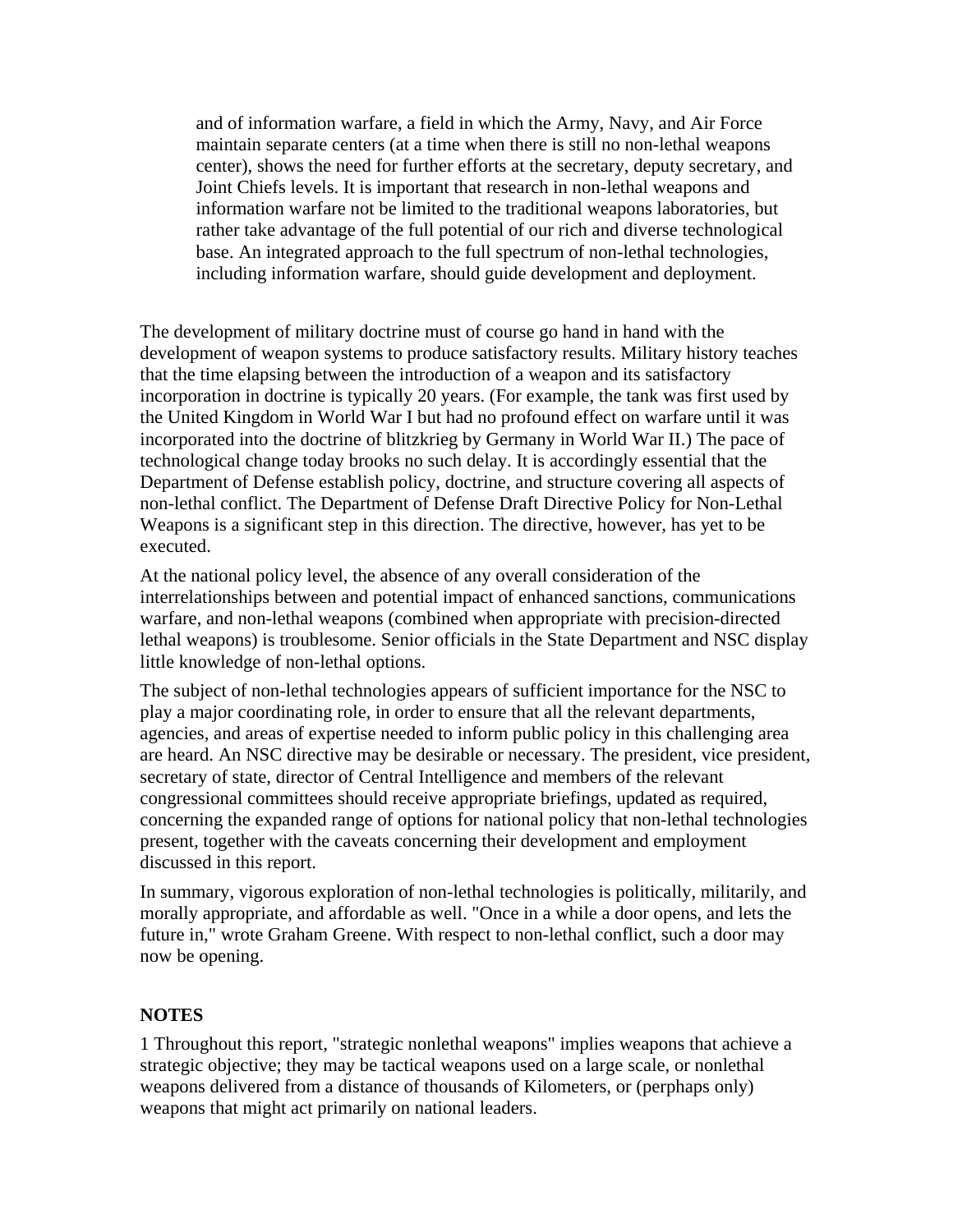2 Neither the chair nor the director of the Independent Task Force was granted significant access to these programs, despite an explicit request to the deputy secretary of defense and a secret-level briefing by DoD that resulted from this request. In this context, a "large program" might have an annual budget of \$100 million. hile such restrictions on access may be intended to support security goals, narrowly defined, they impede useful support and informed criticism that respects security limitations.

### **MEMBERS OF THE TASK FORCE**

KENNETH L. ADELMAN: Mr. Adelman is Vice President of the Institute for Contemporary Studies and a nationally syndicated columnist. He was Director of the U.S. Arms Control and Disarmament Agency and Deputy Representative to the United Nations.

JOHN ALEXANDER: Dr. Alexander was Project Manager, Non-Lethal Defense, at Los Alamos National Laboratory. Before retiring from the Army, he was Director, Advanced Systems Concepts, U.S. Army Laboratory Command.

JOHN L. BARRY: Colonel Barry is Commander of the 39th Air Wing, Incirlik, Turkey and has recently completed a Fellowship at the Kennedy School. Previously he served as Military Assistant to Secretary Dick Cheney.

TYRUS W. COBB: Dr. Cobb is President of Business Executives for National Security and a Senior Fellow at the Center for Strategic and International Studies. He served on the National Security Council staff from 1983 until 1987.

MICHAEL J. DUGAN: General Dugan is currently President and CEO of the National Multiple Sclerosis Society. He formerly served as Chief of Staff of the U.S. Air Force.

DOUGLAS J. FEITH: Mr. Feith is founding partner of Feith & Zell. He has served in several positions at the Department of Defense and at the National Security Council.

ALISON B. FORTIER: Ms. Fortier is an Executive at Rockwell International, responsible for coordinating national security issues. Prior to joining Rockwell International she served on the National Security Council staff.

RICHARD L. GARWIN: Dr. Garwin is IBM Research Fellow Emeritus. Currently he also serves as Vice-Chairman of the Federation of American Scientists.

LESLIE H. GELB: Mr. Gelb is President of the Council on Foreign Relations. He was foreign affairs columnist and Editor of the Op-Ed Page for The New York Times. He also served as Director of the State Department's Bureau of Politico-Military Affairs.

KENNETH H. KELLER: Dr. Keller is Senior Vice President and Senior Fellow for Science and Technology studies at the Council on Foreign Relations. Previously he served as President of the University of Minnesota.

GEORGE KENNEY: Mr. Kenney is an author and consultant. He was a career foreign service officer and a consultant at the Carnegie Endowment for International Peace.

ROBERT H. KUPPERMAN: Dr. Kupperman is Senior Adviser at the Center for Strategic and International Studies. Before joining CSIS he was chief scientist at the U.S. Arms Control and Disarmament Agency.